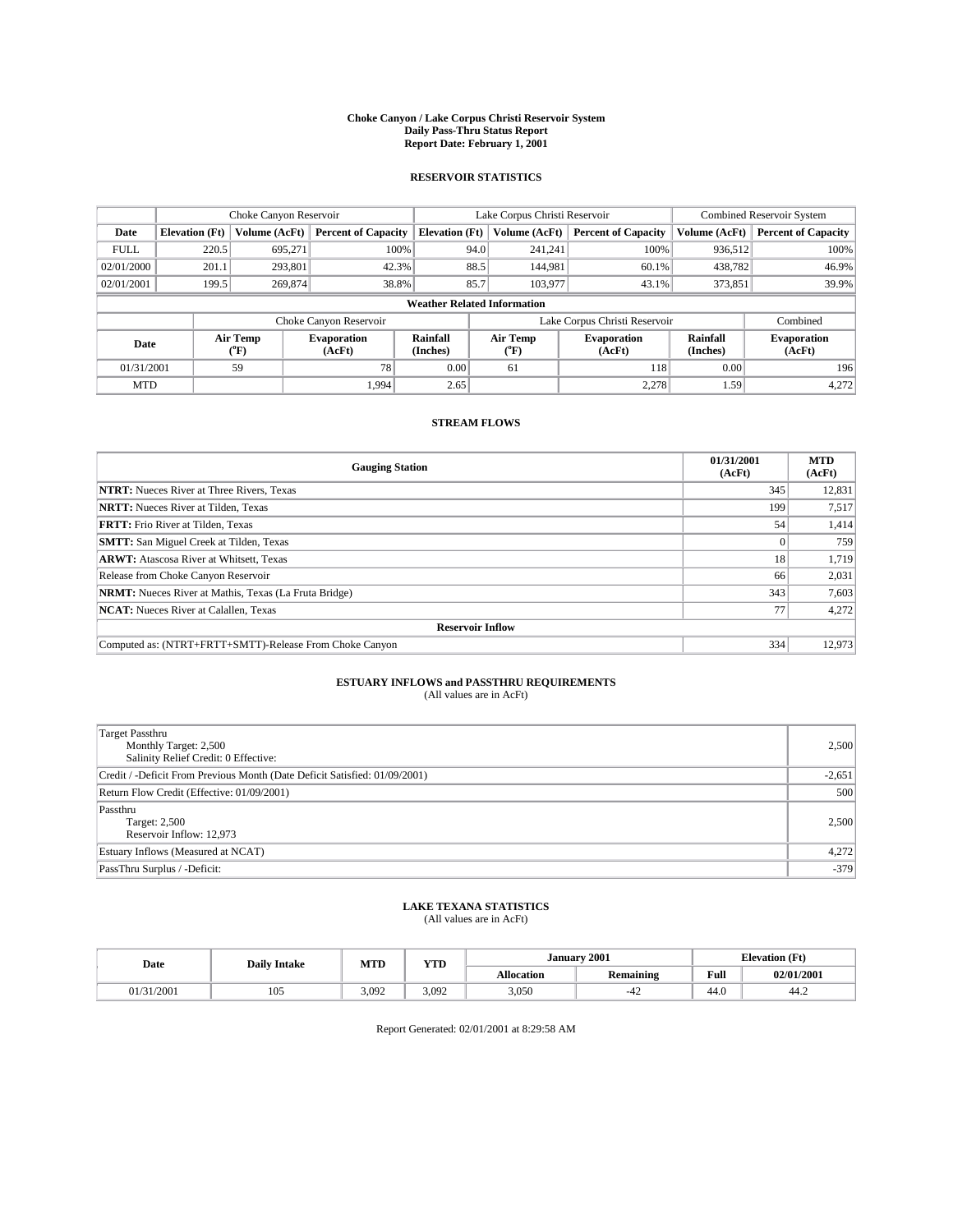#### **Choke Canyon / Lake Corpus Christi Reservoir System Daily Pass-Thru Status Report Report Date: February 2, 2001**

#### **RESERVOIR STATISTICS**

|                                    | Choke Canyon Reservoir                                              |                             |                              |                             | Lake Corpus Christi Reservoir |                  |                              |                      | <b>Combined Reservoir System</b> |  |
|------------------------------------|---------------------------------------------------------------------|-----------------------------|------------------------------|-----------------------------|-------------------------------|------------------|------------------------------|----------------------|----------------------------------|--|
| Date                               | <b>Elevation</b> (Ft)                                               | Volume (AcFt)               | <b>Percent of Capacity</b>   | <b>Elevation</b> (Ft)       |                               | Volume (AcFt)    | <b>Percent of Capacity</b>   | Volume (AcFt)        | <b>Percent of Capacity</b>       |  |
| <b>FULL</b>                        | 220.5                                                               | 695,271                     | 100%                         |                             | 94.0                          | 241,241          | 100%                         | 936.512              | 100%                             |  |
| 02/02/2000                         | 201.1                                                               | 294,113                     | 42.3%                        |                             | 88.5                          | 144,824          | 60.0%                        | 438,937              | 46.9%                            |  |
| 02/02/2001                         | 199.5                                                               | 269,726                     | 38.8%                        |                             | 85.7                          | 103.709          | 43.0%                        | 373,435              | 39.9%                            |  |
| <b>Weather Related Information</b> |                                                                     |                             |                              |                             |                               |                  |                              |                      |                                  |  |
|                                    | Lake Corpus Christi Reservoir<br>Combined<br>Choke Canyon Reservoir |                             |                              |                             |                               |                  |                              |                      |                                  |  |
| Date                               |                                                                     | Air Temp<br>${}^{\circ}$ F) | <b>Evaporation</b><br>(AcFt) | <b>Rainfall</b><br>(Inches) |                               | Air Temp<br>("F) | <b>Evaporation</b><br>(AcFt) | Rainfall<br>(Inches) | <b>Evaporation</b><br>(AcFt)     |  |
| 02/01/2001                         |                                                                     | 56                          | 69                           | 0.00                        |                               | 57               | 70 <sub>1</sub>              | 0.12                 | 139                              |  |
| <b>MTD</b>                         |                                                                     |                             | 69                           | 0.00                        |                               |                  | 70                           | 0.12                 | 139                              |  |

### **STREAM FLOWS**

| <b>Gauging Station</b>                                       | 02/01/2001<br>(AcFt) | <b>MTD</b><br>(AcFt) |  |  |  |  |
|--------------------------------------------------------------|----------------------|----------------------|--|--|--|--|
| <b>NTRT:</b> Nueces River at Three Rivers, Texas             | 335                  | 335                  |  |  |  |  |
| <b>NRTT:</b> Nueces River at Tilden, Texas                   | 187                  | 187                  |  |  |  |  |
| <b>FRTT:</b> Frio River at Tilden, Texas                     | 54                   | 54                   |  |  |  |  |
| <b>SMTT:</b> San Miguel Creek at Tilden, Texas               |                      |                      |  |  |  |  |
| <b>ARWT:</b> Atascosa River at Whitsett, Texas               | 20                   | 20                   |  |  |  |  |
| Release from Choke Canyon Reservoir                          | 66                   | 66                   |  |  |  |  |
| <b>NRMT:</b> Nueces River at Mathis, Texas (La Fruta Bridge) | 425                  | 425                  |  |  |  |  |
| <b>NCAT:</b> Nueces River at Calallen, Texas                 | 234                  | 234                  |  |  |  |  |
| <b>Reservoir Inflow</b>                                      |                      |                      |  |  |  |  |
| Computed as: (NTRT+FRTT+SMTT)-Release From Choke Canyon      | 324                  | 324                  |  |  |  |  |

## **ESTUARY INFLOWS and PASSTHRU REQUIREMENTS**<br>(All values are in AcFt)

| Target Passthru<br>Monthly Target: 2,500<br>Salinity Relief Credit: 0 Effective: | 2,500  |
|----------------------------------------------------------------------------------|--------|
| Credit / -Deficit From Previous Month (Date Deficit Satisfied: )                 | $-457$ |
| Return Flow Credit (Effective: )                                                 | 0      |
| Passthru<br>Target: 2,500<br>Reservoir Inflow: 324                               | 324    |
| Estuary Inflows (Measured at NCAT)                                               | 234    |
| PassThru Surplus / -Deficit:                                                     | $-546$ |

# **LAKE TEXANA STATISTICS** (All values are in AcFt)

| Date   | <b>Daily Intake</b> | MTD         | <b>VTT</b><br>1 I D |                   | February 2001                            | <b>Elevation</b> (Ft) |            |
|--------|---------------------|-------------|---------------------|-------------------|------------------------------------------|-----------------------|------------|
|        |                     |             |                     | <b>Allocation</b> | $\ddot{\phantom{1}}$<br><b>Remaining</b> | Full                  | 02/02/2001 |
| 1/2001 | .                   | $\pm$ $\pm$ | 3.205               | 3,040             | 2.927<br>المصروب                         | $\cdot$<br>44.O       | 44.U       |

Report Generated: 02/02/2001 at 8:22:03 AM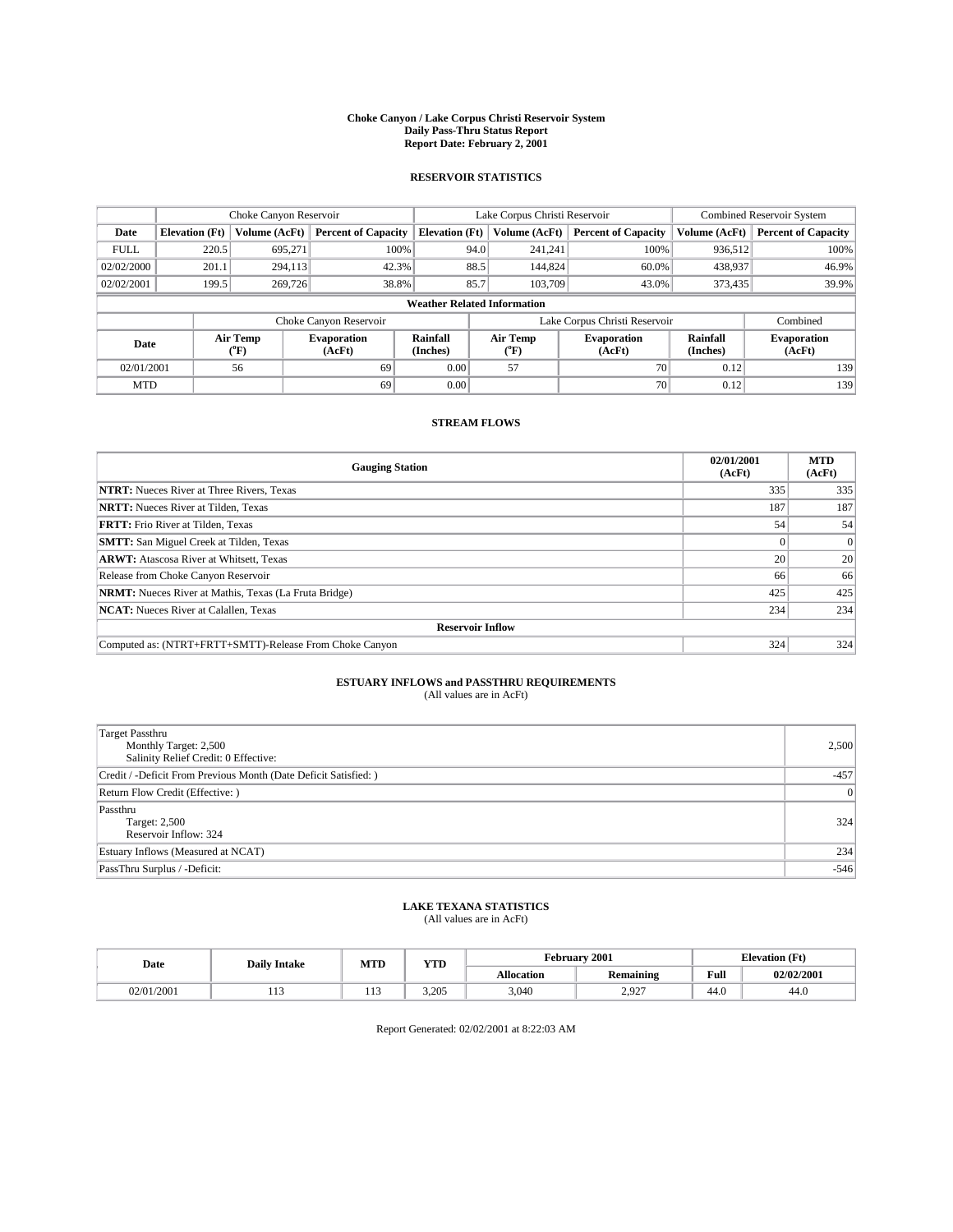#### **Choke Canyon / Lake Corpus Christi Reservoir System Daily Pass-Thru Status Report Report Date: February 3, 2001**

#### **RESERVOIR STATISTICS**

|                                    | Choke Canyon Reservoir                                              |                          |                              |                             | Lake Corpus Christi Reservoir | <b>Combined Reservoir System</b> |                      |                              |  |
|------------------------------------|---------------------------------------------------------------------|--------------------------|------------------------------|-----------------------------|-------------------------------|----------------------------------|----------------------|------------------------------|--|
| Date                               | <b>Elevation</b> (Ft)                                               | Volume (AcFt)            | <b>Percent of Capacity</b>   | <b>Elevation</b> (Ft)       | Volume (AcFt)                 | <b>Percent of Capacity</b>       | Volume (AcFt)        | <b>Percent of Capacity</b>   |  |
| <b>FULL</b>                        | 220.5                                                               | 695,271                  | 100%                         |                             | 94.0<br>241,241               | 100%                             | 936.512              | 100%                         |  |
| 02/03/2000                         | 201.2                                                               | 295,053                  | 42.4%                        | 88.5                        | 144,667                       | 60.0%                            | 439,720              | 47.0%                        |  |
| 02/03/2001                         | 199.5                                                               | 269,429                  | 38.8%                        | 85.7                        | 103,306                       | 42.8%                            | 372,735              | 39.8%                        |  |
| <b>Weather Related Information</b> |                                                                     |                          |                              |                             |                               |                                  |                      |                              |  |
|                                    | Lake Corpus Christi Reservoir<br>Combined<br>Choke Canyon Reservoir |                          |                              |                             |                               |                                  |                      |                              |  |
| Date                               |                                                                     | Air Temp<br>$\rm ^{o}F)$ | <b>Evaporation</b><br>(AcFt) | <b>Rainfall</b><br>(Inches) | Air Temp<br>("F)              | <b>Evaporation</b><br>(AcFt)     | Rainfall<br>(Inches) | <b>Evaporation</b><br>(AcFt) |  |
| 02/02/2001                         |                                                                     | 55                       | 104                          | 0.00                        | 53                            |                                  | 0.04                 | 104                          |  |
| <b>MTD</b>                         |                                                                     |                          | 173                          | 0.00                        |                               | 70                               | 0.16                 | 243                          |  |

### **STREAM FLOWS**

| <b>Gauging Station</b>                                       | 02/02/2001<br>(AcFt) | <b>MTD</b><br>(AcFt) |  |  |  |  |
|--------------------------------------------------------------|----------------------|----------------------|--|--|--|--|
| <b>NTRT:</b> Nueces River at Three Rivers, Texas             | 335                  | 671                  |  |  |  |  |
| <b>NRTT:</b> Nueces River at Tilden, Texas                   | 183                  | 369                  |  |  |  |  |
| <b>FRTT:</b> Frio River at Tilden, Texas                     | 54                   | 107                  |  |  |  |  |
| <b>SMTT:</b> San Miguel Creek at Tilden, Texas               |                      |                      |  |  |  |  |
| <b>ARWT:</b> Atascosa River at Whitsett, Texas               | 18                   | 38                   |  |  |  |  |
| Release from Choke Canyon Reservoir                          | 66                   | 131                  |  |  |  |  |
| <b>NRMT:</b> Nueces River at Mathis, Texas (La Fruta Bridge) | 272                  | 697                  |  |  |  |  |
| <b>NCAT:</b> Nueces River at Calallen, Texas                 | 343                  | 578                  |  |  |  |  |
| <b>Reservoir Inflow</b>                                      |                      |                      |  |  |  |  |
| Computed as: (NTRT+FRTT+SMTT)-Release From Choke Canyon      | 324                  | 647                  |  |  |  |  |

## **ESTUARY INFLOWS and PASSTHRU REQUIREMENTS**<br>(All values are in AcFt)

| Target Passthru<br>Monthly Target: 2,500<br>Salinity Relief Credit: 0 Effective: | 2,500  |
|----------------------------------------------------------------------------------|--------|
| Credit / -Deficit From Previous Month (Date Deficit Satisfied: 02/02/2001)       | $-457$ |
| Return Flow Credit (Effective: 02/03/2001)                                       | 500    |
| Passthru<br>Target: 2,500<br>Reservoir Inflow: 647                               | 647    |
| Estuary Inflows (Measured at NCAT)                                               | 578    |
| PassThru Surplus / -Deficit:                                                     | $-26$  |

# **LAKE TEXANA STATISTICS** (All values are in AcFt)

| Date       | <b>Daily Intake</b> | <b>MTD</b> | VTT<br>1 I D  |                   | February 2001    | <b>Elevation</b> (Ft) |            |
|------------|---------------------|------------|---------------|-------------------|------------------|-----------------------|------------|
|            |                     |            |               | <b>Allocation</b> | <b>Remaining</b> | Full                  | 02/03/2001 |
| 02/02/2001 | .                   | 226        | 210<br>J.J 10 | 3,040             | 2,814            | 44.U                  | 44.U       |

Report Generated: 02/03/2001 at 9:15:08 AM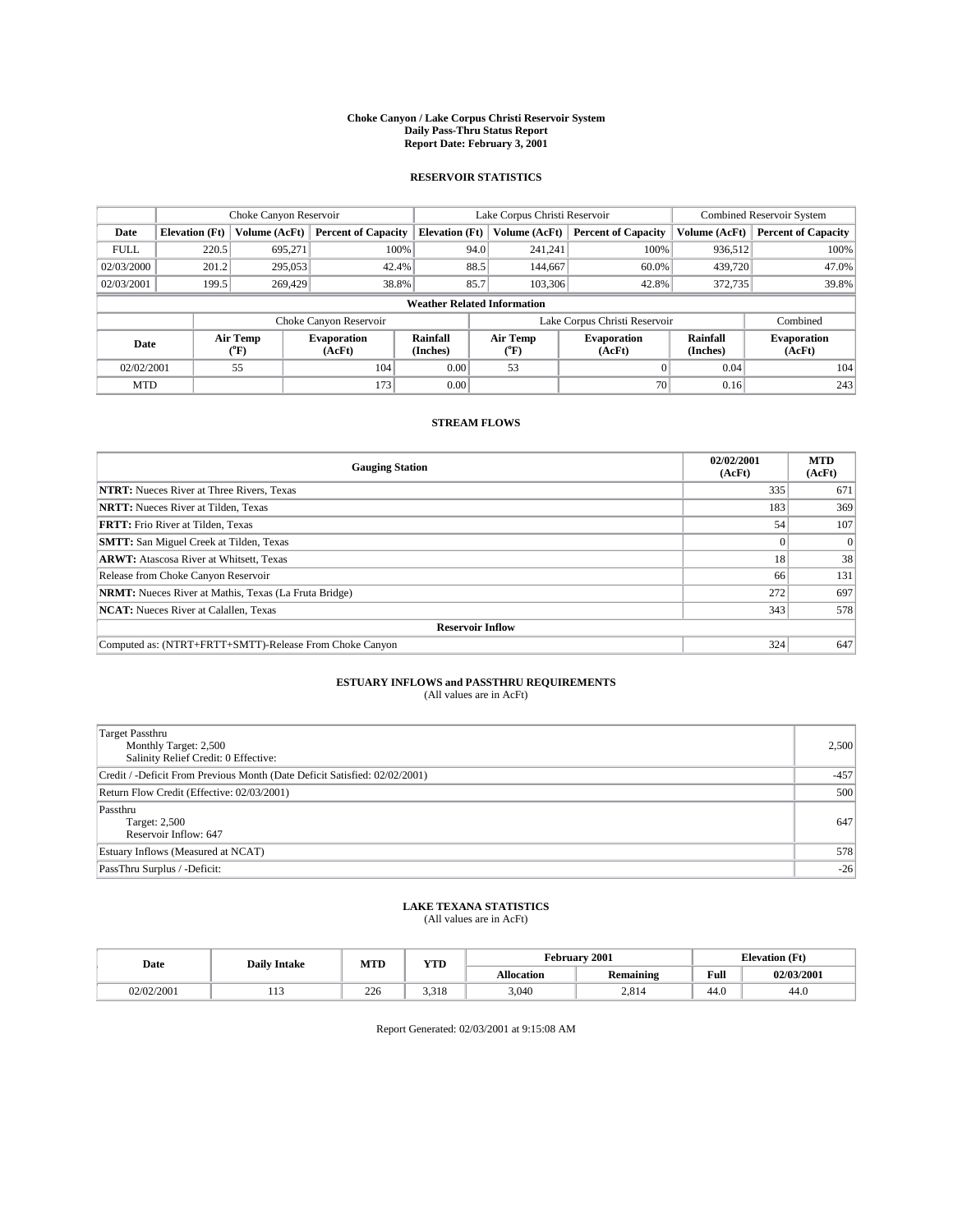#### **Choke Canyon / Lake Corpus Christi Reservoir System Daily Pass-Thru Status Report Report Date: February 4, 2001**

#### **RESERVOIR STATISTICS**

|             | Choke Canyon Reservoir             |                             |                              |                             | Lake Corpus Christi Reservoir | <b>Combined Reservoir System</b> |                      |                              |  |
|-------------|------------------------------------|-----------------------------|------------------------------|-----------------------------|-------------------------------|----------------------------------|----------------------|------------------------------|--|
| Date        | <b>Elevation</b> (Ft)              | Volume (AcFt)               | <b>Percent of Capacity</b>   | <b>Elevation</b> (Ft)       | Volume (AcFt)                 | <b>Percent of Capacity</b>       | Volume (AcFt)        | <b>Percent of Capacity</b>   |  |
| <b>FULL</b> | 220.5                              | 695,271                     | 100%                         | 94.0                        | 241,241                       | 100%                             | 936,512              | 100%                         |  |
| 02/04/2000  | 201.2                              | 294,896                     | 42.4%                        | 88.5                        | 144,667                       | 60.0%                            | 439,563              | 46.9%                        |  |
| 02/04/2001  | 199.5                              | 268,985                     | 38.7%                        | 85.7                        | 103.172                       | 42.8%                            | 372,157              | 39.7%                        |  |
|             | <b>Weather Related Information</b> |                             |                              |                             |                               |                                  |                      |                              |  |
|             |                                    |                             | Choke Canyon Reservoir       |                             |                               | Lake Corpus Christi Reservoir    |                      | Combined                     |  |
| Date        |                                    | Air Temp<br>${}^{\circ}$ F) | <b>Evaporation</b><br>(AcFt) | <b>Rainfall</b><br>(Inches) | Air Temp<br>("F)              | <b>Evaporation</b><br>(AcFt)     | Rainfall<br>(Inches) | <b>Evaporation</b><br>(AcFt) |  |
| 02/03/2001  |                                    | 65                          | 112                          | 0.00                        | 62                            | 78                               | 0.00                 | 190                          |  |
| <b>MTD</b>  |                                    |                             | 285                          | 0.00                        |                               | 148                              | 0.16                 | 433                          |  |

### **STREAM FLOWS**

| <b>Gauging Station</b>                                       | 02/03/2001<br>(AcFt) | <b>MTD</b><br>(AcFt) |  |  |  |  |
|--------------------------------------------------------------|----------------------|----------------------|--|--|--|--|
| <b>NTRT:</b> Nueces River at Three Rivers, Texas             | 330                  | 1,000                |  |  |  |  |
| <b>NRTT:</b> Nueces River at Tilden, Texas                   | 179                  | 548                  |  |  |  |  |
| <b>FRTT:</b> Frio River at Tilden, Texas                     | 54                   | 161                  |  |  |  |  |
| <b>SMTT:</b> San Miguel Creek at Tilden, Texas               |                      |                      |  |  |  |  |
| <b>ARWT:</b> Atascosa River at Whitsett, Texas               | 16 <sup>1</sup>      | 54                   |  |  |  |  |
| Release from Choke Canyon Reservoir                          | 66                   | 197                  |  |  |  |  |
| <b>NRMT:</b> Nueces River at Mathis, Texas (La Fruta Bridge) | 135                  | 832                  |  |  |  |  |
| <b>NCAT:</b> Nueces River at Calallen, Texas                 | 226                  | 804                  |  |  |  |  |
| <b>Reservoir Inflow</b>                                      |                      |                      |  |  |  |  |
| Computed as: (NTRT+FRTT+SMTT)-Release From Choke Canyon      | 318                  | 965                  |  |  |  |  |

## **ESTUARY INFLOWS and PASSTHRU REQUIREMENTS**<br>(All values are in AcFt)

| Target Passthru<br>Monthly Target: 2,500<br>Salinity Relief Credit: 0 Effective: | 2,500  |
|----------------------------------------------------------------------------------|--------|
| Credit / -Deficit From Previous Month (Date Deficit Satisfied: 02/02/2001)       | $-457$ |
| Return Flow Credit (Effective: 02/03/2001)                                       | 500    |
| Passthru<br>Target: 2,500<br>Reservoir Inflow: 965                               | 965    |
| Estuary Inflows (Measured at NCAT)                                               | 804    |
| PassThru Surplus / -Deficit:                                                     | $-118$ |

# **LAKE TEXANA STATISTICS** (All values are in AcFt)

| Date       | <b>Daily Intake</b> | <b>MTD</b> | VTT<br>1 I D                        |                   | February 2001    | <b>Elevation</b> (Ft) |            |
|------------|---------------------|------------|-------------------------------------|-------------------|------------------|-----------------------|------------|
|            |                     |            |                                     | <b>Allocation</b> | <b>Remaining</b> | Full                  | 02/04/2001 |
| 02/03/2001 | .                   | 339        | $\sqrt{2}$<br>$\sqrt{14}$<br>J.TJ 1 | 3,040             | 2,701            | 44.U                  | 44.U       |

Report Generated: 02/04/2001 at 8:04:01 AM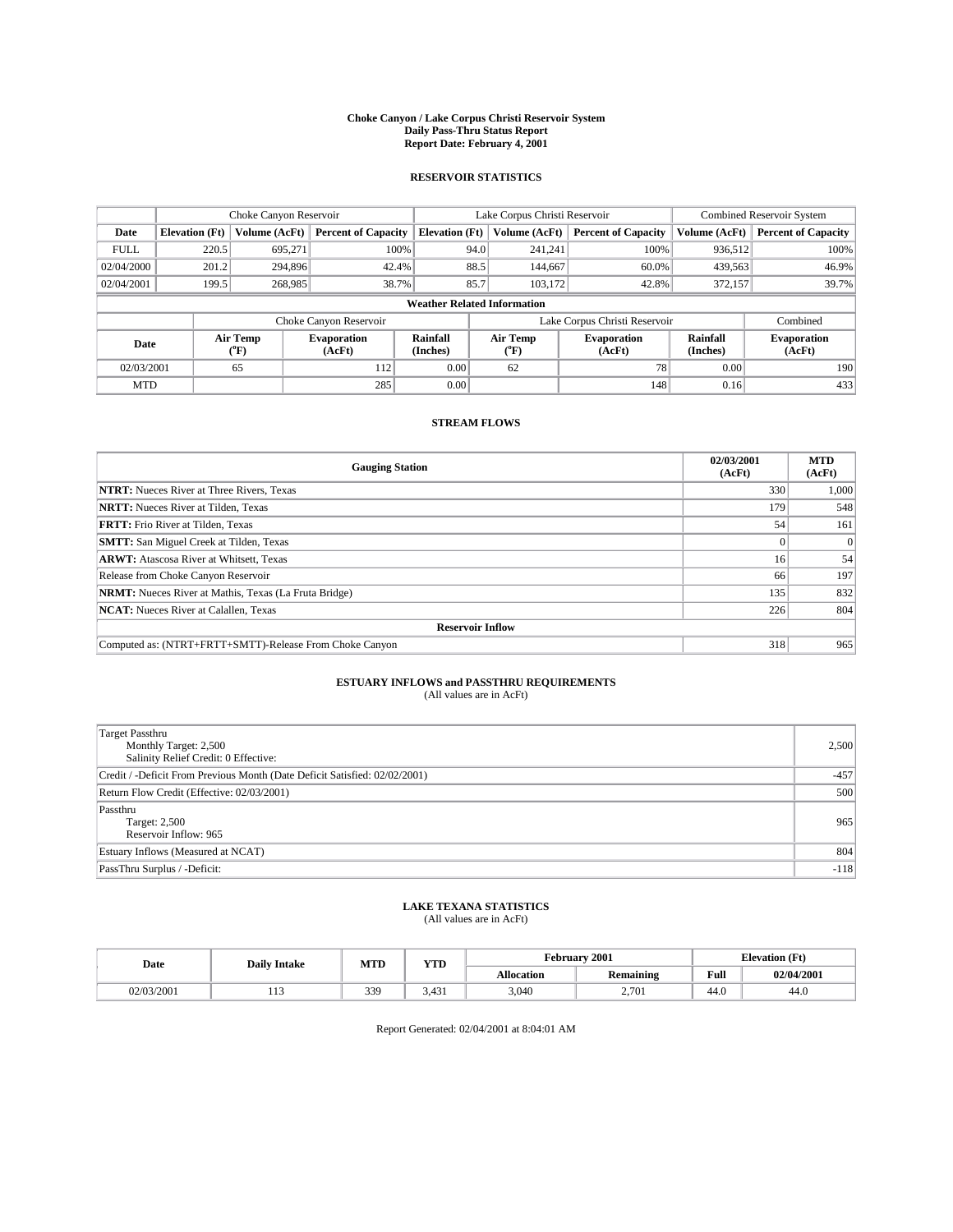#### **Choke Canyon / Lake Corpus Christi Reservoir System Daily Pass-Thru Status Report Report Date: February 5, 2001**

#### **RESERVOIR STATISTICS**

|             | Choke Canyon Reservoir             |                             |                              |                             | Lake Corpus Christi Reservoir |  |                               |                      | <b>Combined Reservoir System</b> |  |
|-------------|------------------------------------|-----------------------------|------------------------------|-----------------------------|-------------------------------|--|-------------------------------|----------------------|----------------------------------|--|
| Date        | <b>Elevation</b> (Ft)              | Volume (AcFt)               | <b>Percent of Capacity</b>   | <b>Elevation</b> (Ft)       | Volume (AcFt)                 |  | <b>Percent of Capacity</b>    | Volume (AcFt)        | <b>Percent of Capacity</b>       |  |
| <b>FULL</b> | 220.5                              | 695,271                     | 100%                         |                             | 94.0<br>241,241               |  | 100%                          | 936.512              | 100%                             |  |
| 02/05/2000  | 201.1                              | 294,583                     | 42.4%                        |                             | 88.5<br>144,824               |  | 60.0%                         | 439,407              | 46.9%                            |  |
| 02/05/2001  | 199.5                              | 269,133                     | 38.7%                        |                             | 85.7<br>103,306               |  | 42.8%                         | 372,439              | 39.8%                            |  |
|             | <b>Weather Related Information</b> |                             |                              |                             |                               |  |                               |                      |                                  |  |
|             |                                    |                             | Choke Canyon Reservoir       |                             |                               |  | Lake Corpus Christi Reservoir |                      | Combined                         |  |
| Date        |                                    | Air Temp<br>${}^{\circ}$ F) | <b>Evaporation</b><br>(AcFt) | <b>Rainfall</b><br>(Inches) | Air Temp<br>("F)              |  | <b>Evaporation</b><br>(AcFt)  | Rainfall<br>(Inches) | <b>Evaporation</b><br>(AcFt)     |  |
| 02/04/2001  |                                    | 72                          | 147                          | 0.00                        | 70                            |  | 101                           | 0.00                 | 248                              |  |
| <b>MTD</b>  |                                    |                             | 432                          | 0.00                        |                               |  | 249                           | 0.16                 | 681                              |  |

### **STREAM FLOWS**

| <b>Gauging Station</b>                                       | 02/04/2001<br>(AcFt) | <b>MTD</b><br>(AcFt) |  |  |  |
|--------------------------------------------------------------|----------------------|----------------------|--|--|--|
| <b>NTRT:</b> Nueces River at Three Rivers, Texas             | 322                  | 1,322                |  |  |  |
| <b>NRTT:</b> Nueces River at Tilden, Texas                   | 175                  | 723                  |  |  |  |
| <b>FRTT:</b> Frio River at Tilden, Texas                     | 52                   | 212                  |  |  |  |
| <b>SMTT:</b> San Miguel Creek at Tilden, Texas               |                      |                      |  |  |  |
| <b>ARWT:</b> Atascosa River at Whitsett, Texas               | 15                   | 69                   |  |  |  |
| Release from Choke Canyon Reservoir                          | 66                   | 262                  |  |  |  |
| <b>NRMT:</b> Nueces River at Mathis, Texas (La Fruta Bridge) | 135                  | 967                  |  |  |  |
| <b>NCAT:</b> Nueces River at Calallen, Texas                 | 79                   | 883                  |  |  |  |
| <b>Reservoir Inflow</b>                                      |                      |                      |  |  |  |
| Computed as: (NTRT+FRTT+SMTT)-Release From Choke Canyon      | 308                  | 1,272                |  |  |  |

## **ESTUARY INFLOWS and PASSTHRU REQUIREMENTS**<br>(All values are in AcFt)

| Target Passthru<br>Monthly Target: 2,500<br>Salinity Relief Credit: 0 Effective: | 2,500  |
|----------------------------------------------------------------------------------|--------|
| Credit / -Deficit From Previous Month (Date Deficit Satisfied: 02/02/2001)       | $-457$ |
| Return Flow Credit (Effective: 02/03/2001)                                       | 500    |
| Passthru<br>Target: 2,500<br>Reservoir Inflow: 1,272                             | 1,272  |
| Estuary Inflows (Measured at NCAT)                                               | 883    |
| PassThru Surplus / -Deficit:                                                     | $-346$ |

# **LAKE TEXANA STATISTICS** (All values are in AcFt)

| Date       | <b>Daily Intake</b> | <b>MTD</b> | VTF<br>1 I D | February 2001     |                  |      | <b>Elevation</b> (Ft) |
|------------|---------------------|------------|--------------|-------------------|------------------|------|-----------------------|
|            |                     |            |              | <b>Allocation</b> | <b>Remaining</b> | Full | 02/05/2001            |
| 02/04/2001 | .                   | 452        | .544<br>ر. ر | 3,040             | 2,588            | 44.U | 44.U                  |

Report Generated: 02/05/2001 at 8:36:50 AM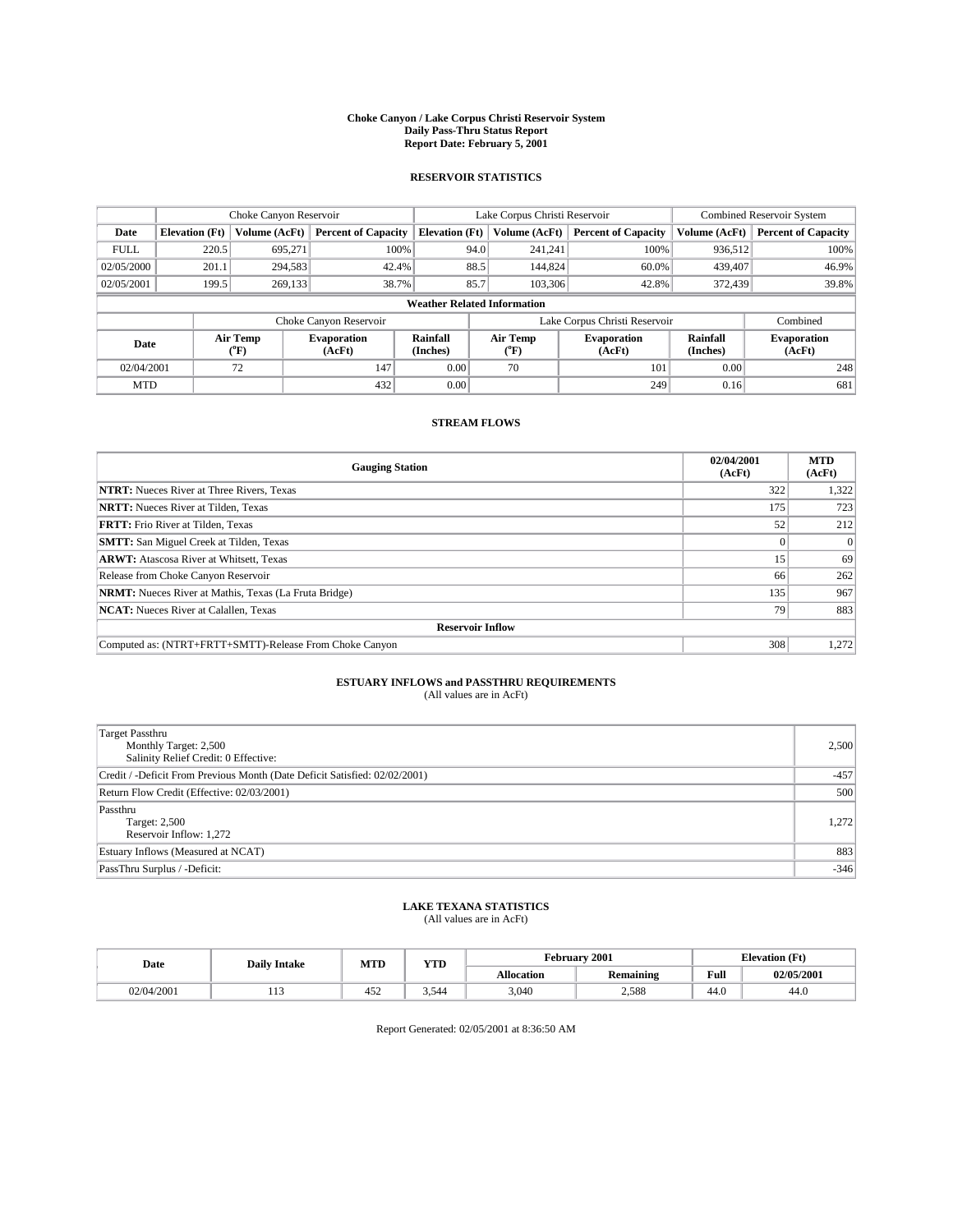#### **Choke Canyon / Lake Corpus Christi Reservoir System Daily Pass-Thru Status Report Report Date: February 6, 2001**

#### **RESERVOIR STATISTICS**

|                                    | Choke Canyon Reservoir |                             |                              |                             | Lake Corpus Christi Reservoir | <b>Combined Reservoir System</b> |                      |                              |
|------------------------------------|------------------------|-----------------------------|------------------------------|-----------------------------|-------------------------------|----------------------------------|----------------------|------------------------------|
| Date                               | <b>Elevation</b> (Ft)  | Volume (AcFt)               | <b>Percent of Capacity</b>   | <b>Elevation</b> (Ft)       | Volume (AcFt)                 | <b>Percent of Capacity</b>       | Volume (AcFt)        | <b>Percent of Capacity</b>   |
| <b>FULL</b>                        | 220.5                  | 695,271                     | 100%                         |                             | 94.0<br>241,241               | 100%                             | 936.512              | 100%                         |
| 02/06/2000                         | 201.1                  | 294,270                     | 42.3%                        |                             | 88.5<br>144,667               | 60.0%                            | 438,937              | 46.9%                        |
| 02/06/2001                         | 199.5                  | 268,837                     | 38.7%                        |                             | 85.6<br>102,772               | 42.6%                            | 371,609              | 39.7%                        |
| <b>Weather Related Information</b> |                        |                             |                              |                             |                               |                                  |                      |                              |
|                                    |                        |                             | Choke Canyon Reservoir       |                             |                               | Lake Corpus Christi Reservoir    |                      | Combined                     |
| Date                               |                        | Air Temp<br>${}^{\circ}$ F) | <b>Evaporation</b><br>(AcFt) | <b>Rainfall</b><br>(Inches) | Air Temp<br>("F)              | <b>Evaporation</b><br>(AcFt)     | Rainfall<br>(Inches) | <b>Evaporation</b><br>(AcFt) |
| 02/05/2001                         |                        | 71                          | 129                          | 0.00                        | 71                            | 132                              | 0.00                 | 261                          |
| <b>MTD</b>                         |                        |                             | 561                          | 0.00                        |                               | 381                              | 0.16                 | 942                          |

### **STREAM FLOWS**

| <b>Gauging Station</b>                                       | 02/05/2001<br>(AcFt) | <b>MTD</b><br>(AcFt) |  |  |  |  |
|--------------------------------------------------------------|----------------------|----------------------|--|--|--|--|
| <b>NTRT:</b> Nueces River at Three Rivers, Texas             | 318                  | 1,640                |  |  |  |  |
| <b>NRTT:</b> Nueces River at Tilden, Texas                   | 169                  | 891                  |  |  |  |  |
| <b>FRTT:</b> Frio River at Tilden, Texas                     | 52                   | 264                  |  |  |  |  |
| <b>SMTT:</b> San Miguel Creek at Tilden, Texas               |                      | $\Omega$             |  |  |  |  |
| <b>ARWT:</b> Atascosa River at Whitsett, Texas               | 15                   | 84                   |  |  |  |  |
| Release from Choke Canyon Reservoir                          | 66                   | 328                  |  |  |  |  |
| <b>NRMT:</b> Nueces River at Mathis, Texas (La Fruta Bridge) | 135                  | 1,102                |  |  |  |  |
| <b>NCAT:</b> Nueces River at Calallen, Texas                 | 44                   | 927                  |  |  |  |  |
| <b>Reservoir Inflow</b>                                      |                      |                      |  |  |  |  |
| Computed as: (NTRT+FRTT+SMTT)-Release From Choke Canyon      | 304                  | 1,576                |  |  |  |  |

# **ESTUARY INFLOWS and PASSTHRU REQUIREMENTS**<br>(All values are in AcFt)

| Target Passthru<br>Monthly Target: 2,500<br>Salinity Relief Credit: 0 Effective: | 2,500  |
|----------------------------------------------------------------------------------|--------|
| Credit / -Deficit From Previous Month (Date Deficit Satisfied: 02/02/2001)       | $-457$ |
| Return Flow Credit (Effective: 02/03/2001)                                       | 500    |
| Passthru<br>Target: 2,500<br>Reservoir Inflow: 1,576                             | 1,576  |
| Estuary Inflows (Measured at NCAT)                                               | 927    |
| PassThru Surplus / -Deficit:                                                     | $-606$ |

# **LAKE TEXANA STATISTICS** (All values are in AcFt)

| Date       | <b>Daily Intake</b> | MTD | <b>WTD</b><br>1 I D | 2001<br>February  |                  |                        | - (Ft<br><b>Elevation</b> |
|------------|---------------------|-----|---------------------|-------------------|------------------|------------------------|---------------------------|
|            |                     |     |                     | <b>Allocation</b> | <b>Remaining</b> | Full                   | 02/06/2001                |
| 02/05/2001 | .                   | 566 | ---<br>3.65         | 3,040             | 2.474            | $\overline{1}$<br>44.U | 44.U                      |

Report Generated: 02/06/2001 at 7:36:52 AM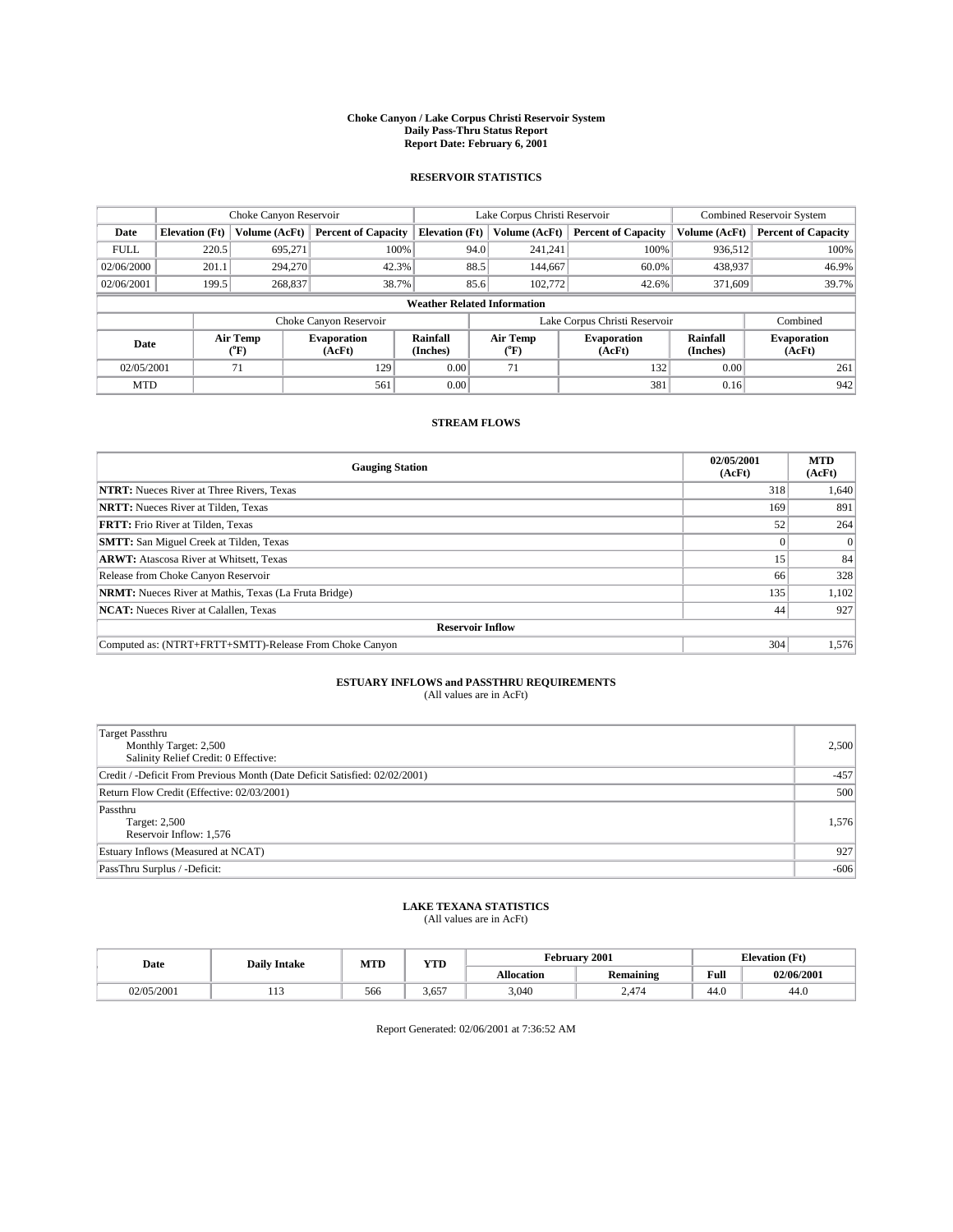#### **Choke Canyon / Lake Corpus Christi Reservoir System Daily Pass-Thru Status Report Report Date: February 7, 2001**

#### **RESERVOIR STATISTICS**

|             | Choke Canyon Reservoir             |                             |                              |                             | Lake Corpus Christi Reservoir | <b>Combined Reservoir System</b> |                      |                              |  |
|-------------|------------------------------------|-----------------------------|------------------------------|-----------------------------|-------------------------------|----------------------------------|----------------------|------------------------------|--|
| Date        | <b>Elevation</b> (Ft)              | Volume (AcFt)               | <b>Percent of Capacity</b>   | <b>Elevation</b> (Ft)       | Volume (AcFt)                 | <b>Percent of Capacity</b>       | Volume (AcFt)        | <b>Percent of Capacity</b>   |  |
| <b>FULL</b> | 220.5                              | 695,271                     | 100%                         | 94.0                        | 241,241                       | 100%                             | 936,512              | 100%                         |  |
| 02/07/2000  | 201.1                              | 294,426                     | 42.3%                        | 88.5                        | 144,354                       | 59.8%                            | 438,780              | 46.9%                        |  |
| 02/07/2001  | 199.4                              | 268,542                     | 38.6%                        | 85.6                        | 102,772                       | 42.6%                            | 371,314              | 39.6%                        |  |
|             | <b>Weather Related Information</b> |                             |                              |                             |                               |                                  |                      |                              |  |
|             |                                    |                             | Choke Canyon Reservoir       |                             |                               | Lake Corpus Christi Reservoir    |                      | Combined                     |  |
| Date        |                                    | Air Temp<br>${}^{\circ}$ F) | <b>Evaporation</b><br>(AcFt) | <b>Rainfall</b><br>(Inches) | Air Temp<br>("F)              | <b>Evaporation</b><br>(AcFt)     | Rainfall<br>(Inches) | <b>Evaporation</b><br>(AcFt) |  |
| 02/06/2001  |                                    | 79                          | 129                          | 0.00                        | 79                            | 101                              | 0.00                 | 230                          |  |
| <b>MTD</b>  |                                    |                             | 690                          | 0.00                        |                               | 482                              | 0.16                 | 1,172                        |  |

### **STREAM FLOWS**

| <b>Gauging Station</b>                                       | 02/06/2001<br>(AcFt) | <b>MTD</b><br>(AcFt) |  |  |  |  |
|--------------------------------------------------------------|----------------------|----------------------|--|--|--|--|
| <b>NTRT:</b> Nueces River at Three Rivers, Texas             | 316                  | 1,955                |  |  |  |  |
| <b>NRTT:</b> Nueces River at Tilden, Texas                   | 165                  | 1,056                |  |  |  |  |
| <b>FRTT:</b> Frio River at Tilden, Texas                     | 52                   | 316                  |  |  |  |  |
| <b>SMTT:</b> San Miguel Creek at Tilden, Texas               |                      |                      |  |  |  |  |
| <b>ARWT:</b> Atascosa River at Whitsett, Texas               | 14                   | 98                   |  |  |  |  |
| Release from Choke Canyon Reservoir                          | 66                   | 393                  |  |  |  |  |
| <b>NRMT:</b> Nueces River at Mathis, Texas (La Fruta Bridge) | 135                  | 1,237                |  |  |  |  |
| <b>NCAT:</b> Nueces River at Calallen, Texas                 | 46                   | 973                  |  |  |  |  |
| <b>Reservoir Inflow</b>                                      |                      |                      |  |  |  |  |
| Computed as: (NTRT+FRTT+SMTT)-Release From Choke Canyon      | 302                  | 1,878                |  |  |  |  |

## **ESTUARY INFLOWS and PASSTHRU REQUIREMENTS**<br>(All values are in AcFt)

| Target Passthru<br>Monthly Target: 2,500<br>Salinity Relief Credit: 0 Effective: | 2,500  |
|----------------------------------------------------------------------------------|--------|
| Credit / -Deficit From Previous Month (Date Deficit Satisfied: 02/02/2001)       | $-457$ |
| Return Flow Credit (Effective: 02/03/2001)                                       | 500    |
| Passthru<br>Target: 2,500<br>Reservoir Inflow: 1,878                             | 1,878  |
| Estuary Inflows (Measured at NCAT)                                               | 973    |
| PassThru Surplus / -Deficit:                                                     | $-862$ |

# **LAKE TEXANA STATISTICS** (All values are in AcFt)

| Date       | <b>Daily Intake</b> | MTD | VTT   |                   | February 2001                            | <b>Elevation</b> (Ft) |            |
|------------|---------------------|-----|-------|-------------------|------------------------------------------|-----------------------|------------|
|            |                     |     | 1 I D | <b>Allocation</b> | $\ddot{\phantom{1}}$<br><b>Remaining</b> | Full                  | 02/07/2001 |
| 02/06/2001 | .                   | 679 | .770  | 3,040             | 2,361                                    | $\sim$<br>44.O        | 44.U       |

Report Generated: 02/07/2001 at 7:34:00 AM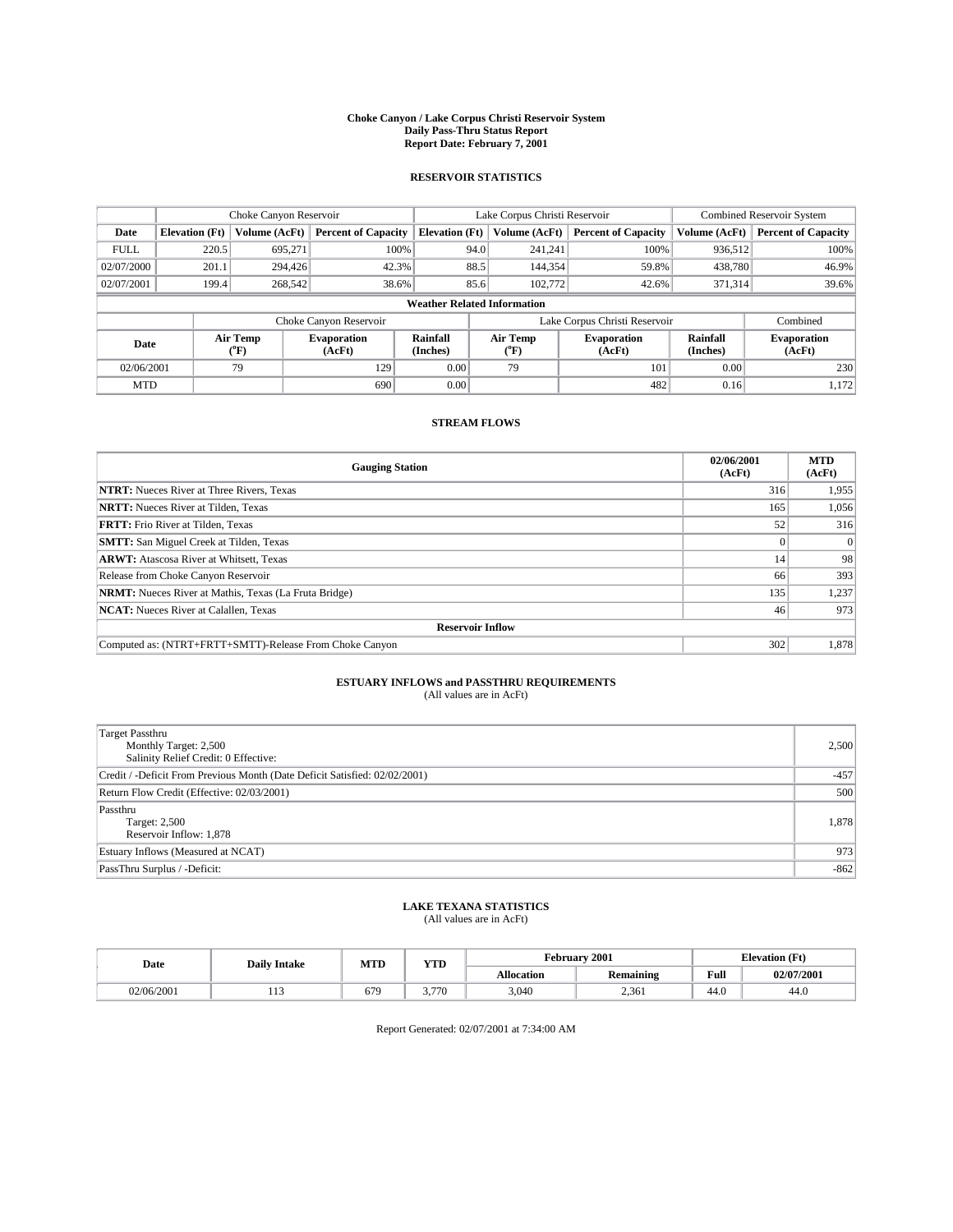#### **Choke Canyon / Lake Corpus Christi Reservoir System Daily Pass-Thru Status Report Report Date: February 8, 2001**

#### **RESERVOIR STATISTICS**

|                                    | Choke Canyon Reservoir                                              |                             |                              |                             | Lake Corpus Christi Reservoir | <b>Combined Reservoir System</b> |                      |                              |  |
|------------------------------------|---------------------------------------------------------------------|-----------------------------|------------------------------|-----------------------------|-------------------------------|----------------------------------|----------------------|------------------------------|--|
| Date                               | <b>Elevation</b> (Ft)                                               | Volume (AcFt)               | <b>Percent of Capacity</b>   | <b>Elevation</b> (Ft)       | Volume (AcFt)                 | <b>Percent of Capacity</b>       | Volume (AcFt)        | <b>Percent of Capacity</b>   |  |
| <b>FULL</b>                        | 220.5                                                               | 695,271                     | 100%                         | 94.0                        | 241,241                       | 100%                             | 936,512              | 100%                         |  |
| 02/08/2000                         | 201.1                                                               | 294,270                     | 42.3%                        | 88.5                        | 144.511                       | 59.9%                            | 438,781              | 46.9%                        |  |
| 02/08/2001                         | 199.4                                                               | 268,394                     | 38.6%                        | 85.6                        | 102,106                       | 42.3%                            | 370,500              | 39.6%                        |  |
| <b>Weather Related Information</b> |                                                                     |                             |                              |                             |                               |                                  |                      |                              |  |
|                                    | Combined<br>Choke Canyon Reservoir<br>Lake Corpus Christi Reservoir |                             |                              |                             |                               |                                  |                      |                              |  |
| Date                               |                                                                     | Air Temp<br>${}^{\circ}$ F) | <b>Evaporation</b><br>(AcFt) | <b>Rainfall</b><br>(Inches) | Air Temp<br>("F)              | <b>Evaporation</b><br>(AcFt)     | Rainfall<br>(Inches) | <b>Evaporation</b><br>(AcFt) |  |
| 02/07/2001                         |                                                                     | 76                          | 77                           | 0.00                        | 75                            | 54                               | 0.02                 | 131                          |  |
| <b>MTD</b>                         |                                                                     |                             | 767                          | 0.00                        |                               | 536                              | 0.18                 | 1,303                        |  |

### **STREAM FLOWS**

| <b>Gauging Station</b>                                       | 02/07/2001<br>(AcFt) | <b>MTD</b><br>(AcFt) |  |  |  |  |
|--------------------------------------------------------------|----------------------|----------------------|--|--|--|--|
| <b>NTRT:</b> Nueces River at Three Rivers, Texas             | 308                  | 2,263                |  |  |  |  |
| <b>NRTT:</b> Nueces River at Tilden, Texas                   | 159                  | 1,215                |  |  |  |  |
| <b>FRTT:</b> Frio River at Tilden, Texas                     | 52                   | 367                  |  |  |  |  |
| <b>SMTT:</b> San Miguel Creek at Tilden, Texas               |                      |                      |  |  |  |  |
| <b>ARWT:</b> Atascosa River at Whitsett, Texas               | 14                   | 112                  |  |  |  |  |
| Release from Choke Canyon Reservoir                          | 66                   | 459                  |  |  |  |  |
| <b>NRMT:</b> Nueces River at Mathis, Texas (La Fruta Bridge) | 141                  | 1,378                |  |  |  |  |
| <b>NCAT:</b> Nueces River at Calallen, Texas                 | 42                   | 1,014                |  |  |  |  |
| <b>Reservoir Inflow</b>                                      |                      |                      |  |  |  |  |
| Computed as: (NTRT+FRTT+SMTT)-Release From Choke Canyon      | 294                  | 2,172                |  |  |  |  |

### **ESTUARY INFLOWS and PASSTHRU REQUIREMENTS**

(All values are in AcFt)

| <b>Target Passthru</b><br>Monthly Target: 2,500<br>Salinity Relief Credit: 0 Effective: | 2,500    |
|-----------------------------------------------------------------------------------------|----------|
| Credit / -Deficit From Previous Month (Date Deficit Satisfied: 02/02/2001)              | $-457$   |
| Return Flow Credit (Effective: 02/03/2001)                                              | 500      |
| Passthru<br>Target: 2,500<br>Reservoir Inflow: 2,172                                    | 2,172    |
| Estuary Inflows (Measured at NCAT)                                                      | 1,014    |
| PassThru Surplus / -Deficit:                                                            | $-1,114$ |

# **LAKE TEXANA STATISTICS** (All values are in AcFt)

| Date       | <b>Daily Intake</b> | MTD | <b>TIME</b><br>1 I D | <b>February</b>   | 2001                    | <b>Elevation (Ft)</b> |            |
|------------|---------------------|-----|----------------------|-------------------|-------------------------|-----------------------|------------|
|            |                     |     |                      | <b>Allocation</b> | . .<br><b>Remaining</b> | Full                  | 02/08/2001 |
| 02/07/2001 |                     | 792 | 3.883                | 3,040             | 2.248                   | 44.0                  | 44.0       |

Report Generated: 02/08/2001 at 7:45:37 AM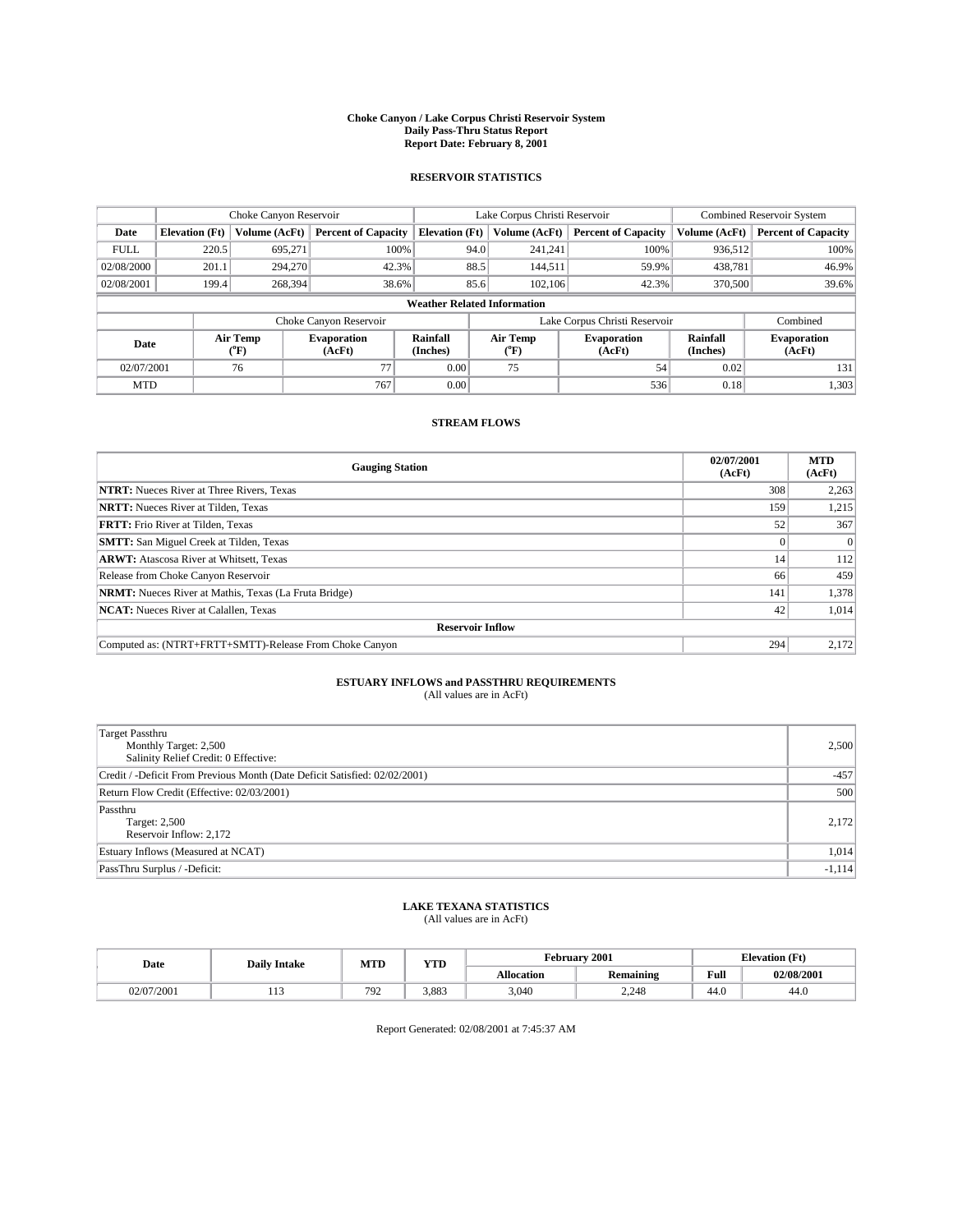#### **Choke Canyon / Lake Corpus Christi Reservoir System Daily Pass-Thru Status Report Report Date: February 9, 2001**

#### **RESERVOIR STATISTICS**

|             | Choke Canyon Reservoir                                              |                             |                              |                             | Lake Corpus Christi Reservoir | <b>Combined Reservoir System</b> |                      |                              |  |
|-------------|---------------------------------------------------------------------|-----------------------------|------------------------------|-----------------------------|-------------------------------|----------------------------------|----------------------|------------------------------|--|
| Date        | <b>Elevation</b> (Ft)                                               | Volume (AcFt)               | <b>Percent of Capacity</b>   | <b>Elevation</b> (Ft)       | Volume (AcFt)                 | <b>Percent of Capacity</b>       | Volume (AcFt)        | <b>Percent of Capacity</b>   |  |
| <b>FULL</b> | 220.5                                                               | 695,271                     | 100%                         | 94.0                        | 241,241                       | 100%                             | 936,512              | 100%                         |  |
| 02/09/2000  | 201.1                                                               | 294,113                     | 42.3%                        | 88.5                        | 144.198                       | 59.8%                            | 438,311              | 46.8%                        |  |
| 02/09/2001  | 199.4                                                               | 268,542                     | 38.6%                        | 85.6                        | 102,772                       | 42.6%                            | 371,314              | 39.6%                        |  |
|             | <b>Weather Related Information</b>                                  |                             |                              |                             |                               |                                  |                      |                              |  |
|             | Combined<br>Choke Canyon Reservoir<br>Lake Corpus Christi Reservoir |                             |                              |                             |                               |                                  |                      |                              |  |
| Date        |                                                                     | Air Temp<br>${}^{\circ}$ F) | <b>Evaporation</b><br>(AcFt) | <b>Rainfall</b><br>(Inches) | Air Temp<br>("F)              | <b>Evaporation</b><br>(AcFt)     | Rainfall<br>(Inches) | <b>Evaporation</b><br>(AcFt) |  |
| 02/08/2001  |                                                                     | 77                          | 69                           | 0.00                        | 76                            | 31                               | 0.01                 | 100                          |  |
| <b>MTD</b>  |                                                                     |                             | 836                          | 0.00                        |                               | 567                              | 0.19                 | 1,403                        |  |

### **STREAM FLOWS**

| <b>Gauging Station</b>                                       | 02/08/2001<br>(AcFt) | <b>MTD</b><br>(AcFt) |  |  |  |  |
|--------------------------------------------------------------|----------------------|----------------------|--|--|--|--|
| <b>NTRT:</b> Nueces River at Three Rivers, Texas             | 304                  | 2,567                |  |  |  |  |
| <b>NRTT:</b> Nueces River at Tilden, Texas                   | 155                  | 1,370                |  |  |  |  |
| <b>FRTT:</b> Frio River at Tilden, Texas                     | 52                   | 419                  |  |  |  |  |
| <b>SMTT:</b> San Miguel Creek at Tilden, Texas               |                      |                      |  |  |  |  |
| <b>ARWT:</b> Atascosa River at Whitsett, Texas               | 13                   | 126                  |  |  |  |  |
| Release from Choke Canyon Reservoir                          | 66                   | 524                  |  |  |  |  |
| <b>NRMT:</b> Nueces River at Mathis, Texas (La Fruta Bridge) | 163                  | 1,540                |  |  |  |  |
| <b>NCAT:</b> Nueces River at Calallen, Texas                 | 42                   | 1,056                |  |  |  |  |
| <b>Reservoir Inflow</b>                                      |                      |                      |  |  |  |  |
| Computed as: (NTRT+FRTT+SMTT)-Release From Choke Canyon      | 290                  | 2,461                |  |  |  |  |

# **ESTUARY INFLOWS and PASSTHRU REQUIREMENTS**<br>(All values are in AcFt)

| <b>Target Passthru</b><br>Monthly Target: 2,500<br>Salinity Relief Credit: 0 Effective: | 2,500    |
|-----------------------------------------------------------------------------------------|----------|
| Credit / -Deficit From Previous Month (Date Deficit Satisfied: 02/02/2001)              | $-457$   |
| Return Flow Credit (Effective: 02/03/2001)                                              | 500      |
| Passthru<br>Target: 2,500<br>Reservoir Inflow: 2,461                                    | 2,461    |
| Estuary Inflows (Measured at NCAT)                                                      | 1,056    |
| PassThru Surplus / -Deficit:                                                            | $-1,362$ |

# **LAKE TEXANA STATISTICS** (All values are in AcFt)

| Date       | <b>Daily Intake</b> | MTD | $\mathbf{v}$<br>1 I D |            | February 2001    | <b>Elevation (Ft)</b> |            |
|------------|---------------------|-----|-----------------------|------------|------------------|-----------------------|------------|
|            |                     |     |                       | Allocation | <b>Remaining</b> | Full                  | 02/09/2001 |
| 02/08/2001 | .                   | 904 | 3.996                 | 3,040      | 2,136            | 44.0                  | -44.6      |

Report Generated: 02/09/2001 at 7:41:56 AM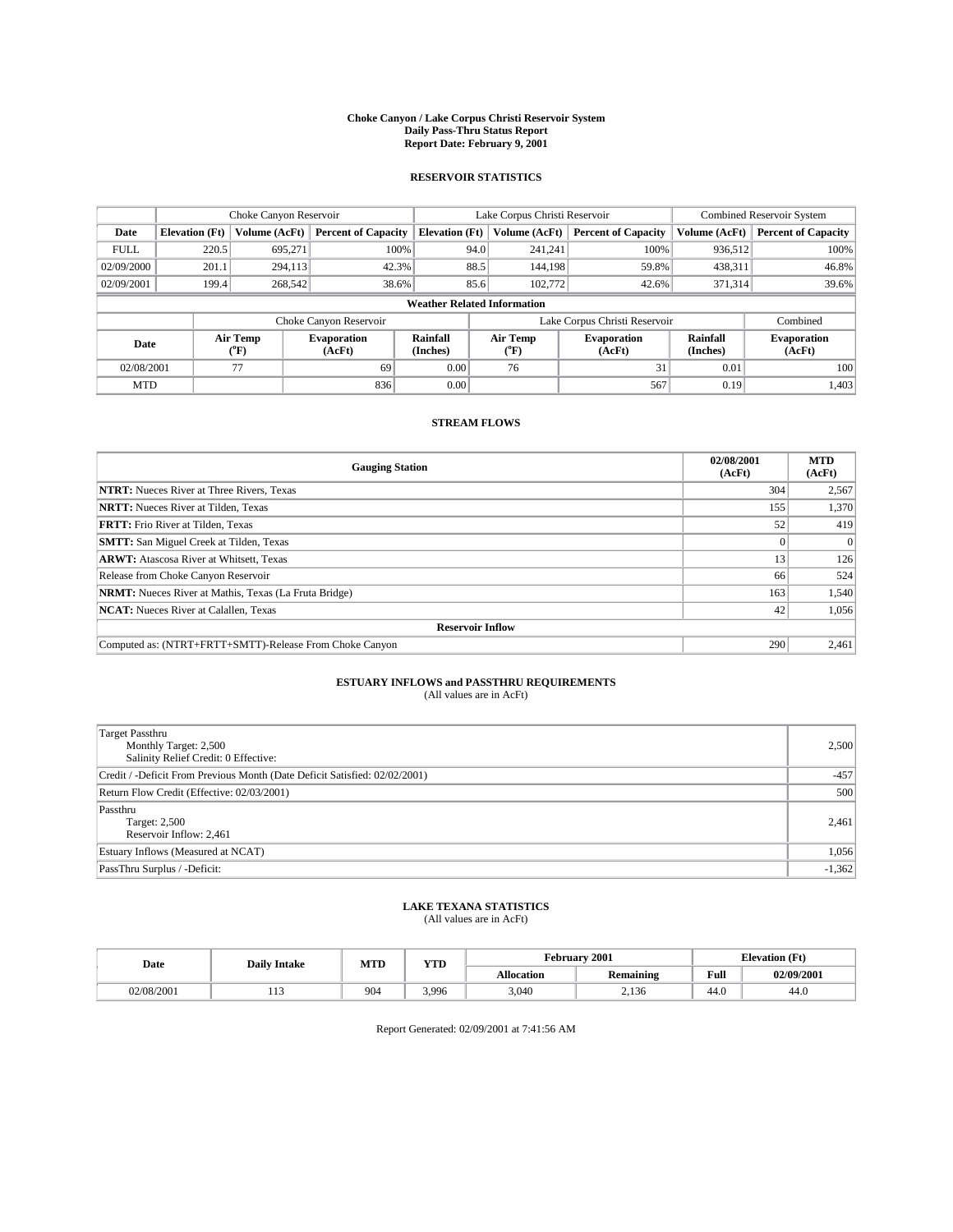#### **Choke Canyon / Lake Corpus Christi Reservoir System Daily Pass-Thru Status Report Report Date: February 10, 2001**

#### **RESERVOIR STATISTICS**

|             | Choke Canyon Reservoir             |                             |                              |                             | Lake Corpus Christi Reservoir | <b>Combined Reservoir System</b> |                      |                              |  |  |
|-------------|------------------------------------|-----------------------------|------------------------------|-----------------------------|-------------------------------|----------------------------------|----------------------|------------------------------|--|--|
| Date        | <b>Elevation</b> (Ft)              | Volume (AcFt)               | <b>Percent of Capacity</b>   | <b>Elevation</b> (Ft)       | Volume (AcFt)                 | <b>Percent of Capacity</b>       | Volume (AcFt)        | <b>Percent of Capacity</b>   |  |  |
| <b>FULL</b> | 220.5                              | 695,271                     | 100%                         | 94.0                        | 241,241                       | 100%                             | 936.512              | 100%                         |  |  |
| 02/10/2000  | 201.1                              | 293,801                     | 42.3%                        | 88.4                        | 143,729                       | 59.6%                            | 437,530              | 46.7%                        |  |  |
| 02/10/2001  | 199.4                              | 268,542                     | 38.6%                        | 85.7                        | 104,247                       | 43.2%                            | 372,789              | 39.8%                        |  |  |
|             | <b>Weather Related Information</b> |                             |                              |                             |                               |                                  |                      |                              |  |  |
|             |                                    |                             | Choke Canyon Reservoir       |                             |                               | Lake Corpus Christi Reservoir    |                      | Combined                     |  |  |
| Date        |                                    | Air Temp<br>${}^{\circ}$ F) | <b>Evaporation</b><br>(AcFt) | <b>Rainfall</b><br>(Inches) | Air Temp<br>("F)              | <b>Evaporation</b><br>(AcFt)     | Rainfall<br>(Inches) | <b>Evaporation</b><br>(AcFt) |  |  |
| 02/09/2001  |                                    | 68                          | 121                          | 0.04                        | 69                            | 251                              | 0.06                 | 372                          |  |  |
| <b>MTD</b>  |                                    |                             | 957                          | 0.04                        |                               | 818                              | 0.25                 | 1,775                        |  |  |

### **STREAM FLOWS**

| <b>Gauging Station</b>                                       | 02/09/2001<br>(AcFt) | <b>MTD</b><br>(AcFt) |  |  |  |  |
|--------------------------------------------------------------|----------------------|----------------------|--|--|--|--|
| <b>NTRT:</b> Nueces River at Three Rivers, Texas             | 298                  | 2,864                |  |  |  |  |
| <b>NRTT:</b> Nueces River at Tilden, Texas                   | 151                  | 1,521                |  |  |  |  |
| <b>FRTT:</b> Frio River at Tilden, Texas                     | 50 <sup>1</sup>      | 468                  |  |  |  |  |
| <b>SMTT:</b> San Miguel Creek at Tilden, Texas               |                      |                      |  |  |  |  |
| <b>ARWT:</b> Atascosa River at Whitsett, Texas               | 13                   | 139                  |  |  |  |  |
| Release from Choke Canyon Reservoir                          | 66                   | 590                  |  |  |  |  |
| <b>NRMT:</b> Nueces River at Mathis, Texas (La Fruta Bridge) | 193                  | 1,733                |  |  |  |  |
| <b>NCAT:</b> Nueces River at Calallen, Texas                 | 28 <sub>1</sub>      | 1,084                |  |  |  |  |
| <b>Reservoir Inflow</b>                                      |                      |                      |  |  |  |  |
| Computed as: (NTRT+FRTT+SMTT)-Release From Choke Canyon      | 282                  | 2,743                |  |  |  |  |

### **ESTUARY INFLOWS and PASSTHRU REQUIREMENTS**<br>(All values are in AcFt)

| <b>Target Passthru</b><br>Monthly Target: 2,500<br>Salinity Relief Credit: 0 Effective: | 2,500    |
|-----------------------------------------------------------------------------------------|----------|
| Credit / -Deficit From Previous Month (Date Deficit Satisfied: 02/02/2001)              | $-457$   |
| Return Flow Credit (Effective: 02/03/2001)                                              | 500      |
| Passthru<br>Target: 2,500<br>Reservoir Inflow: 2,743                                    | 2,500    |
| Estuary Inflows (Measured at NCAT)                                                      | 1,084    |
| PassThru Surplus / -Deficit:                                                            | $-1,373$ |

# **LAKE TEXANA STATISTICS** (All values are in AcFt)

| Date       | <b>Daily Intake</b> | MTD | <b>TIME</b><br>1 I D | 2001<br><b>February</b> |                         |      | <b>Elevation (Ft)</b> |  |
|------------|---------------------|-----|----------------------|-------------------------|-------------------------|------|-----------------------|--|
|            |                     |     |                      | <b>Allocation</b>       | . .<br><b>Remaining</b> | Full | 02/10/2001            |  |
| 02/09/2001 | v.                  | 991 | 4.083                | 3,040                   | 2.049                   | 44.0 | 44.0                  |  |

Report Generated: 02/10/2001 at 7:51:19 AM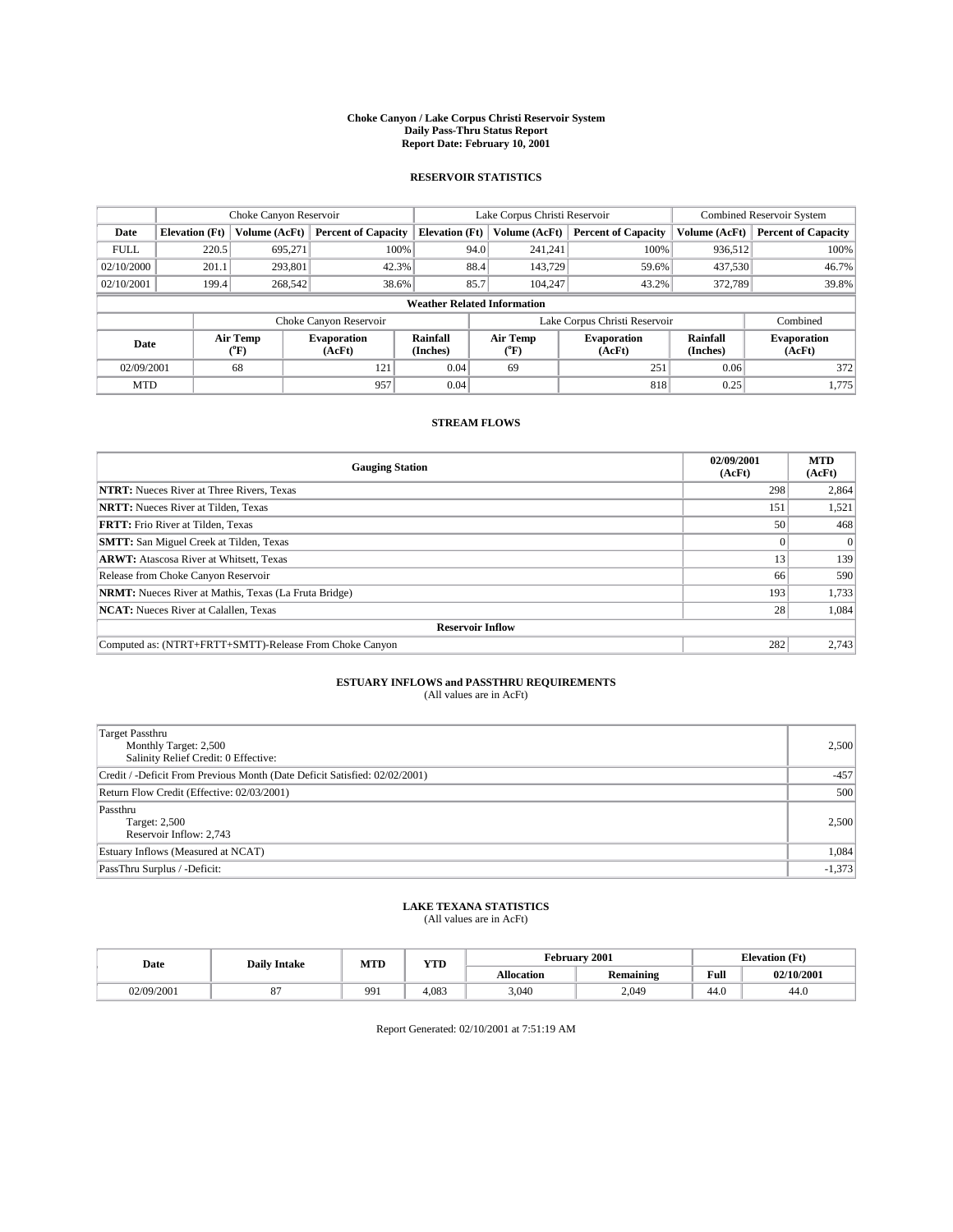#### **Choke Canyon / Lake Corpus Christi Reservoir System Daily Pass-Thru Status Report Report Date: February 11, 2001**

#### **RESERVOIR STATISTICS**

|             | Choke Canyon Reservoir             |                             |                              |                             | Lake Corpus Christi Reservoir |                  |                               |                      | <b>Combined Reservoir System</b> |  |  |
|-------------|------------------------------------|-----------------------------|------------------------------|-----------------------------|-------------------------------|------------------|-------------------------------|----------------------|----------------------------------|--|--|
| Date        | <b>Elevation</b> (Ft)              | Volume (AcFt)               | <b>Percent of Capacity</b>   | <b>Elevation</b> (Ft)       |                               | Volume (AcFt)    | <b>Percent of Capacity</b>    | Volume (AcFt)        | <b>Percent of Capacity</b>       |  |  |
| <b>FULL</b> | 220.5                              | 695,271                     | 100%                         |                             | 94.0                          | 241,241          | 100%                          | 936.512              | 100%                             |  |  |
| 02/11/2000  | 201.1                              | 293.644                     | 42.2%                        |                             | 88.4                          | 143,572          | 59.5%                         | 437.216              | 46.7%                            |  |  |
| 02/11/2001  | 199.4                              | 268,246                     | 38.6%                        |                             | 85.7                          | 103,574          | 42.9%                         | 371,820              | 39.7%                            |  |  |
|             | <b>Weather Related Information</b> |                             |                              |                             |                               |                  |                               |                      |                                  |  |  |
|             |                                    |                             | Choke Canyon Reservoir       |                             |                               |                  | Lake Corpus Christi Reservoir |                      | Combined                         |  |  |
| Date        |                                    | Air Temp<br>${}^{\circ}$ F) | <b>Evaporation</b><br>(AcFt) | <b>Rainfall</b><br>(Inches) |                               | Air Temp<br>("F) | <b>Evaporation</b><br>(AcFt)  | Rainfall<br>(Inches) | <b>Evaporation</b><br>(AcFt)     |  |  |
| 02/10/2001  |                                    | 48                          | 77                           | 0.00                        |                               | 69               | 102                           | 0.00                 | 179                              |  |  |
| <b>MTD</b>  |                                    |                             | 1.034                        | 0.04                        |                               |                  | 920                           | 0.25                 | 1.954                            |  |  |

### **STREAM FLOWS**

| <b>Gauging Station</b>                                       | 02/10/2001<br>(AcFt) | <b>MTD</b><br>(AcFt) |  |  |  |  |
|--------------------------------------------------------------|----------------------|----------------------|--|--|--|--|
| <b>NTRT:</b> Nueces River at Three Rivers, Texas             | 288                  | 3,152                |  |  |  |  |
| <b>NRTT:</b> Nueces River at Tilden, Texas                   | 149                  | 1,669                |  |  |  |  |
| <b>FRTT:</b> Frio River at Tilden, Texas                     | 50                   | 518                  |  |  |  |  |
| <b>SMTT:</b> San Miguel Creek at Tilden, Texas               |                      |                      |  |  |  |  |
| <b>ARWT:</b> Atascosa River at Whitsett, Texas               | 13                   | 152                  |  |  |  |  |
| Release from Choke Canyon Reservoir                          | 66                   | 655                  |  |  |  |  |
| <b>NRMT:</b> Nueces River at Mathis, Texas (La Fruta Bridge) | 193                  | 1,925                |  |  |  |  |
| <b>NCAT:</b> Nueces River at Calallen, Texas                 | 30 <sub>1</sub>      | 1,114                |  |  |  |  |
| <b>Reservoir Inflow</b>                                      |                      |                      |  |  |  |  |
| Computed as: (NTRT+FRTT+SMTT)-Release From Choke Canyon      | 272                  | 3,015                |  |  |  |  |

### **ESTUARY INFLOWS and PASSTHRU REQUIREMENTS**<br>(All values are in AcFt)

| <b>Target Passthru</b><br>Monthly Target: 2,500<br>Salinity Relief Credit: 0 Effective: | 2,500    |
|-----------------------------------------------------------------------------------------|----------|
| Credit / -Deficit From Previous Month (Date Deficit Satisfied: 02/02/2001)              | $-457$   |
| Return Flow Credit (Effective: 02/03/2001)                                              | 500      |
| Passthru<br>Target: 2,500<br>Reservoir Inflow: 3,015                                    | 2,500    |
| Estuary Inflows (Measured at NCAT)                                                      | 1,114    |
| PassThru Surplus / -Deficit:                                                            | $-1,343$ |

# **LAKE TEXANA STATISTICS** (All values are in AcFt)

| Date   | <b>Daily Intake</b> | MTD  | <b>TIME</b><br>1 I D             |                   | February 2001           | <b>Elevation (Ft)</b> |            |
|--------|---------------------|------|----------------------------------|-------------------|-------------------------|-----------------------|------------|
|        |                     |      |                                  | <b>Allocation</b> | . .<br><b>Remaining</b> | Full                  | 02/11/2001 |
| 0/2001 |                     | .065 | $\sim$ $\sim$ $\sim$<br>4<br>. J | 3,040             | 075<br>1.71.            | 44.0                  | 44.0       |

Report Generated: 02/11/2001 at 7:45:17 AM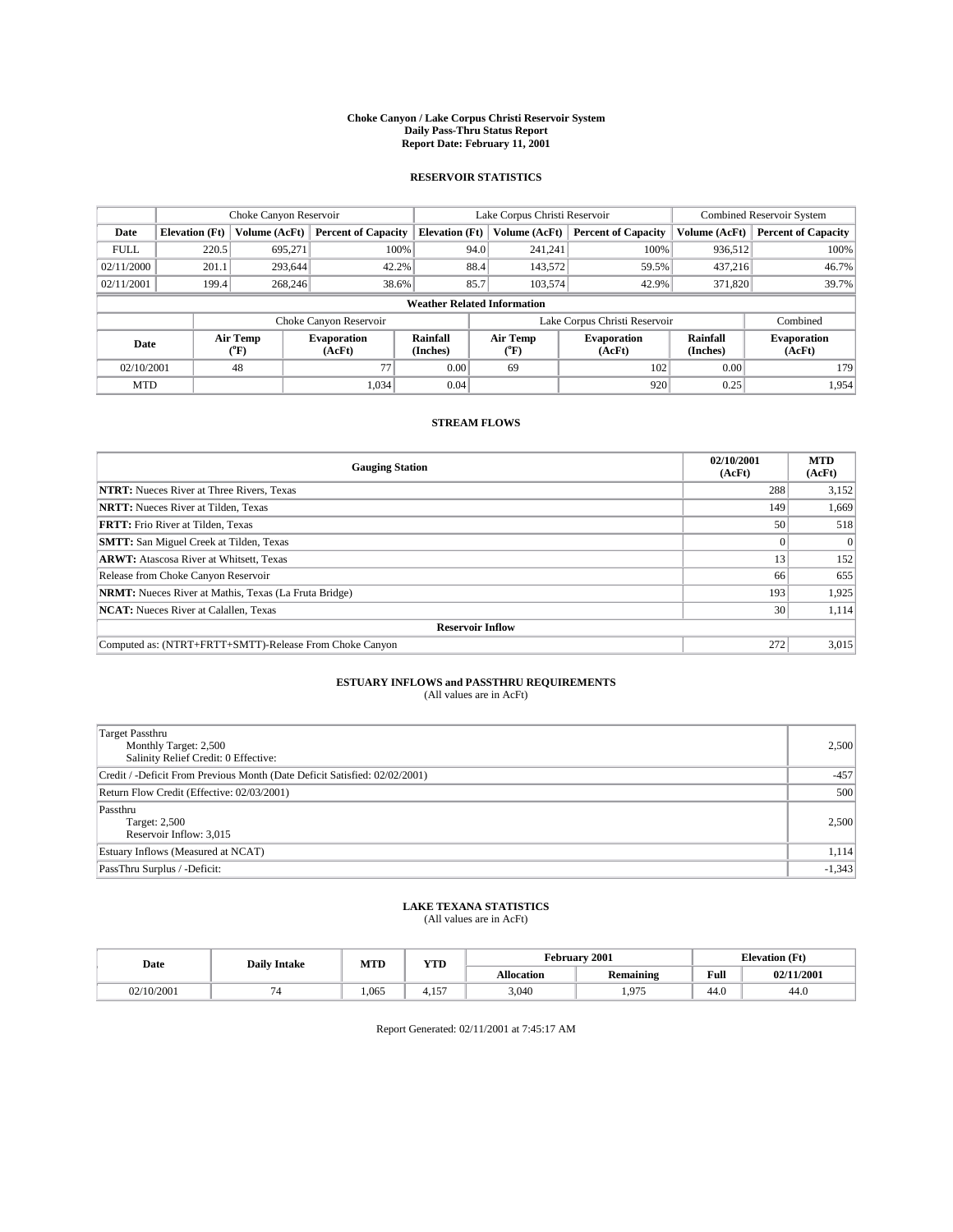#### **Choke Canyon / Lake Corpus Christi Reservoir System Daily Pass-Thru Status Report Report Date: February 12, 2001**

#### **RESERVOIR STATISTICS**

|             | Choke Canyon Reservoir             |                             |                              |                             | Lake Corpus Christi Reservoir |                  |                               |                      | <b>Combined Reservoir System</b> |  |  |
|-------------|------------------------------------|-----------------------------|------------------------------|-----------------------------|-------------------------------|------------------|-------------------------------|----------------------|----------------------------------|--|--|
| Date        | <b>Elevation</b> (Ft)              | Volume (AcFt)               | <b>Percent of Capacity</b>   | <b>Elevation</b> (Ft)       |                               | Volume (AcFt)    | <b>Percent of Capacity</b>    | Volume (AcFt)        | <b>Percent of Capacity</b>       |  |  |
| <b>FULL</b> | 220.5                              | 695,271                     | 100%                         |                             | 94.0                          | 241,241          | 100%                          | 936.512              | 100%                             |  |  |
| 02/12/2000  | 201.0                              | 293,020                     | $42.1\%$                     |                             | 88.4                          | 143,729          | 59.6%                         | 436,749              | 46.6%                            |  |  |
| 02/12/2001  | 199.4                              | 268,246                     | 38.6%                        |                             | 85.7                          | 103,843          | 43.0%                         | 372,089              | 39.7%                            |  |  |
|             | <b>Weather Related Information</b> |                             |                              |                             |                               |                  |                               |                      |                                  |  |  |
|             |                                    |                             | Choke Canyon Reservoir       |                             |                               |                  | Lake Corpus Christi Reservoir |                      | Combined                         |  |  |
| Date        |                                    | Air Temp<br>${}^{\circ}$ F) | <b>Evaporation</b><br>(AcFt) | <b>Rainfall</b><br>(Inches) |                               | Air Temp<br>("F) | <b>Evaporation</b><br>(AcFt)  | Rainfall<br>(Inches) | <b>Evaporation</b><br>(AcFt)     |  |  |
| 02/11/2001  |                                    | 51                          | 95                           | 0.10                        |                               | 54               |                               | 0.04                 | 95                               |  |  |
| <b>MTD</b>  |                                    |                             | 1.129                        | 0.14                        |                               |                  | 920                           | 0.29                 | 2.049                            |  |  |

### **STREAM FLOWS**

| <b>Gauging Station</b>                                       | 02/11/2001<br>(AcFt) | <b>MTD</b><br>(AcFt) |  |  |  |  |
|--------------------------------------------------------------|----------------------|----------------------|--|--|--|--|
| <b>NTRT:</b> Nueces River at Three Rivers, Texas             | 286                  | 3,438                |  |  |  |  |
| <b>NRTT:</b> Nueces River at Tilden, Texas                   | 151                  | 1,820                |  |  |  |  |
| <b>FRTT:</b> Frio River at Tilden, Texas                     | 50                   | 568                  |  |  |  |  |
| <b>SMTT:</b> San Miguel Creek at Tilden, Texas               |                      |                      |  |  |  |  |
| <b>ARWT:</b> Atascosa River at Whitsett, Texas               | 12                   | 163                  |  |  |  |  |
| Release from Choke Canyon Reservoir                          | 66                   | 721                  |  |  |  |  |
| <b>NRMT:</b> Nueces River at Mathis, Texas (La Fruta Bridge) | 288                  | 2,213                |  |  |  |  |
| <b>NCAT:</b> Nueces River at Calallen, Texas                 | 48                   | 1,161                |  |  |  |  |
| <b>Reservoir Inflow</b>                                      |                      |                      |  |  |  |  |
| Computed as: (NTRT+FRTT+SMTT)-Release From Choke Canyon      | 270                  | 3,285                |  |  |  |  |

### **ESTUARY INFLOWS and PASSTHRU REQUIREMENTS**

(All values are in AcFt)

| Target Passthru<br>Monthly Target: 2,500<br>Salinity Relief Credit: 0 Effective: | 2,500    |
|----------------------------------------------------------------------------------|----------|
| Credit / -Deficit From Previous Month (Date Deficit Satisfied: 02/02/2001)       | $-457$   |
| Return Flow Credit (Effective: 02/03/2001)                                       | 500      |
| Passthru<br>Target: 2,500<br>Reservoir Inflow: 3,285                             | 2,500    |
| Estuary Inflows (Measured at NCAT)                                               | 1,161    |
| PassThru Surplus / -Deficit:                                                     | $-1,296$ |

# **LAKE TEXANA STATISTICS** (All values are in AcFt)

| Date  | <b>Daily Intake</b> | MTD     | T/TD<br>1 I D              | 2001<br>February |                  |      | <b>Elevation</b> (Ft) |
|-------|---------------------|---------|----------------------------|------------------|------------------|------|-----------------------|
|       |                     |         |                            | Allocation       | <b>Remaining</b> | Full | 02/12/2001            |
| /2001 |                     | 130<br> | $\sim$ 0.0<br>4<br>T. 49 1 | 3,040            | 1,901            | 44.0 | 44.0                  |

Report Generated: 02/12/2001 at 7:56:39 AM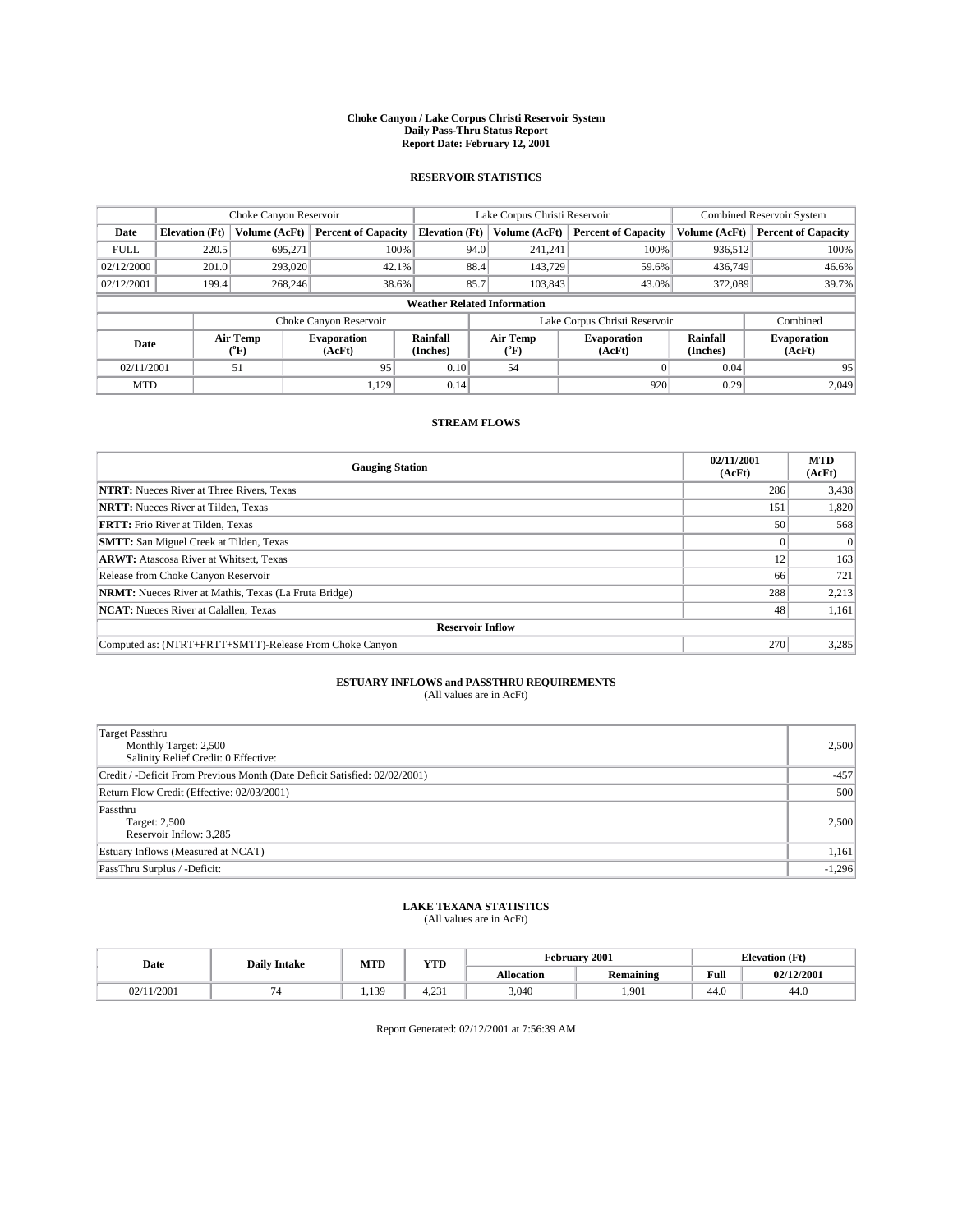#### **Choke Canyon / Lake Corpus Christi Reservoir System Daily Pass-Thru Status Report Report Date: February 13, 2001**

#### **RESERVOIR STATISTICS**

|             | Choke Canyon Reservoir             |                             |                              |                             | Lake Corpus Christi Reservoir | <b>Combined Reservoir System</b> |                      |                              |  |
|-------------|------------------------------------|-----------------------------|------------------------------|-----------------------------|-------------------------------|----------------------------------|----------------------|------------------------------|--|
| Date        | <b>Elevation</b> (Ft)              | Volume (AcFt)               | <b>Percent of Capacity</b>   | <b>Elevation</b> (Ft)       | Volume (AcFt)                 | <b>Percent of Capacity</b>       | Volume (AcFt)        | <b>Percent of Capacity</b>   |  |
| <b>FULL</b> | 220.5                              | 695,271                     | 100%                         | 94.0                        | 241,241                       | 100%                             | 936,512              | 100%                         |  |
| 02/13/2000  | 201.0                              | 292,707                     | $42.1\%$                     | 88.5                        | 144,041                       | 59.7%                            | 436,748              | 46.6%                        |  |
| 02/13/2001  | 199.4                              | 268,099                     | 38.6%                        | 85.7                        | 103,574                       | 42.9%                            | 371,673              | 39.7%                        |  |
|             | <b>Weather Related Information</b> |                             |                              |                             |                               |                                  |                      |                              |  |
|             |                                    |                             | Choke Canyon Reservoir       |                             |                               | Lake Corpus Christi Reservoir    |                      | Combined                     |  |
| Date        |                                    | Air Temp<br>${}^{\circ}$ F) | <b>Evaporation</b><br>(AcFt) | <b>Rainfall</b><br>(Inches) | Air Temp<br>("F)              | <b>Evaporation</b><br>(AcFt)     | Rainfall<br>(Inches) | <b>Evaporation</b><br>(AcFt) |  |
| 02/12/2001  |                                    | 70                          | 34                           | 0.02                        | 78                            |                                  | 0.00                 | 42                           |  |
| <b>MTD</b>  |                                    |                             | 1.163                        | 0.16                        |                               | 928                              | 0.29                 | 2,091                        |  |

### **STREAM FLOWS**

| <b>Gauging Station</b>                                       | 02/12/2001<br>(AcFt) | <b>MTD</b><br>(AcFt) |  |  |  |  |
|--------------------------------------------------------------|----------------------|----------------------|--|--|--|--|
| <b>NTRT:</b> Nueces River at Three Rivers, Texas             | 286                  | 3,724                |  |  |  |  |
| <b>NRTT:</b> Nueces River at Tilden, Texas                   | 151                  | 1,971                |  |  |  |  |
| <b>FRTT:</b> Frio River at Tilden, Texas                     | 50 <sup>1</sup>      | 617                  |  |  |  |  |
| <b>SMTT:</b> San Miguel Creek at Tilden, Texas               |                      |                      |  |  |  |  |
| <b>ARWT:</b> Atascosa River at Whitsett, Texas               | 12                   | 175                  |  |  |  |  |
| Release from Choke Canyon Reservoir                          | 66                   | 786                  |  |  |  |  |
| <b>NRMT:</b> Nueces River at Mathis, Texas (La Fruta Bridge) | 179                  | 2,392                |  |  |  |  |
| <b>NCAT:</b> Nueces River at Calallen, Texas                 | 58                   | 1,219                |  |  |  |  |
| <b>Reservoir Inflow</b>                                      |                      |                      |  |  |  |  |
| Computed as: (NTRT+FRTT+SMTT)-Release From Choke Canyon      | 270                  | 3,555                |  |  |  |  |

# **ESTUARY INFLOWS and PASSTHRU REQUIREMENTS**<br>(All values are in AcFt)

| <b>Target Passthru</b><br>Monthly Target: 2,500<br>Salinity Relief Credit: 0 Effective: | 2,500    |
|-----------------------------------------------------------------------------------------|----------|
| Credit / -Deficit From Previous Month (Date Deficit Satisfied: 02/02/2001)              | $-457$   |
| Return Flow Credit (Effective: 02/03/2001)                                              | 500      |
| Passthru<br>Target: 2,500<br>Reservoir Inflow: 3,555                                    | 2,500    |
| Estuary Inflows (Measured at NCAT)                                                      | 1,219    |
| PassThru Surplus / -Deficit:                                                            | $-1,238$ |

# **LAKE TEXANA STATISTICS** (All values are in AcFt)

| Date                 | <b>Daily Intake</b> | MTD   | <b>TIME</b><br>1 I D | <b>February</b>   | 2001                    | <b>Elevation (Ft)</b> |            |
|----------------------|---------------------|-------|----------------------|-------------------|-------------------------|-----------------------|------------|
|                      |                     |       |                      | <b>Allocation</b> | . .<br><b>Remaining</b> | Full                  | 02/13/2001 |
| 02/12/2001<br>2. A L |                     | 1.21J | 4.305                | 3,040             | 027<br>1.02             | 44.0                  | 44.0       |

Report Generated: 02/13/2001 at 7:39:49 AM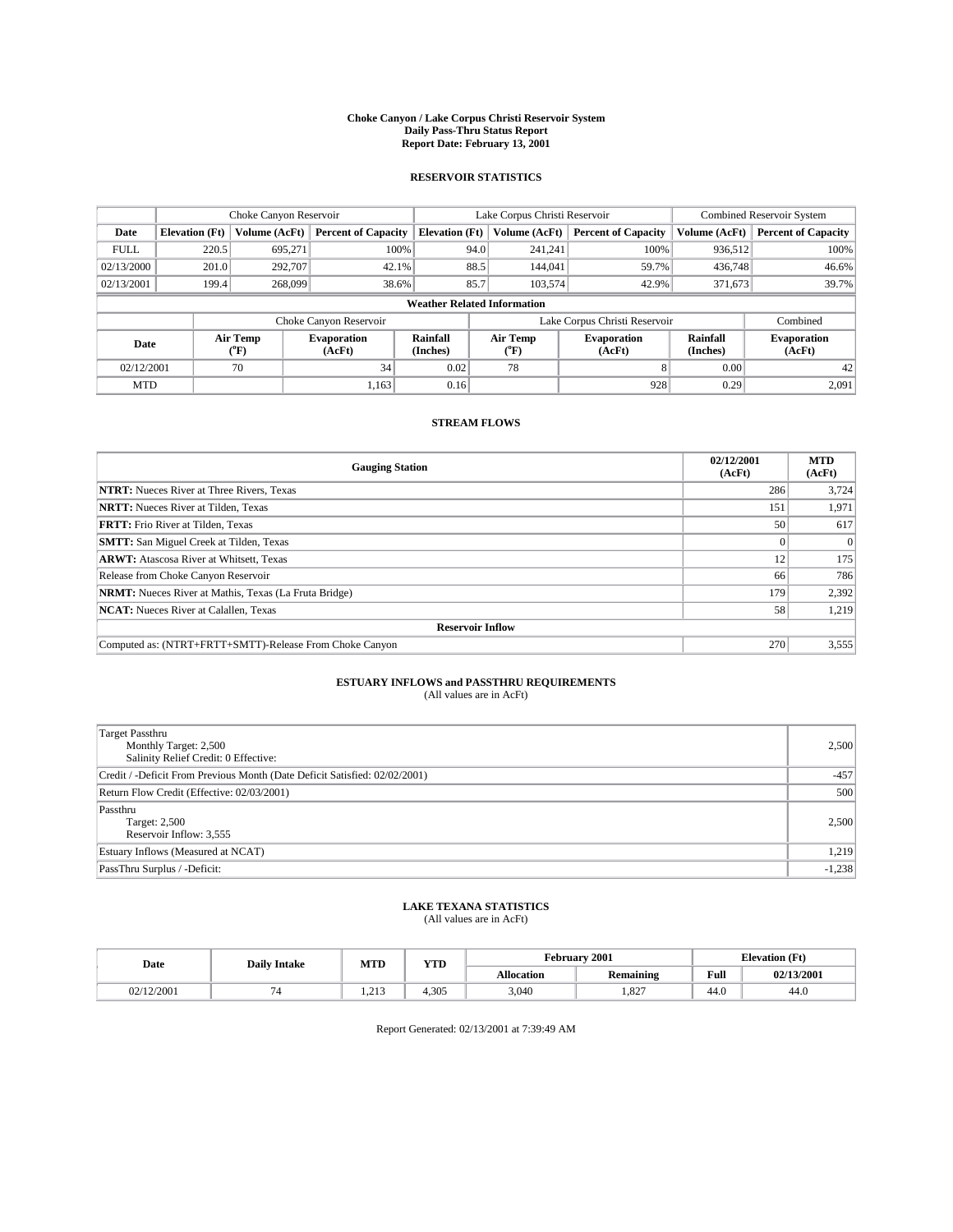#### **Choke Canyon / Lake Corpus Christi Reservoir System Daily Pass-Thru Status Report Report Date: February 14, 2001**

#### **RESERVOIR STATISTICS**

|                                    | Choke Canyon Reservoir                                              |                             |                              |                             | Lake Corpus Christi Reservoir | <b>Combined Reservoir System</b> |                      |                              |  |
|------------------------------------|---------------------------------------------------------------------|-----------------------------|------------------------------|-----------------------------|-------------------------------|----------------------------------|----------------------|------------------------------|--|
| Date                               | <b>Elevation</b> (Ft)                                               | Volume (AcFt)               | <b>Percent of Capacity</b>   | <b>Elevation</b> (Ft)       | Volume (AcFt)                 | <b>Percent of Capacity</b>       | Volume (AcFt)        | <b>Percent of Capacity</b>   |  |
| <b>FULL</b>                        | 220.5                                                               | 695,271                     | 100%                         | 94.0                        | 241,241                       | 100%                             | 936,512              | 100%                         |  |
| 02/14/2000                         | 201.0                                                               | 292,240                     | 42.0%                        | 88.5                        | 144,041                       | 59.7%                            | 436,281              | 46.6%                        |  |
| 02/14/2001                         | 199.4                                                               | 268,099                     | 38.6%                        | 85.7                        | 103,574                       | 42.9%                            | 371,673              | 39.7%                        |  |
| <b>Weather Related Information</b> |                                                                     |                             |                              |                             |                               |                                  |                      |                              |  |
|                                    | Combined<br>Choke Canyon Reservoir<br>Lake Corpus Christi Reservoir |                             |                              |                             |                               |                                  |                      |                              |  |
| Date                               |                                                                     | Air Temp<br>${}^{\circ}$ F) | <b>Evaporation</b><br>(AcFt) | <b>Rainfall</b><br>(Inches) | Air Temp<br>("F)              | <b>Evaporation</b><br>(AcFt)     | Rainfall<br>(Inches) | <b>Evaporation</b><br>(AcFt) |  |
| 02/13/2001                         |                                                                     | 79                          | 69                           | 0.00                        | 79                            | 63                               | 0.01                 | 132                          |  |
| <b>MTD</b>                         |                                                                     |                             | 1,232                        | 0.16                        |                               | 991                              | 0.30                 | 2,223                        |  |

### **STREAM FLOWS**

| <b>Gauging Station</b>                                       | 02/13/2001<br>(AcFt) | <b>MTD</b><br>(AcFt) |  |  |  |  |
|--------------------------------------------------------------|----------------------|----------------------|--|--|--|--|
| <b>NTRT:</b> Nueces River at Three Rivers, Texas             | 286                  | 4,010                |  |  |  |  |
| <b>NRTT:</b> Nueces River at Tilden, Texas                   | 151                  | 2,122                |  |  |  |  |
| <b>FRTT:</b> Frio River at Tilden, Texas                     | 50                   | 667                  |  |  |  |  |
| <b>SMTT:</b> San Miguel Creek at Tilden, Texas               |                      |                      |  |  |  |  |
| <b>ARWT:</b> Atascosa River at Whitsett, Texas               | 13                   | 188                  |  |  |  |  |
| Release from Choke Canyon Reservoir                          | 66                   | 852                  |  |  |  |  |
| <b>NRMT:</b> Nueces River at Mathis, Texas (La Fruta Bridge) | 167                  | 2,559                |  |  |  |  |
| <b>NCAT:</b> Nueces River at Calallen, Texas                 | 38                   | 1,257                |  |  |  |  |
| <b>Reservoir Inflow</b>                                      |                      |                      |  |  |  |  |
| Computed as: (NTRT+FRTT+SMTT)-Release From Choke Canyon      | 270                  | 3,825                |  |  |  |  |

### **ESTUARY INFLOWS and PASSTHRU REQUIREMENTS**

(All values are in AcFt)

| Target Passthru<br>Monthly Target: 2,500<br>Salinity Relief Credit: 0 Effective: | 2,500    |
|----------------------------------------------------------------------------------|----------|
| Credit / -Deficit From Previous Month (Date Deficit Satisfied: 02/02/2001)       | $-457$   |
| Return Flow Credit (Effective: 02/03/2001)                                       | 500      |
| Passthru<br>Target: 2,500<br>Reservoir Inflow: 3,825                             | 2,500    |
| Estuary Inflows (Measured at NCAT)                                               | 1,257    |
| PassThru Surplus / -Deficit:                                                     | $-1,200$ |

# **LAKE TEXANA STATISTICS** (All values are in AcFt)

| Date       | <b>Daily Intake</b> | MTD   | <b>TIMP</b><br>1 I D |                   | February 2001    | <b>Elevation</b> (Ft) |            |
|------------|---------------------|-------|----------------------|-------------------|------------------|-----------------------|------------|
|            |                     |       |                      | <b>Allocation</b> | <b>Remaining</b> | Full                  | 02/14/2001 |
| 02/13/2001 |                     | 1.286 | 270<br>4.310         | 3,040             | 1,754            | $\epsilon$<br>44.U    | 43.9       |

Report Generated: 02/14/2001 at 7:21:53 AM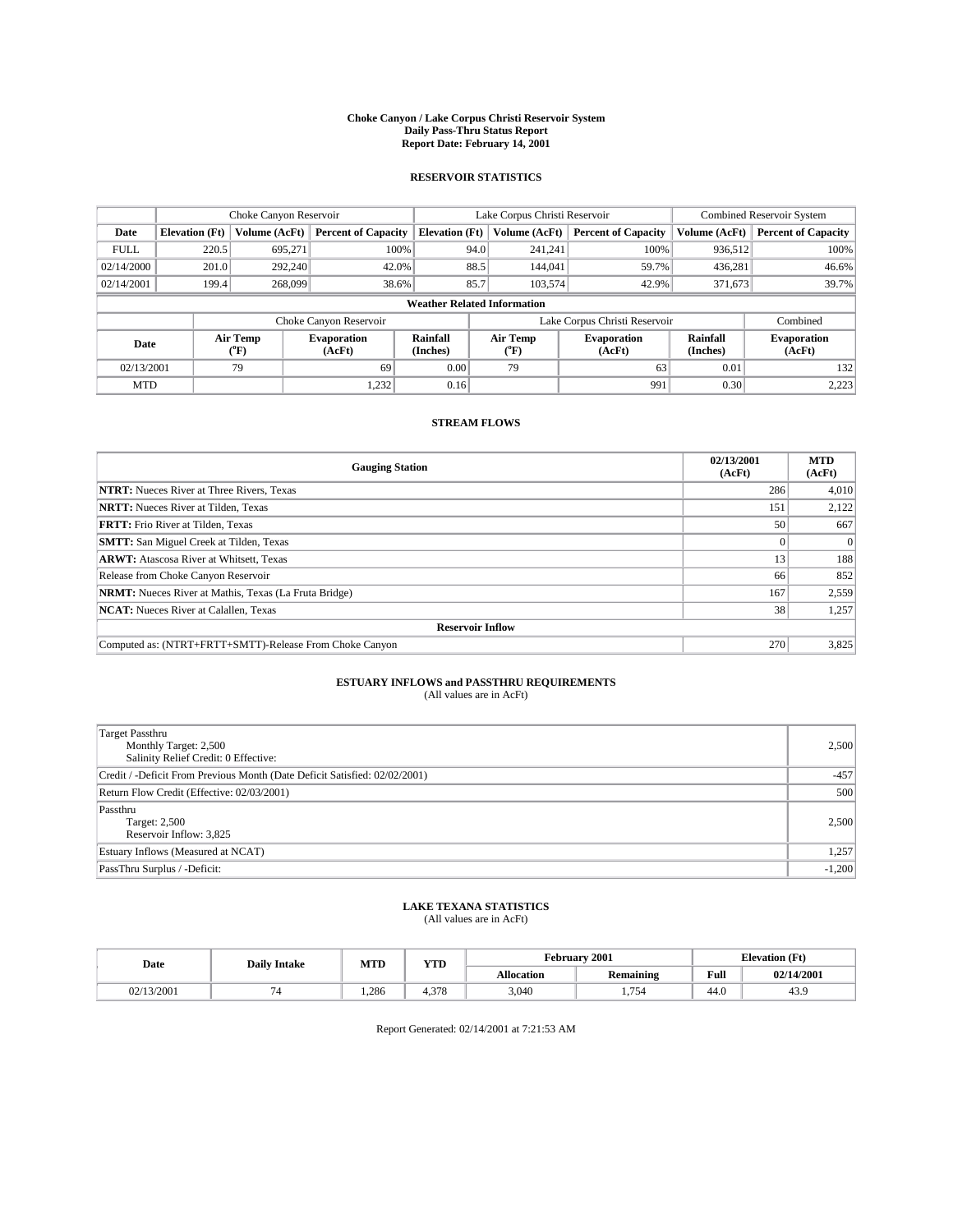#### **Choke Canyon / Lake Corpus Christi Reservoir System Daily Pass-Thru Status Report Report Date: February 15, 2001**

#### **RESERVOIR STATISTICS**

|             | Choke Canyon Reservoir                                              |                             |                              |                             | Lake Corpus Christi Reservoir | <b>Combined Reservoir System</b> |                      |                              |  |  |
|-------------|---------------------------------------------------------------------|-----------------------------|------------------------------|-----------------------------|-------------------------------|----------------------------------|----------------------|------------------------------|--|--|
| Date        | <b>Elevation</b> (Ft)                                               | Volume (AcFt)               | <b>Percent of Capacity</b>   | <b>Elevation</b> (Ft)       | Volume (AcFt)                 | <b>Percent of Capacity</b>       | Volume (AcFt)        | <b>Percent of Capacity</b>   |  |  |
| <b>FULL</b> | 220.5                                                               | 695,271                     | 100%                         |                             | 94.0<br>241,241               | 100%                             | 936,512              | 100%                         |  |  |
| 02/15/2000  | 201.0                                                               | 291,772                     | 42.0%                        |                             | 88.4<br>143,729               | 59.6%                            | 435,501              | 46.5%                        |  |  |
| 02/15/2001  | 199.4                                                               | 268,246                     | 38.6%                        |                             | 85.7<br>103,440               | 42.9%                            | 371,686              | 39.7%                        |  |  |
|             | <b>Weather Related Information</b>                                  |                             |                              |                             |                               |                                  |                      |                              |  |  |
|             | Combined<br>Choke Canyon Reservoir<br>Lake Corpus Christi Reservoir |                             |                              |                             |                               |                                  |                      |                              |  |  |
| Date        |                                                                     | Air Temp<br>${}^{\circ}$ F) | <b>Evaporation</b><br>(AcFt) | <b>Rainfall</b><br>(Inches) | Air Temp<br>("F)              | <b>Evaporation</b><br>(AcFt)     | Rainfall<br>(Inches) | <b>Evaporation</b><br>(AcFt) |  |  |
| 02/14/2001  |                                                                     | 81                          | 112                          | 0.00                        | 87                            | 109                              | 0.00                 | 221                          |  |  |
| <b>MTD</b>  |                                                                     |                             | 1.344                        | 0.16                        |                               | 1.100                            | 0.30                 | 2.444                        |  |  |

### **STREAM FLOWS**

| <b>Gauging Station</b>                                       | 02/14/2001<br>(AcFt) | <b>MTD</b><br>(AcFt) |  |  |  |  |
|--------------------------------------------------------------|----------------------|----------------------|--|--|--|--|
| <b>NTRT:</b> Nueces River at Three Rivers, Texas             | 286                  | 4,296                |  |  |  |  |
| <b>NRTT:</b> Nueces River at Tilden, Texas                   | 149                  | 2,271                |  |  |  |  |
| <b>FRTT:</b> Frio River at Tilden, Texas                     | 50 <sup>1</sup>      | 717                  |  |  |  |  |
| <b>SMTT:</b> San Miguel Creek at Tilden, Texas               |                      |                      |  |  |  |  |
| <b>ARWT:</b> Atascosa River at Whitsett, Texas               | 13                   | 200                  |  |  |  |  |
| Release from Choke Canyon Reservoir                          | 66                   | 917                  |  |  |  |  |
| <b>NRMT:</b> Nueces River at Mathis, Texas (La Fruta Bridge) | 149                  | 2,708                |  |  |  |  |
| <b>NCAT:</b> Nueces River at Calallen, Texas                 | 20                   | 1,276                |  |  |  |  |
| <b>Reservoir Inflow</b>                                      |                      |                      |  |  |  |  |
| Computed as: (NTRT+FRTT+SMTT)-Release From Choke Canyon      | 270                  | 4,095                |  |  |  |  |

### **ESTUARY INFLOWS and PASSTHRU REQUIREMENTS**<br>(All values are in AcFt)

| Target Passthru<br>Monthly Target: 2,500<br>Salinity Relief Credit: 0 Effective: | 2,500    |
|----------------------------------------------------------------------------------|----------|
| Credit / -Deficit From Previous Month (Date Deficit Satisfied: 02/02/2001)       | $-457$   |
| Return Flow Credit (Effective: 02/03/2001)                                       | 500      |
| Passthru<br>Target: 2,500<br>Reservoir Inflow: 4,095                             | 2,500    |
| Estuary Inflows (Measured at NCAT)                                               | 1,276    |
| PassThru Surplus / -Deficit:                                                     | $-1,181$ |

# **LAKE TEXANA STATISTICS** (All values are in AcFt)

| Date   | <b>Daily Intake</b> | MTD   | $\mathbf{v}$<br>1 I D                  |                   | February 2001           | <b>Elevation (Ft)</b> |            |
|--------|---------------------|-------|----------------------------------------|-------------------|-------------------------|-----------------------|------------|
|        |                     |       |                                        | <b>Allocation</b> | . .<br><b>Remaining</b> | Full                  | 02/15/2001 |
| 4/2001 |                     | 1,360 | $\Lambda \subset \mathcal{L}$<br>4,452 | 3,040             | 1,680                   | 44.0                  | 43.5       |

Report Generated: 02/15/2001 at 7:40:24 AM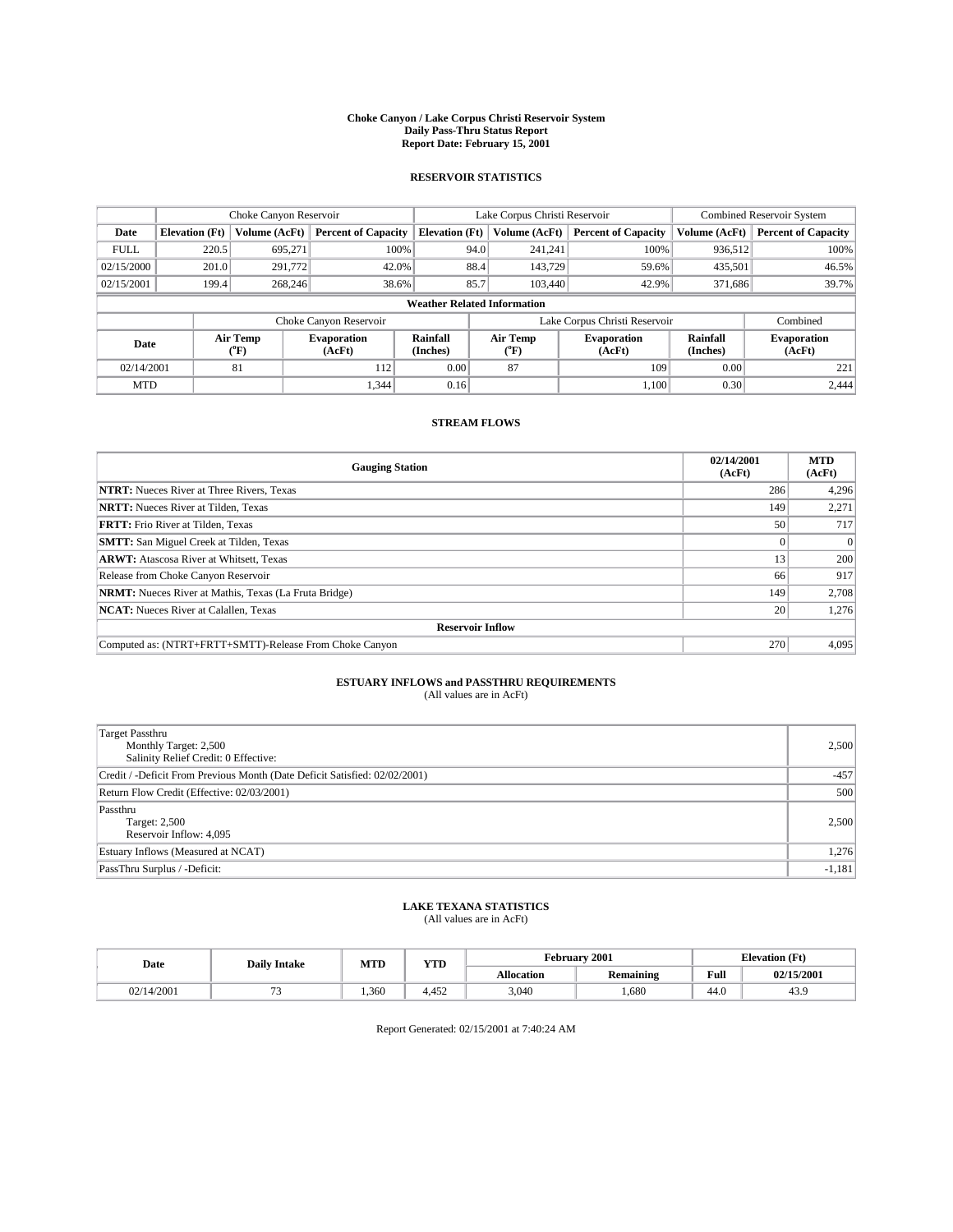#### **Choke Canyon / Lake Corpus Christi Reservoir System Daily Pass-Thru Status Report Report Date: February 16, 2001**

#### **RESERVOIR STATISTICS**

|                                    | Choke Canyon Reservoir |                             |                              |                             | Lake Corpus Christi Reservoir | <b>Combined Reservoir System</b> |                      |                              |
|------------------------------------|------------------------|-----------------------------|------------------------------|-----------------------------|-------------------------------|----------------------------------|----------------------|------------------------------|
| Date                               | <b>Elevation</b> (Ft)  | Volume (AcFt)               | <b>Percent of Capacity</b>   | <b>Elevation</b> (Ft)       | Volume (AcFt)                 | <b>Percent of Capacity</b>       | Volume (AcFt)        | <b>Percent of Capacity</b>   |
| <b>FULL</b>                        | 220.5                  | 695,271                     | 100%                         |                             | 94.0<br>241,241               | 100%                             | 936.512              | 100%                         |
| 02/16/2000                         | 200.9                  | 291.461                     | 41.9%                        | 88.4                        | 143,572                       | 59.5%                            | 435,033              | 46.5%                        |
| 02/16/2001                         | 199.4                  | 268,542                     | 38.6%                        | 85.7                        | 103,709                       | 43.0%                            | 372,251              | 39.7%                        |
| <b>Weather Related Information</b> |                        |                             |                              |                             |                               |                                  |                      |                              |
|                                    |                        |                             | Choke Canyon Reservoir       |                             |                               | Lake Corpus Christi Reservoir    |                      | Combined                     |
| Date                               |                        | Air Temp<br>${}^{\circ}$ F) | <b>Evaporation</b><br>(AcFt) | <b>Rainfall</b><br>(Inches) | Air Temp<br>("F)              | <b>Evaporation</b><br>(AcFt)     | Rainfall<br>(Inches) | <b>Evaporation</b><br>(AcFt) |
| 02/15/2001                         |                        | 84                          | 95                           | 0.18                        | 84                            | 125                              | 0.06                 | 220                          |
| <b>MTD</b>                         |                        |                             | 1.439                        | 0.34                        |                               | 1,225                            | 0.36                 | 2,664                        |

### **STREAM FLOWS**

| <b>Gauging Station</b>                                       | 02/15/2001<br>(AcFt) | <b>MTD</b><br>(AcFt) |  |  |  |  |
|--------------------------------------------------------------|----------------------|----------------------|--|--|--|--|
| <b>NTRT:</b> Nueces River at Three Rivers, Texas             | 282                  | 4,577                |  |  |  |  |
| <b>NRTT:</b> Nueces River at Tilden, Texas                   | 147                  | 2,418                |  |  |  |  |
| <b>FRTT:</b> Frio River at Tilden, Texas                     | 50 <sup>1</sup>      | 766                  |  |  |  |  |
| <b>SMTT:</b> San Miguel Creek at Tilden, Texas               |                      |                      |  |  |  |  |
| <b>ARWT:</b> Atascosa River at Whitsett, Texas               | 12                   | 213                  |  |  |  |  |
| Release from Choke Canyon Reservoir                          | 66                   | 983                  |  |  |  |  |
| <b>NRMT:</b> Nueces River at Mathis, Texas (La Fruta Bridge) | 147                  | 2,854                |  |  |  |  |
| <b>NCAT:</b> Nueces River at Calallen, Texas                 |                      | 1,283                |  |  |  |  |
| <b>Reservoir Inflow</b>                                      |                      |                      |  |  |  |  |
| Computed as: (NTRT+FRTT+SMTT)-Release From Choke Canyon      | 266                  | 4,361                |  |  |  |  |

### **ESTUARY INFLOWS and PASSTHRU REQUIREMENTS**<br>(All values are in AcFt)

| <b>Target Passthru</b><br>Monthly Target: 2,500<br>Salinity Relief Credit: 0 Effective: | 2,500    |
|-----------------------------------------------------------------------------------------|----------|
| Credit / -Deficit From Previous Month (Date Deficit Satisfied: 02/02/2001)              | $-457$   |
| Return Flow Credit (Effective: 02/03/2001)                                              | 500      |
| Passthru<br>Target: 2,500<br>Reservoir Inflow: 4,361                                    | 2,500    |
| Estuary Inflows (Measured at NCAT)                                                      | 1,283    |
| PassThru Surplus / -Deficit:                                                            | $-1,174$ |

# **LAKE TEXANA STATISTICS** (All values are in AcFt)

| Date       | <b>Daily Intake</b> | MTD          | $\mathbf{v}$<br>1 I D | February 2001     |                         |      | <b>Elevation (Ft)</b> |  |
|------------|---------------------|--------------|-----------------------|-------------------|-------------------------|------|-----------------------|--|
|            |                     |              |                       | <b>Allocation</b> | . .<br><b>Remaining</b> | Full | 02/16/2001            |  |
| 02/15/2001 |                     | 422<br>1,433 | $ -$<br>T.J <i>LJ</i> | 3,040             | 1,607                   | 44.0 | 43.5                  |  |

Report Generated: 02/16/2001 at 7:40:34 AM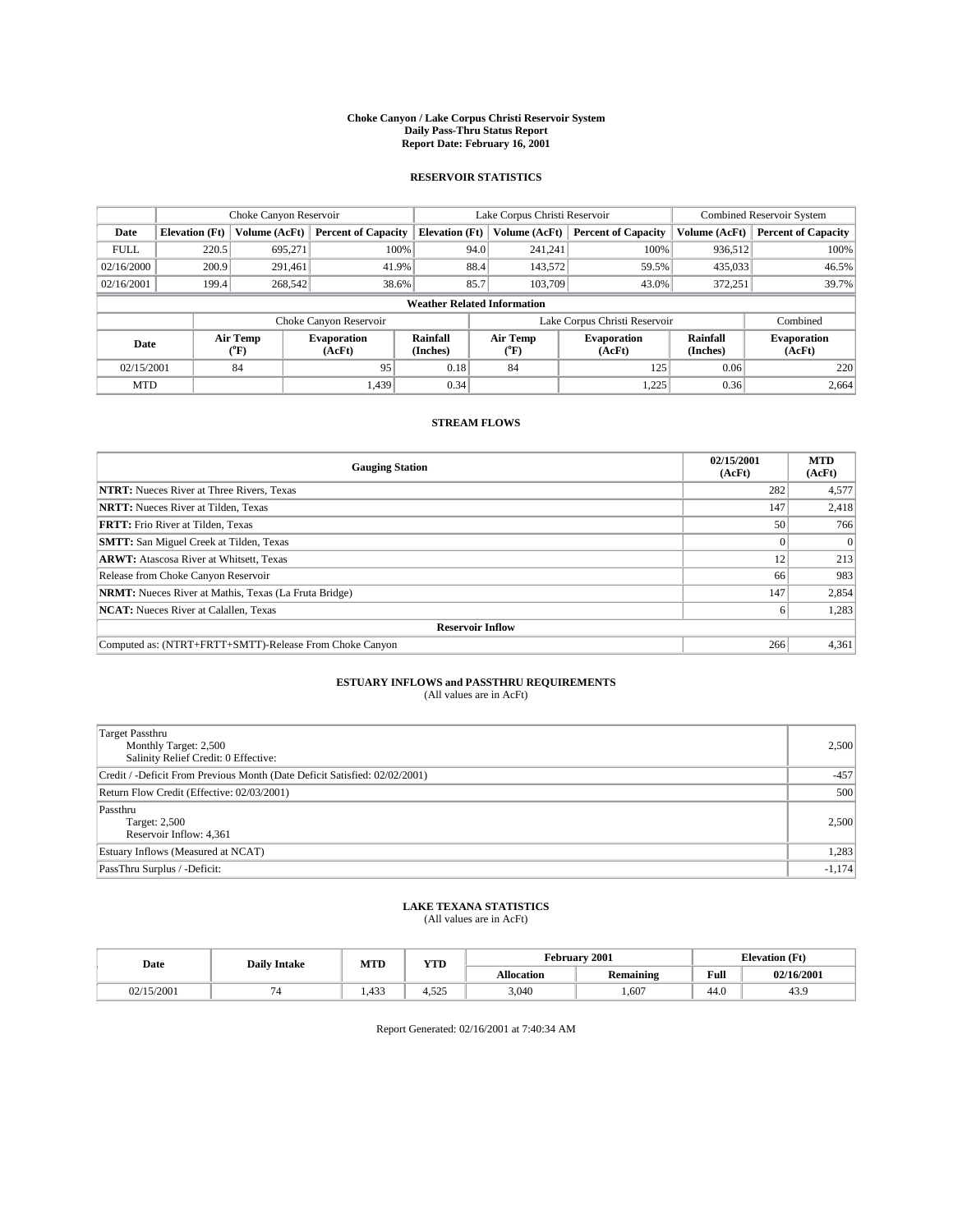#### **Choke Canyon / Lake Corpus Christi Reservoir System Daily Pass-Thru Status Report Report Date: February 17, 2001**

#### **RESERVOIR STATISTICS**

|             | Choke Canyon Reservoir             |                             |                              |                             | Lake Corpus Christi Reservoir |                  |                               |                      | <b>Combined Reservoir System</b> |  |  |
|-------------|------------------------------------|-----------------------------|------------------------------|-----------------------------|-------------------------------|------------------|-------------------------------|----------------------|----------------------------------|--|--|
| Date        | <b>Elevation</b> (Ft)              | Volume (AcFt)               | <b>Percent of Capacity</b>   | <b>Elevation</b> (Ft)       |                               | Volume (AcFt)    | <b>Percent of Capacity</b>    | Volume (AcFt)        | <b>Percent of Capacity</b>       |  |  |
| <b>FULL</b> | 220.5                              | 695,271                     | 100%                         |                             | 94.0                          | 241,241          | 100%                          | 936.512              | 100%                             |  |  |
| 02/17/2000  | 200.9                              | 290,373                     | 41.8%                        |                             | 88.4                          | 143,729          | 59.6%                         | 434,102              | 46.4%                            |  |  |
| 02/17/2001  | 199.4                              | 268,246                     | 38.6%                        |                             | 85.7                          | 103.709          | 43.0%                         | 371,955              | 39.7%                            |  |  |
|             | <b>Weather Related Information</b> |                             |                              |                             |                               |                  |                               |                      |                                  |  |  |
|             |                                    |                             | Choke Canyon Reservoir       |                             |                               |                  | Lake Corpus Christi Reservoir |                      | Combined                         |  |  |
| Date        |                                    | Air Temp<br>${}^{\circ}$ F) | <b>Evaporation</b><br>(AcFt) | <b>Rainfall</b><br>(Inches) |                               | Air Temp<br>("F) | <b>Evaporation</b><br>(AcFt)  | Rainfall<br>(Inches) | <b>Evaporation</b><br>(AcFt)     |  |  |
| 02/16/2001  |                                    | 71                          | 172                          | 0.00                        |                               | 69               | 211                           | 0.00                 | 383                              |  |  |
| <b>MTD</b>  |                                    |                             | 1,611                        | 0.34                        |                               |                  | 1,436                         | 0.36                 | 3,047                            |  |  |

### **STREAM FLOWS**

| <b>Gauging Station</b>                                       | 02/16/2001<br>(AcFt) | <b>MTD</b><br>(AcFt) |  |  |  |  |
|--------------------------------------------------------------|----------------------|----------------------|--|--|--|--|
| <b>NTRT:</b> Nueces River at Three Rivers, Texas             | 282                  | 4,859                |  |  |  |  |
| <b>NRTT:</b> Nueces River at Tilden, Texas                   | 141                  | 2,559                |  |  |  |  |
| <b>FRTT:</b> Frio River at Tilden, Texas                     | 50 <sup>1</sup>      | 816                  |  |  |  |  |
| <b>SMTT:</b> San Miguel Creek at Tilden, Texas               |                      |                      |  |  |  |  |
| <b>ARWT:</b> Atascosa River at Whitsett, Texas               | 13                   | 225                  |  |  |  |  |
| Release from Choke Canyon Reservoir                          | 66                   | 1048                 |  |  |  |  |
| <b>NRMT:</b> Nueces River at Mathis, Texas (La Fruta Bridge) | 147                  | 3,001                |  |  |  |  |
| <b>NCAT:</b> Nueces River at Calallen, Texas                 |                      | 1,292                |  |  |  |  |
| <b>Reservoir Inflow</b>                                      |                      |                      |  |  |  |  |
| Computed as: (NTRT+FRTT+SMTT)-Release From Choke Canyon      | 266                  | 4,627                |  |  |  |  |

### **ESTUARY INFLOWS and PASSTHRU REQUIREMENTS**<br>(All values are in AcFt)

| <b>Target Passthru</b><br>Monthly Target: 2,500<br>Salinity Relief Credit: 0 Effective: | 2,500    |
|-----------------------------------------------------------------------------------------|----------|
| Credit / -Deficit From Previous Month (Date Deficit Satisfied: 02/02/2001)              | $-457$   |
| Return Flow Credit (Effective: 02/03/2001)                                              | 500      |
| Passthru<br>Target: 2,500<br>Reservoir Inflow: 4,627                                    | 2,500    |
| Estuary Inflows (Measured at NCAT)                                                      | 1,292    |
| PassThru Surplus / -Deficit:                                                            | $-1,165$ |

# **LAKE TEXANA STATISTICS** (All values are in AcFt)

| Date       | <b>Daily Intake</b> | MTD  | VTT     | February 2001<br><b>Elevation</b> (Ft) |                                          |                |            |
|------------|---------------------|------|---------|----------------------------------------|------------------------------------------|----------------|------------|
|            |                     |      | 1 I D   | <b>Allocation</b>                      | $\ddot{\phantom{1}}$<br><b>Remaining</b> | Full           | 02/17/2001 |
| 02/16/2001 |                     | .507 | $+0.59$ | 3,040                                  | 1,533                                    | $\sim$<br>44.O | 44.U       |

Report Generated: 02/20/2001 at 10:49:51 AM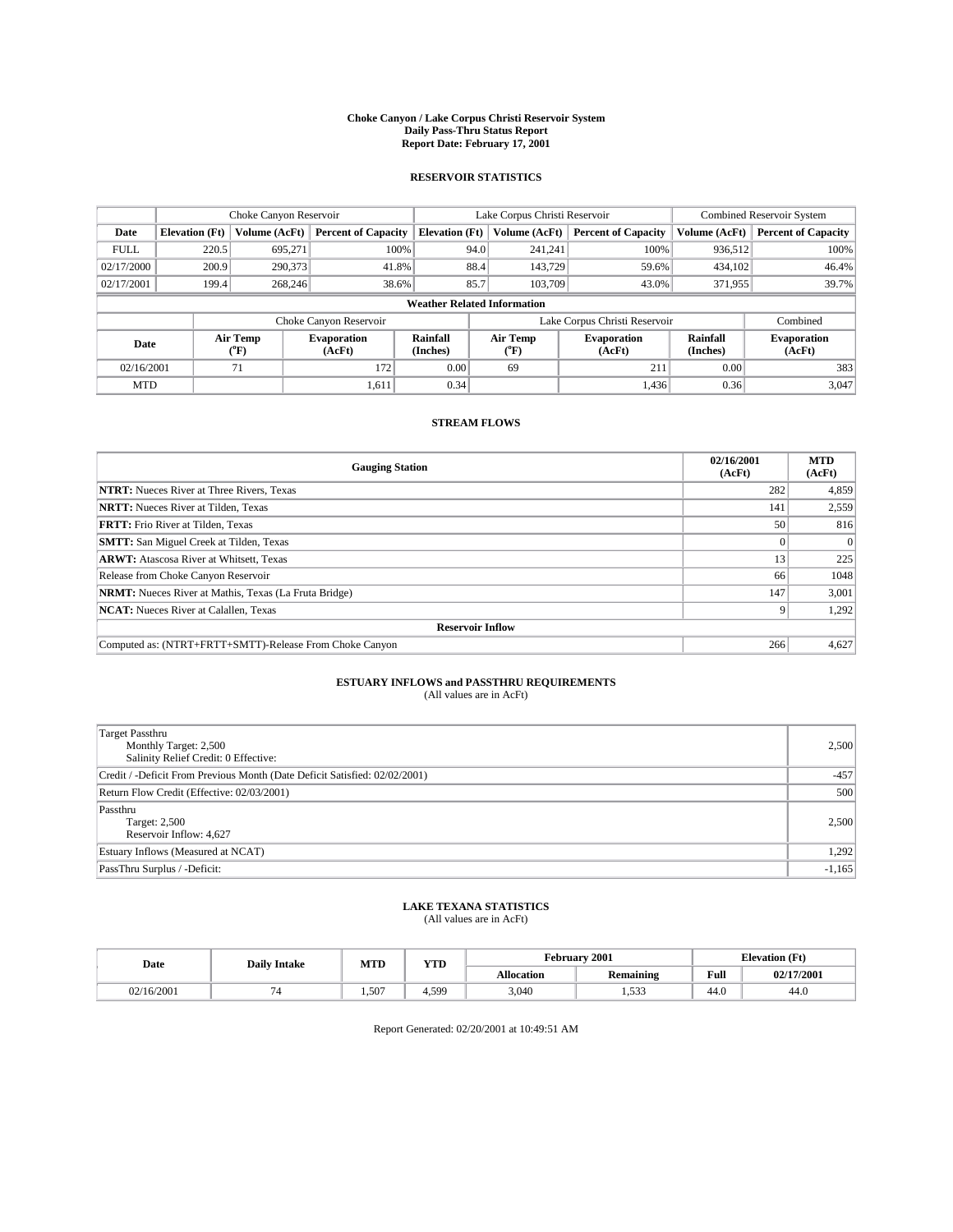#### **Choke Canyon / Lake Corpus Christi Reservoir System Daily Pass-Thru Status Report Report Date: February 18, 2001**

#### **RESERVOIR STATISTICS**

|                                    | Choke Canyon Reservoir |                  |                              |                             | Lake Corpus Christi Reservoir |                  |                               |                      | <b>Combined Reservoir System</b> |  |
|------------------------------------|------------------------|------------------|------------------------------|-----------------------------|-------------------------------|------------------|-------------------------------|----------------------|----------------------------------|--|
| Date                               | <b>Elevation</b> (Ft)  | Volume (AcFt)    | <b>Percent of Capacity</b>   | <b>Elevation</b> (Ft)       |                               | Volume (AcFt)    | <b>Percent of Capacity</b>    | Volume (AcFt)        | <b>Percent of Capacity</b>       |  |
| <b>FULL</b>                        | 220.5                  | 695,271          | 100%                         |                             | 94.0                          | 241,241          | 100%                          | 936.512              | 100%                             |  |
| 02/18/2000                         | 200.8                  | 289,753          | 41.7%                        |                             | 88.4                          | 143.729          | 59.6%                         | 433,482              | 46.3%                            |  |
| 02/18/2001                         | 199.4                  | 267,803          | 38.5%                        |                             | 85.7                          | 103,440          | 42.9%                         | 371.243              | 39.6%                            |  |
| <b>Weather Related Information</b> |                        |                  |                              |                             |                               |                  |                               |                      |                                  |  |
|                                    |                        |                  | Choke Canyon Reservoir       |                             |                               |                  | Lake Corpus Christi Reservoir |                      | Combined                         |  |
| Date                               |                        | Air Temp<br>(°F) | <b>Evaporation</b><br>(AcFt) | <b>Rainfall</b><br>(Inches) |                               | Air Temp<br>("F) | <b>Evaporation</b><br>(AcFt)  | Rainfall<br>(Inches) | <b>Evaporation</b><br>(AcFt)     |  |
| 02/17/2001                         |                        | 56               | 189                          | 0.00                        |                               | 69               | 156                           | 0.00                 | 345                              |  |
| <b>MTD</b>                         |                        |                  | 1.800                        | 0.34                        |                               |                  | 1,592                         | 0.36                 | 3,392                            |  |

### **STREAM FLOWS**

| <b>Gauging Station</b>                                       | 02/17/2001<br>(AcFt) | <b>MTD</b><br>(AcFt) |  |  |  |  |
|--------------------------------------------------------------|----------------------|----------------------|--|--|--|--|
| <b>NTRT:</b> Nueces River at Three Rivers, Texas             | 272                  | 5,131                |  |  |  |  |
| <b>NRTT:</b> Nueces River at Tilden, Texas                   | 135                  | 2,694                |  |  |  |  |
| <b>FRTT:</b> Frio River at Tilden, Texas                     | 50 <sup>1</sup>      | 865                  |  |  |  |  |
| <b>SMTT:</b> San Miguel Creek at Tilden, Texas               |                      |                      |  |  |  |  |
| <b>ARWT:</b> Atascosa River at Whitsett, Texas               | 13                   | 238                  |  |  |  |  |
| Release from Choke Canyon Reservoir                          | 66                   | 1,114                |  |  |  |  |
| <b>NRMT:</b> Nueces River at Mathis, Texas (La Fruta Bridge) | 147                  | 3,148                |  |  |  |  |
| <b>NCAT:</b> Nueces River at Calallen, Texas                 | 32                   | 1,323                |  |  |  |  |
| <b>Reservoir Inflow</b>                                      |                      |                      |  |  |  |  |
| Computed as: (NTRT+FRTT+SMTT)-Release From Choke Canyon      | 256                  | 4,883                |  |  |  |  |

### **ESTUARY INFLOWS and PASSTHRU REQUIREMENTS**<br>(All values are in AcFt)

| Target Passthru<br>Monthly Target: 2,500<br>Salinity Relief Credit: 0 Effective: | 2,500    |
|----------------------------------------------------------------------------------|----------|
| Credit / -Deficit From Previous Month (Date Deficit Satisfied: 02/02/2001)       | $-457$   |
| Return Flow Credit (Effective: 02/03/2001)                                       | 500      |
| Passthru<br>Target: 2,500<br>Reservoir Inflow: 4,883                             | 2,500    |
| Estuary Inflows (Measured at NCAT)                                               | 1,323    |
| PassThru Surplus / -Deficit:                                                     | $-1,134$ |

# **LAKE TEXANA STATISTICS** (All values are in AcFt)

| Date     | <b>Daily Intake</b> | MTD   | $\mathbf{v}$<br>1 I D | February 2001     |                         |      | <b>Elevation (Ft)</b> |  |
|----------|---------------------|-------|-----------------------|-------------------|-------------------------|------|-----------------------|--|
|          |                     |       |                       | <b>Allocation</b> | . .<br><b>Remaining</b> | Full | 02/18/2001            |  |
| /17/2001 |                     | 1.581 | $4.67^{\circ}$        | 3,040             | .,459                   | 44.0 | -44.6                 |  |

Report Generated: 02/20/2001 at 10:53:18 AM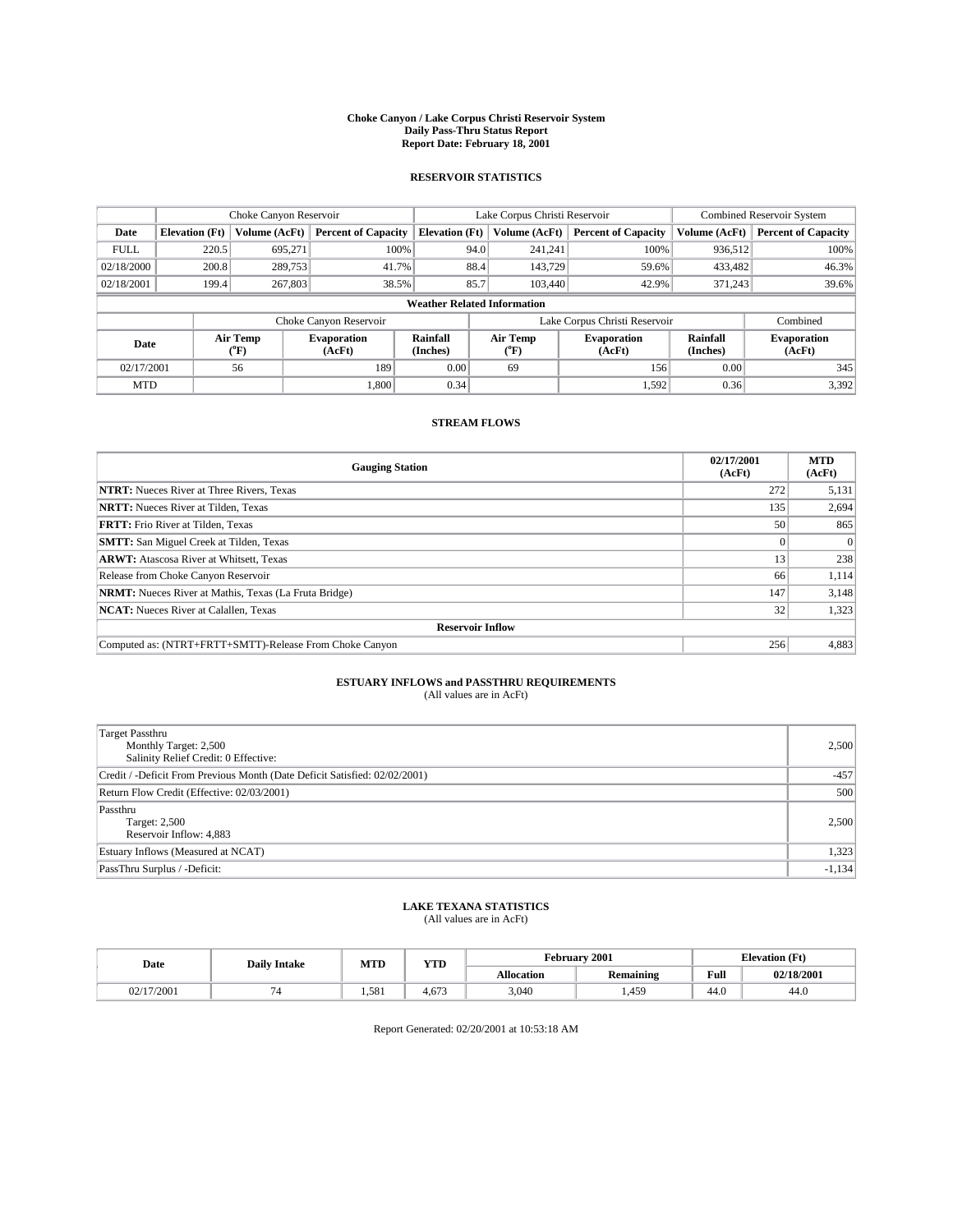#### **Choke Canyon / Lake Corpus Christi Reservoir System Daily Pass-Thru Status Report Report Date: February 19, 2001**

#### **RESERVOIR STATISTICS**

|             | Choke Canyon Reservoir             |                             |                              |                             | Lake Corpus Christi Reservoir |                  |                               |                      | <b>Combined Reservoir System</b> |  |  |
|-------------|------------------------------------|-----------------------------|------------------------------|-----------------------------|-------------------------------|------------------|-------------------------------|----------------------|----------------------------------|--|--|
| Date        | <b>Elevation</b> (Ft)              | Volume (AcFt)               | <b>Percent of Capacity</b>   | <b>Elevation</b> (Ft)       |                               | Volume (AcFt)    | <b>Percent of Capacity</b>    | Volume (AcFt)        | <b>Percent of Capacity</b>       |  |  |
| <b>FULL</b> | 220.5                              | 695,271                     | 100%                         |                             | 94.0                          | 241,241          | 100%                          | 936.512              | 100%                             |  |  |
| 02/19/2000  | 200.8                              | 289,443                     | 41.6%                        |                             | 88.5                          | 144,041          | 59.7%                         | 433,484              | 46.3%                            |  |  |
| 02/19/2001  | 199.4                              | 267,508                     | 38.5%                        |                             | 85.7                          | 103.172          | 42.8%                         | 370,680              | 39.6%                            |  |  |
|             | <b>Weather Related Information</b> |                             |                              |                             |                               |                  |                               |                      |                                  |  |  |
|             |                                    |                             | Choke Canyon Reservoir       |                             |                               |                  | Lake Corpus Christi Reservoir |                      | Combined                         |  |  |
| Date        |                                    | Air Temp<br>${}^{\circ}$ F) | <b>Evaporation</b><br>(AcFt) | <b>Rainfall</b><br>(Inches) |                               | Air Temp<br>("F) | <b>Evaporation</b><br>(AcFt)  | Rainfall<br>(Inches) | <b>Evaporation</b><br>(AcFt)     |  |  |
| 02/18/2001  |                                    | 65                          | 103                          | 0.00                        |                               | 65               | 78                            | 0.00                 | 181                              |  |  |
| <b>MTD</b>  |                                    |                             | 1.903                        | 0.34                        |                               |                  | 1.670                         | 0.36                 | 3,573                            |  |  |

### **STREAM FLOWS**

| <b>Gauging Station</b>                                       | 02/18/2001<br>(AcFt) | <b>MTD</b><br>(AcFt) |
|--------------------------------------------------------------|----------------------|----------------------|
| <b>NTRT:</b> Nueces River at Three Rivers, Texas             | 262                  | 5,393                |
| <b>NRTT:</b> Nueces River at Tilden, Texas                   | 131                  | 2,825                |
| <b>FRTT:</b> Frio River at Tilden, Texas                     | 48                   | 913                  |
| <b>SMTT:</b> San Miguel Creek at Tilden, Texas               |                      |                      |
| <b>ARWT:</b> Atascosa River at Whitsett, Texas               | 11                   | 249                  |
| Release from Choke Canyon Reservoir                          | 66                   | 1,179                |
| <b>NRMT:</b> Nueces River at Mathis, Texas (La Fruta Bridge) | 149                  | 3,297                |
| <b>NCAT:</b> Nueces River at Calallen, Texas                 |                      | 1,331                |
| <b>Reservoir Inflow</b>                                      |                      |                      |
| Computed as: (NTRT+FRTT+SMTT)-Release From Choke Canyon      | 244                  | 5,127                |

### **ESTUARY INFLOWS and PASSTHRU REQUIREMENTS**<br>(All values are in AcFt)

| <b>Target Passthru</b><br>Monthly Target: 2,500<br>Salinity Relief Credit: 0 Effective: | 2,500    |
|-----------------------------------------------------------------------------------------|----------|
| Credit / -Deficit From Previous Month (Date Deficit Satisfied: 02/02/2001)              | $-457$   |
| Return Flow Credit (Effective: 02/03/2001)                                              | 500      |
| Passthru<br>Target: 2,500<br>Reservoir Inflow: 5,127                                    | 2,500    |
| Estuary Inflows (Measured at NCAT)                                                      | 1,331    |
| PassThru Surplus / -Deficit:                                                            | $-1,126$ |

# **LAKE TEXANA STATISTICS** (All values are in AcFt)

| Date       | <b>Daily Intake</b> | MTD                               | $\mathbf{v}$<br>1 I D  |                   | February 2001           | <b>Elevation (Ft)</b> |            |
|------------|---------------------|-----------------------------------|------------------------|-------------------|-------------------------|-----------------------|------------|
|            |                     |                                   |                        | <b>Allocation</b> | . .<br><b>Remaining</b> | Full                  | 02/19/2001 |
| 02/18/2001 |                     | $\overline{\phantom{a}}$<br>1,654 | 74 <sub>6</sub><br>746 | 3,040             | 1,386                   | 44.0                  | -44.6      |

Report Generated: 02/20/2001 at 10:57:23 AM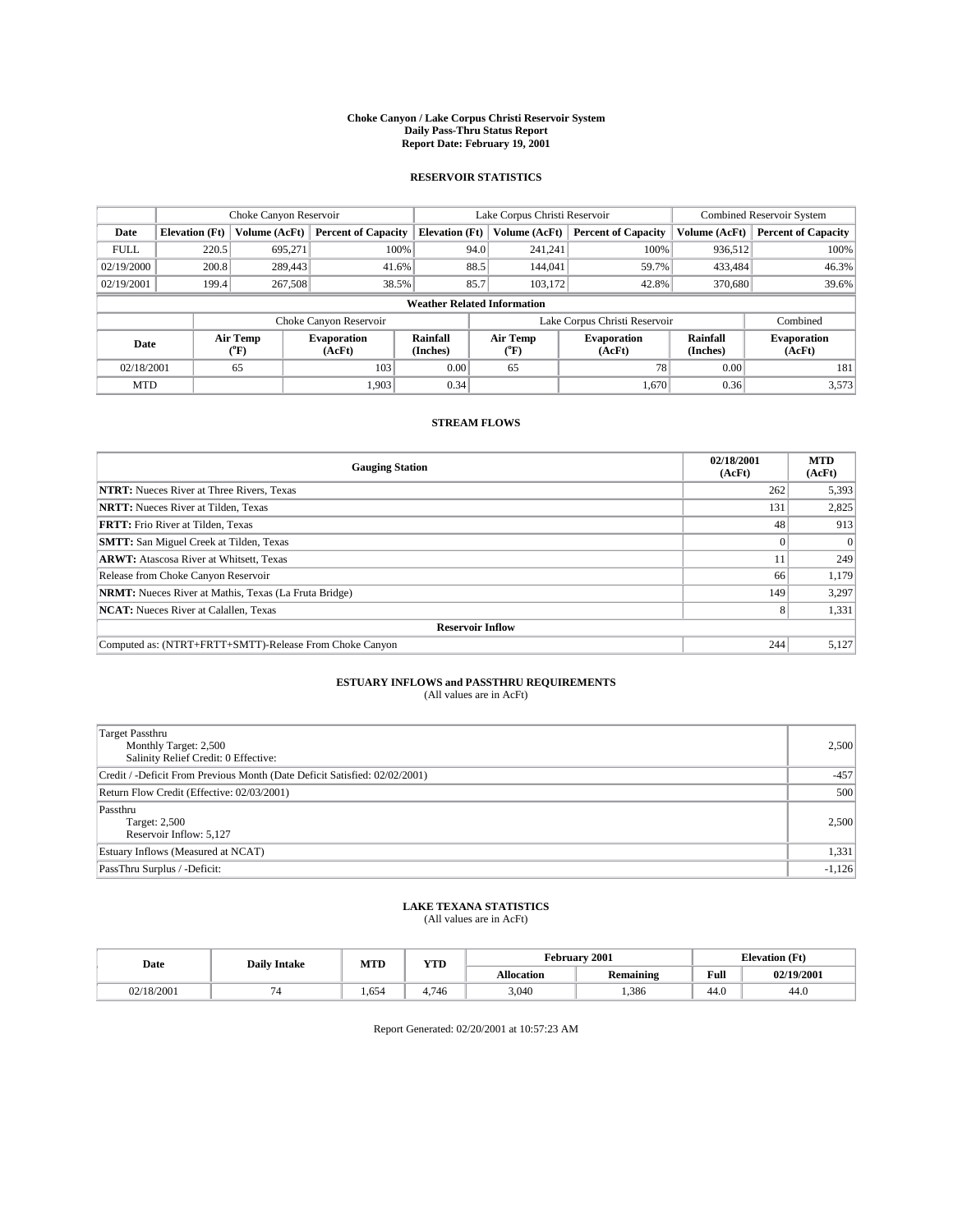#### **Choke Canyon / Lake Corpus Christi Reservoir System Daily Pass-Thru Status Report Report Date: February 20, 2001**

#### **RESERVOIR STATISTICS**

|                                    | Choke Canyon Reservoir                                              |                             |                              |                             | Lake Corpus Christi Reservoir |                  |                              |                      | <b>Combined Reservoir System</b> |  |  |
|------------------------------------|---------------------------------------------------------------------|-----------------------------|------------------------------|-----------------------------|-------------------------------|------------------|------------------------------|----------------------|----------------------------------|--|--|
| Date                               | <b>Elevation</b> (Ft)                                               | Volume (AcFt)               | <b>Percent of Capacity</b>   | <b>Elevation</b> (Ft)       |                               | Volume (AcFt)    | <b>Percent of Capacity</b>   | Volume (AcFt)        | <b>Percent of Capacity</b>       |  |  |
| <b>FULL</b>                        | 220.5                                                               | 695,271                     | 100%                         |                             | 94.0                          | 241,241          | 100%                         | 936.512              | 100%                             |  |  |
| 02/20/2000                         | 200.8                                                               | 288,668                     | 41.5%                        |                             | 88.5                          | 144.198          | 59.8%                        | 432,866              | 46.2%                            |  |  |
| 02/20/2001                         | 199.4                                                               | 267.361                     | 38.5%                        |                             | 85.6                          | 102,772          | 42.6%                        | 370,133              | 39.5%                            |  |  |
| <b>Weather Related Information</b> |                                                                     |                             |                              |                             |                               |                  |                              |                      |                                  |  |  |
|                                    | Lake Corpus Christi Reservoir<br>Combined<br>Choke Canyon Reservoir |                             |                              |                             |                               |                  |                              |                      |                                  |  |  |
| Date                               |                                                                     | Air Temp<br>${}^{\circ}$ F) | <b>Evaporation</b><br>(AcFt) | <b>Rainfall</b><br>(Inches) |                               | Air Temp<br>("F) | <b>Evaporation</b><br>(AcFt) | Rainfall<br>(Inches) | <b>Evaporation</b><br>(AcFt)     |  |  |
| 02/19/2001                         |                                                                     | 77                          | 137                          | 0.00                        |                               | 78               | 140                          | 0.00                 | 277                              |  |  |
| <b>MTD</b>                         |                                                                     |                             | 2.040                        | 0.34                        |                               |                  | 1.810                        | 0.36                 | 3,850                            |  |  |

### **STREAM FLOWS**

| <b>Gauging Station</b>                                       | 02/19/2001<br>(AcFt) | <b>MTD</b><br>(AcFt) |
|--------------------------------------------------------------|----------------------|----------------------|
| <b>NTRT:</b> Nueces River at Three Rivers, Texas             | 258                  | 5,651                |
| <b>NRTT:</b> Nueces River at Tilden, Texas                   | 131                  | 2,956                |
| <b>FRTT:</b> Frio River at Tilden, Texas                     | 48                   | 961                  |
| <b>SMTT:</b> San Miguel Creek at Tilden, Texas               |                      |                      |
| <b>ARWT:</b> Atascosa River at Whitsett, Texas               | 11                   | 260                  |
| Release from Choke Canyon Reservoir                          | 66                   | 1,245                |
| <b>NRMT:</b> Nueces River at Mathis, Texas (La Fruta Bridge) | 218                  | 3,515                |
| <b>NCAT:</b> Nueces River at Calallen, Texas                 |                      | 1,331                |
| <b>Reservoir Inflow</b>                                      |                      |                      |
| Computed as: (NTRT+FRTT+SMTT)-Release From Choke Canyon      | 240                  | 5,367                |

### **ESTUARY INFLOWS and PASSTHRU REQUIREMENTS**

(All values are in AcFt)

| <b>Target Passthru</b><br>Monthly Target: 2,500<br>Salinity Relief Credit: 0 Effective: | 2,500    |
|-----------------------------------------------------------------------------------------|----------|
| Credit / -Deficit From Previous Month (Date Deficit Satisfied: 02/02/2001)              | $-457$   |
| Return Flow Credit (Effective: 02/03/2001)                                              | 500      |
| Passthru<br>Target: 2,500<br>Reservoir Inflow: 5,367                                    | 2,500    |
| Estuary Inflows (Measured at NCAT)                                                      | 1,331    |
| PassThru Surplus / -Deficit:                                                            | $-1,126$ |

# **LAKE TEXANA STATISTICS** (All values are in AcFt)

| Date      | <b>Daily Intake</b> | <b>MTD</b>   | $\mathbf{v}$<br>1 I D |                   | February 2001           | <b>Elevation (Ft)</b> |            |
|-----------|---------------------|--------------|-----------------------|-------------------|-------------------------|-----------------------|------------|
|           |                     |              |                       | <b>Allocation</b> | . .<br><b>Remaining</b> | Full                  | 02/20/2001 |
| 2/19/2001 |                     | 700<br>1.120 | 4.82C                 | 3,040             | ⊶ د ب                   | 44.0                  | -44.6      |

Report Generated: 02/20/2001 at 11:00:43 AM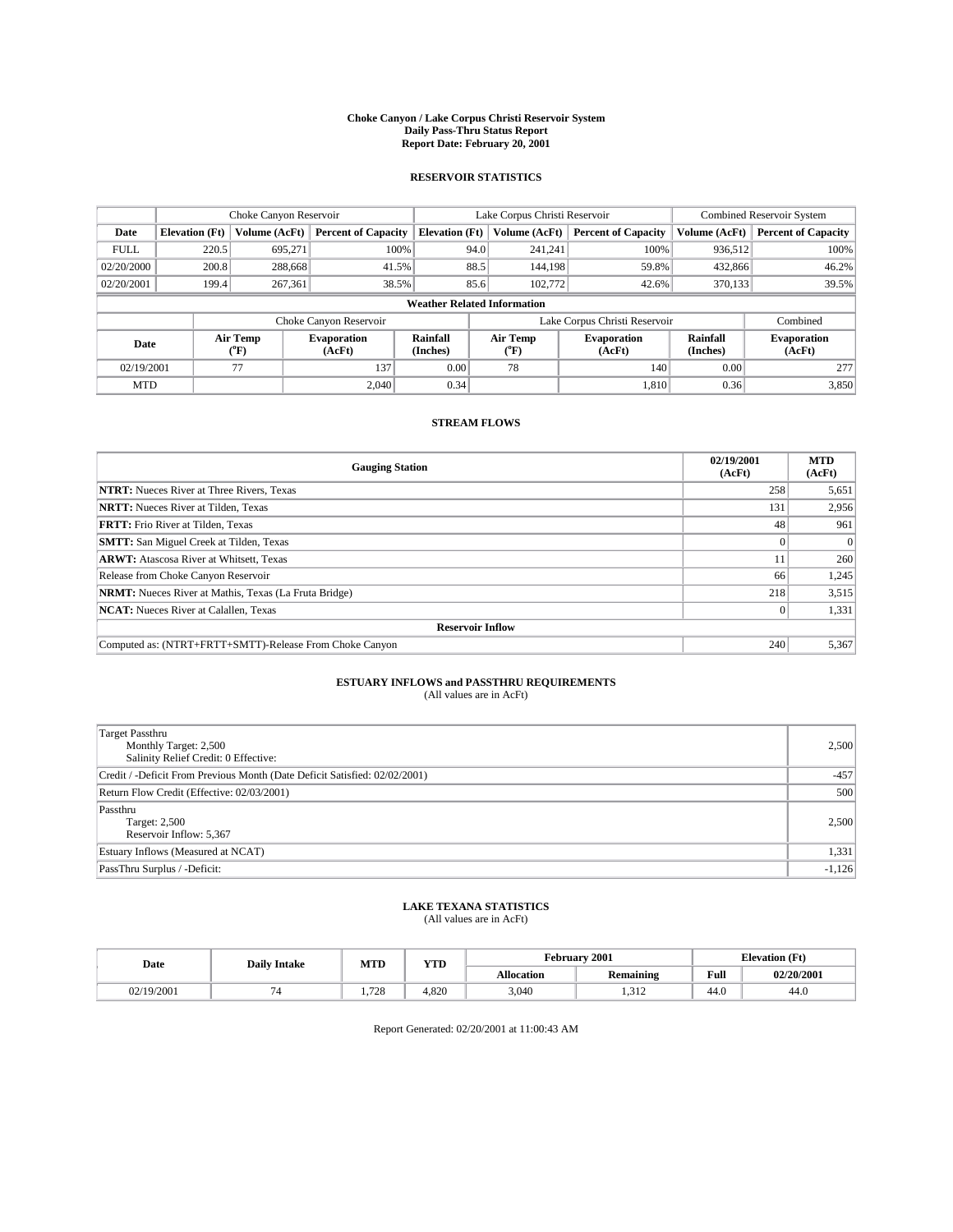#### **Choke Canyon / Lake Corpus Christi Reservoir System Daily Pass-Thru Status Report Report Date: February 21, 2001**

#### **RESERVOIR STATISTICS**

|                                    | Choke Canyon Reservoir |                  | Lake Corpus Christi Reservoir |                             |      |                  | Combined Reservoir System     |                      |                              |
|------------------------------------|------------------------|------------------|-------------------------------|-----------------------------|------|------------------|-------------------------------|----------------------|------------------------------|
| Date                               | <b>Elevation</b> (Ft)  | Volume (AcFt)    | <b>Percent of Capacity</b>    | <b>Elevation</b> (Ft)       |      | Volume (AcFt)    | <b>Percent of Capacity</b>    | Volume (AcFt)        | <b>Percent of Capacity</b>   |
| <b>FULL</b>                        | 220.5                  | 695,271          | 100%                          |                             | 94.0 | 241,241          | 100%                          | 936.512              | 100%                         |
| 02/21/2000                         | 200.7                  | 288,050          | 41.4%                         |                             | 88.4 | 143,885          | 59.6%                         | 431,935              | 46.1%                        |
| 02/21/2001                         | 199.3                  | 267.214          | 38.4%                         |                             | 85.6 | 102.638          | 42.5%                         | 369,852              | 39.5%                        |
| <b>Weather Related Information</b> |                        |                  |                               |                             |      |                  |                               |                      |                              |
|                                    |                        |                  | Choke Canyon Reservoir        |                             |      |                  | Lake Corpus Christi Reservoir |                      | Combined                     |
| Date                               |                        | Air Temp<br>(°F) | <b>Evaporation</b><br>(AcFt)  | <b>Rainfall</b><br>(Inches) |      | Air Temp<br>("F) | <b>Evaporation</b><br>(AcFt)  | Rainfall<br>(Inches) | <b>Evaporation</b><br>(AcFt) |
| 02/20/2001                         |                        | 78               | 103                           | 0.00                        |      | 79               | 132                           | 0.00                 | 235                          |
| <b>MTD</b>                         |                        |                  | 2.143                         | 0.34                        |      |                  | 1.942                         | 0.36                 | 4,085                        |

### **STREAM FLOWS**

| <b>Gauging Station</b>                                       | 02/20/2001<br>(AcFt) | <b>MTD</b><br>(AcFt) |
|--------------------------------------------------------------|----------------------|----------------------|
| <b>NTRT:</b> Nueces River at Three Rivers, Texas             | 256                  | 5,907                |
| <b>NRTT:</b> Nueces River at Tilden, Texas                   | 131                  | 3,087                |
| <b>FRTT:</b> Frio River at Tilden, Texas                     | 48                   | 1,008                |
| <b>SMTT:</b> San Miguel Creek at Tilden, Texas               |                      |                      |
| <b>ARWT:</b> Atascosa River at Whitsett, Texas               | 12                   | 272                  |
| Release from Choke Canyon Reservoir                          | 66                   | 1,310                |
| <b>NRMT:</b> Nueces River at Mathis, Texas (La Fruta Bridge) | 248                  | 3,764                |
| <b>NCAT:</b> Nueces River at Calallen, Texas                 |                      | 1,332                |
| <b>Reservoir Inflow</b>                                      |                      |                      |
| Computed as: (NTRT+FRTT+SMTT)-Release From Choke Canyon      | 238                  | 5,606                |

# **ESTUARY INFLOWS and PASSTHRU REQUIREMENTS**<br>(All values are in AcFt)

| <b>Target Passthru</b><br>Monthly Target: 2,500<br>Salinity Relief Credit: 0 Effective: | 2,500    |
|-----------------------------------------------------------------------------------------|----------|
| Credit / -Deficit From Previous Month (Date Deficit Satisfied: 02/02/2001)              | $-457$   |
| Return Flow Credit (Effective: 02/03/2001)                                              | 500      |
| Passthru<br>Target: 2,500<br>Reservoir Inflow: 5,606                                    | 2,500    |
| Estuary Inflows (Measured at NCAT)                                                      | 1,332    |
| PassThru Surplus / -Deficit:                                                            | $-1,125$ |

# **LAKE TEXANA STATISTICS** (All values are in AcFt)

| Date       | <b>Daily Intake</b> | <b>MTD</b> | $\mathbf{v}$<br>1 I D | February 2001     |                         |      | <b>Elevation (Ft)</b> |  |
|------------|---------------------|------------|-----------------------|-------------------|-------------------------|------|-----------------------|--|
|            |                     |            |                       | <b>Allocation</b> | . .<br><b>Remaining</b> | Full | 02/21/2001            |  |
| 02/20/2001 |                     | .802       | 4.894                 | 3,040             | 1,238                   | 44.0 | 43.5                  |  |

Report Generated: 02/22/2001 at 7:26:20 AM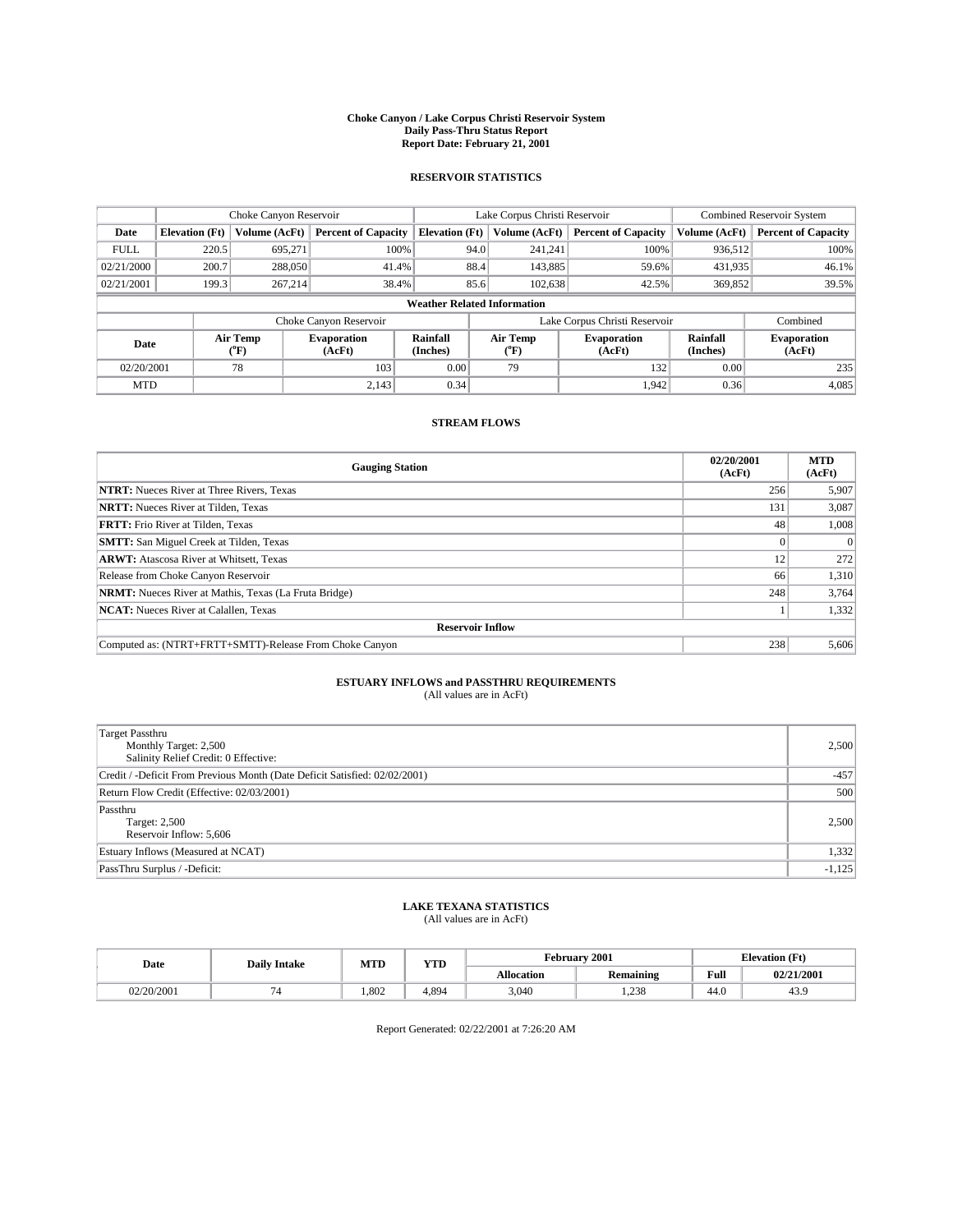#### **Choke Canyon / Lake Corpus Christi Reservoir System Daily Pass-Thru Status Report Report Date: February 22, 2001**

#### **RESERVOIR STATISTICS**

|             | Choke Canyon Reservoir             |                             |                              |                             | Lake Corpus Christi Reservoir |         |                               |                      | <b>Combined Reservoir System</b> |  |  |
|-------------|------------------------------------|-----------------------------|------------------------------|-----------------------------|-------------------------------|---------|-------------------------------|----------------------|----------------------------------|--|--|
| Date        | <b>Elevation</b> (Ft)              | Volume (AcFt)               | <b>Percent of Capacity</b>   | <b>Elevation</b> (Ft)       | Volume (AcFt)                 |         | <b>Percent of Capacity</b>    | Volume (AcFt)        | <b>Percent of Capacity</b>       |  |  |
| <b>FULL</b> | 220.5                              | 695,271                     | 100%                         |                             | 94.0<br>241,241               |         | 100%                          | 936,512              | 100%                             |  |  |
| 02/22/2000  | 200.7                              | 287,278                     | 41.3%                        |                             | 88.4                          | 143,885 | 59.6%                         | 431,163              | 46.0%                            |  |  |
| 02/22/2001  | 199.3                              | 267,066                     | 38.4%                        |                             | 85.6                          | 102,638 | 42.5%                         | 369,704              | 39.5%                            |  |  |
|             | <b>Weather Related Information</b> |                             |                              |                             |                               |         |                               |                      |                                  |  |  |
|             |                                    |                             | Choke Canyon Reservoir       |                             |                               |         | Lake Corpus Christi Reservoir |                      | Combined                         |  |  |
| Date        |                                    | Air Temp<br>${}^{\circ}$ F) | <b>Evaporation</b><br>(AcFt) | <b>Rainfall</b><br>(Inches) | Air Temp<br>("F)              |         | <b>Evaporation</b><br>(AcFt)  | Rainfall<br>(Inches) | <b>Evaporation</b><br>(AcFt)     |  |  |
| 02/21/2001  |                                    | 79                          | 103                          | 0.00                        | 83                            |         | 93                            | 0.00                 | 196                              |  |  |
| <b>MTD</b>  |                                    |                             | 2.246                        | 0.34                        |                               |         | 2,035                         | 0.36                 | 4,281                            |  |  |

### **STREAM FLOWS**

| <b>Gauging Station</b>                                       | 02/21/2001<br>(AcFt) | <b>MTD</b><br>(AcFt) |  |  |  |  |
|--------------------------------------------------------------|----------------------|----------------------|--|--|--|--|
| <b>NTRT:</b> Nueces River at Three Rivers, Texas             | 258                  | 6,165                |  |  |  |  |
| <b>NRTT:</b> Nueces River at Tilden, Texas                   | 135                  | 3.222                |  |  |  |  |
| <b>FRTT:</b> Frio River at Tilden, Texas                     | 46                   | 1,054                |  |  |  |  |
| <b>SMTT:</b> San Miguel Creek at Tilden, Texas               |                      |                      |  |  |  |  |
| <b>ARWT:</b> Atascosa River at Whitsett, Texas               | 12                   | 284                  |  |  |  |  |
| Release from Choke Canyon Reservoir                          | 66                   | 1,376                |  |  |  |  |
| <b>NRMT:</b> Nueces River at Mathis, Texas (La Fruta Bridge) | 167                  | 3,930                |  |  |  |  |
| <b>NCAT:</b> Nueces River at Calallen, Texas                 | 77                   | 1,410                |  |  |  |  |
| <b>Reservoir Inflow</b>                                      |                      |                      |  |  |  |  |
| Computed as: (NTRT+FRTT+SMTT)-Release From Choke Canyon      | 238                  | 5,844                |  |  |  |  |

### **ESTUARY INFLOWS and PASSTHRU REQUIREMENTS**<br>(All values are in AcFt)

| Target Passthru<br>Monthly Target: 2,500<br>Salinity Relief Credit: 0 Effective: | 2,500    |
|----------------------------------------------------------------------------------|----------|
| Credit / -Deficit From Previous Month (Date Deficit Satisfied: 02/02/2001)       | $-457$   |
| Return Flow Credit (Effective: 02/03/2001)                                       | 500      |
| Passthru<br>Target: 2,500<br>Reservoir Inflow: 5,844                             | 2,500    |
| Estuary Inflows (Measured at NCAT)                                               | 1,410    |
| PassThru Surplus / -Deficit:                                                     | $-1,047$ |

# **LAKE TEXANA STATISTICS** (All values are in AcFt)

| Date       | <b>Daily Intake</b> | MTD  | VTT<br>1 I D |                   | February 2001           | <b>Elevation</b> (Ft) |            |
|------------|---------------------|------|--------------|-------------------|-------------------------|-----------------------|------------|
|            |                     |      |              | <b>Allocation</b> | . .<br><b>Remaining</b> | Full                  | 02/22/2001 |
| 02/21/2001 |                     | .876 | 4.968        | 3,040             | 164.،                   | 44.0                  | 45.9       |

Report Generated: 02/22/2001 at 8:09:05 AM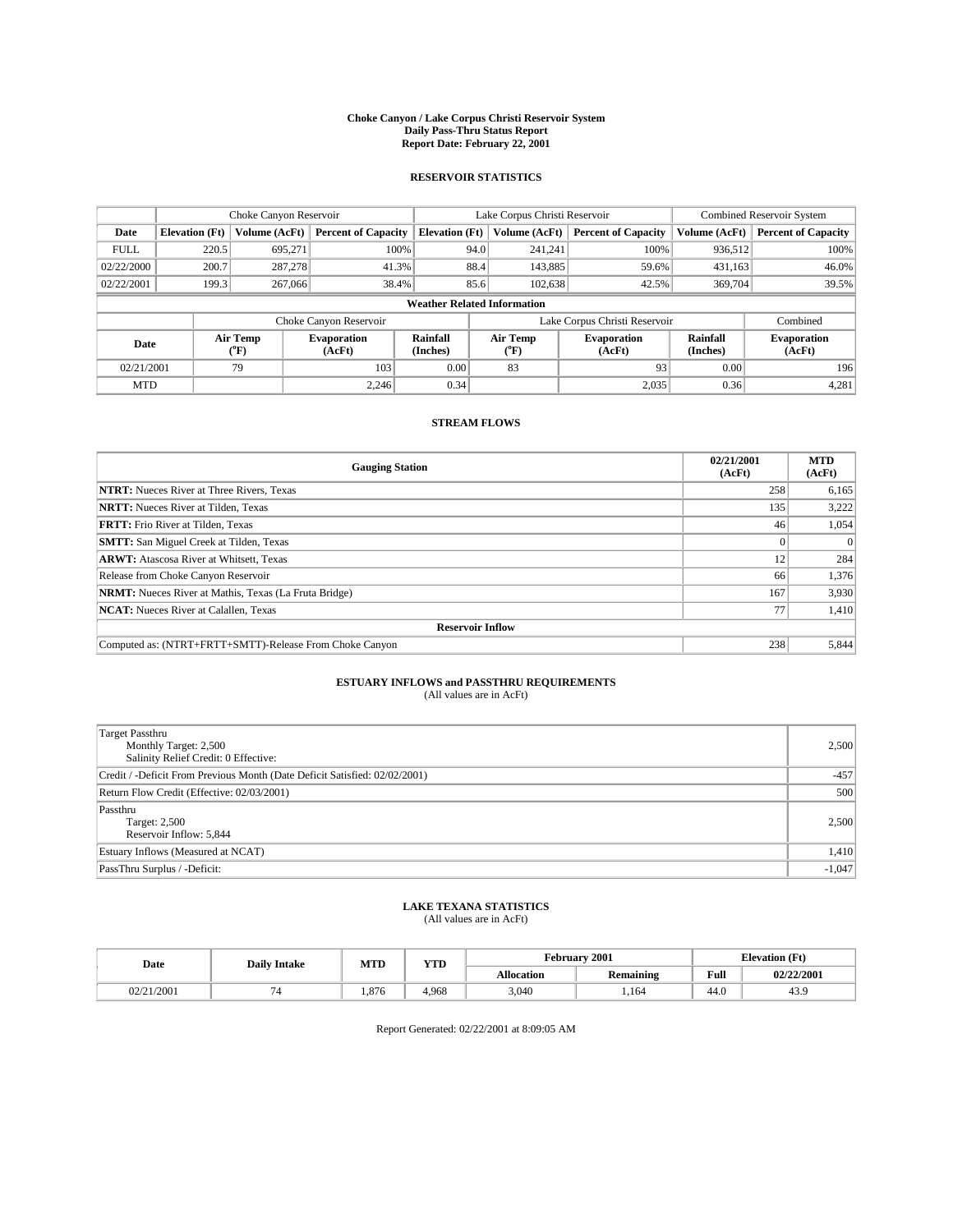#### **Choke Canyon / Lake Corpus Christi Reservoir System Daily Pass-Thru Status Report Report Date: February 23, 2001**

#### **RESERVOIR STATISTICS**

|             | Choke Canyon Reservoir             |                             |                              |                             | Lake Corpus Christi Reservoir |                  |                               |                      | <b>Combined Reservoir System</b> |  |  |
|-------------|------------------------------------|-----------------------------|------------------------------|-----------------------------|-------------------------------|------------------|-------------------------------|----------------------|----------------------------------|--|--|
| Date        | <b>Elevation</b> (Ft)              | Volume (AcFt)               | <b>Percent of Capacity</b>   | <b>Elevation</b> (Ft)       |                               | Volume (AcFt)    | <b>Percent of Capacity</b>    | Volume (AcFt)        | <b>Percent of Capacity</b>       |  |  |
| <b>FULL</b> | 220.5                              | 695,271                     | 100%                         |                             | 94.0                          | 241,241          | 100%                          | 936.512              | 100%                             |  |  |
| 02/23/2000  | 200.7                              | 286,970                     | 41.3%                        |                             | 88.5                          | 144,354          | 59.8%                         | 431,324              | 46.1%                            |  |  |
| 02/23/2001  | 199.3                              | 267,066                     | 38.4%                        |                             | 85.6                          | 102,505          | 42.5%                         | 369,571              | 39.5%                            |  |  |
|             | <b>Weather Related Information</b> |                             |                              |                             |                               |                  |                               |                      |                                  |  |  |
|             |                                    |                             | Choke Canyon Reservoir       |                             |                               |                  | Lake Corpus Christi Reservoir |                      | Combined                         |  |  |
| Date        |                                    | Air Temp<br>${}^{\circ}$ F) | <b>Evaporation</b><br>(AcFt) | <b>Rainfall</b><br>(Inches) |                               | Air Temp<br>("F) | <b>Evaporation</b><br>(AcFt)  | Rainfall<br>(Inches) | <b>Evaporation</b><br>(AcFt)     |  |  |
| 02/22/2001  |                                    | 65                          | 26                           | 0.01                        |                               | 81               | 31                            | 0.05                 | 57                               |  |  |
| <b>MTD</b>  |                                    |                             | 2.272                        | 0.35                        |                               |                  | 2,066                         | 0.41                 | 4,338                            |  |  |

### **STREAM FLOWS**

| <b>Gauging Station</b>                                       | 02/22/2001<br>(AcFt) | <b>MTD</b><br>(AcFt) |  |  |  |  |
|--------------------------------------------------------------|----------------------|----------------------|--|--|--|--|
| <b>NTRT:</b> Nueces River at Three Rivers, Texas             | 262                  | 6,427                |  |  |  |  |
| <b>NRTT:</b> Nueces River at Tilden, Texas                   | 137                  | 3,359                |  |  |  |  |
| <b>FRTT:</b> Frio River at Tilden, Texas                     | 44                   | 1,098                |  |  |  |  |
| <b>SMTT:</b> San Miguel Creek at Tilden, Texas               |                      |                      |  |  |  |  |
| <b>ARWT:</b> Atascosa River at Whitsett, Texas               | 11                   | 295                  |  |  |  |  |
| Release from Choke Canyon Reservoir                          | 66                   | 1,441                |  |  |  |  |
| <b>NRMT:</b> Nueces River at Mathis, Texas (La Fruta Bridge) | 167                  | 4,097                |  |  |  |  |
| <b>NCAT:</b> Nueces River at Calallen, Texas                 | 28 <sub>1</sub>      | 1,438                |  |  |  |  |
| <b>Reservoir Inflow</b>                                      |                      |                      |  |  |  |  |
| Computed as: (NTRT+FRTT+SMTT)-Release From Choke Canyon      | 240                  | 6,084                |  |  |  |  |

### **ESTUARY INFLOWS and PASSTHRU REQUIREMENTS**

(All values are in AcFt)

| Target Passthru<br>Monthly Target: 2,500<br>Salinity Relief Credit: 0 Effective: | 2,500    |
|----------------------------------------------------------------------------------|----------|
| Credit / -Deficit From Previous Month (Date Deficit Satisfied: 02/02/2001)       | $-457$   |
| Return Flow Credit (Effective: 02/03/2001)                                       | 500      |
| Passthru<br>Target: 2,500<br>Reservoir Inflow: 6,084                             | 2,500    |
| Estuary Inflows (Measured at NCAT)                                               | 1,438    |
| PassThru Surplus / -Deficit:                                                     | $-1,019$ |

# **LAKE TEXANA STATISTICS** (All values are in AcFt)

| Date       | <b>Daily Intake</b> | MTD   | <b>WTD</b><br>1 I D | <b>February</b>   | 2001             | <b>Elevation</b> (Ft)  |            |
|------------|---------------------|-------|---------------------|-------------------|------------------|------------------------|------------|
|            |                     |       |                     | <b>Allocation</b> | <b>Remaining</b> | Full                   | 02/23/2001 |
| 02/22/2001 | - -                 | 1.950 | 5.041               | 3,040             | .090             | $\overline{1}$<br>44.U | 45.G       |

Report Generated: 02/23/2001 at 7:38:19 AM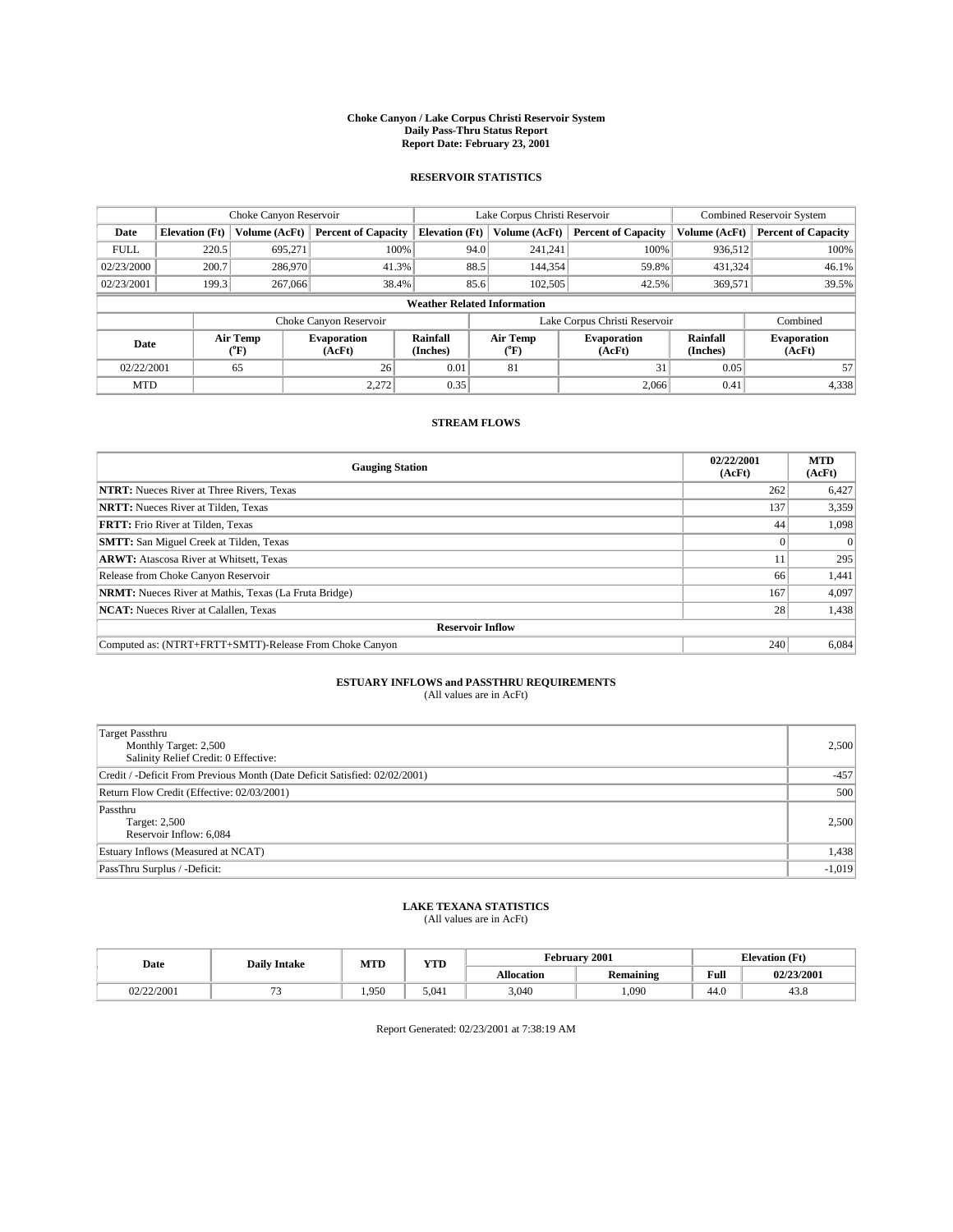#### **Choke Canyon / Lake Corpus Christi Reservoir System Daily Pass-Thru Status Report Report Date: February 24, 2001**

#### **RESERVOIR STATISTICS**

|             | Choke Canyon Reservoir             |                             | Lake Corpus Christi Reservoir |                             |      |                  | <b>Combined Reservoir System</b> |                      |                              |  |
|-------------|------------------------------------|-----------------------------|-------------------------------|-----------------------------|------|------------------|----------------------------------|----------------------|------------------------------|--|
| Date        | <b>Elevation</b> (Ft)              | Volume (AcFt)               | <b>Percent of Capacity</b>    | <b>Elevation</b> (Ft)       |      | Volume (AcFt)    | <b>Percent of Capacity</b>       | Volume (AcFt)        | <b>Percent of Capacity</b>   |  |
| <b>FULL</b> | 220.5                              | 695,271                     | 100%                          |                             | 94.0 | 241,241          | 100%                             | 936.512              | 100%                         |  |
| 02/24/2000  | 200.7                              | 286,970                     | 41.3%                         |                             | 88.4 | 143,729          | 59.6%                            | 430,699              | 46.0%                        |  |
| 02/24/2001  | 199.3                              | 267.214                     | 38.4%                         |                             | 85.6 | 102.106          | 42.3%                            | 369,320              | 39.4%                        |  |
|             | <b>Weather Related Information</b> |                             |                               |                             |      |                  |                                  |                      |                              |  |
|             |                                    |                             | Choke Canyon Reservoir        |                             |      |                  | Lake Corpus Christi Reservoir    |                      | Combined                     |  |
| Date        |                                    | Air Temp<br>${}^{\circ}$ F) | <b>Evaporation</b><br>(AcFt)  | <b>Rainfall</b><br>(Inches) |      | Air Temp<br>("F) | <b>Evaporation</b><br>(AcFt)     | Rainfall<br>(Inches) | <b>Evaporation</b><br>(AcFt) |  |
| 02/23/2001  |                                    | 76                          | 69                            | 0.00                        |      | 78               | 131                              | 0.01                 | 200                          |  |
| <b>MTD</b>  |                                    |                             | 2,341                         | 0.35                        |      |                  | 2,197                            | 0.42                 | 4,538                        |  |

### **STREAM FLOWS**

| <b>Gauging Station</b>                                       | 02/23/2001<br>(AcFt) | <b>MTD</b><br>(AcFt) |  |  |  |  |
|--------------------------------------------------------------|----------------------|----------------------|--|--|--|--|
| <b>NTRT:</b> Nueces River at Three Rivers, Texas             | 264                  | 6,691                |  |  |  |  |
| <b>NRTT:</b> Nueces River at Tilden, Texas                   | 137                  | 3,496                |  |  |  |  |
| <b>FRTT:</b> Frio River at Tilden, Texas                     | 44                   | 1,141                |  |  |  |  |
| <b>SMTT:</b> San Miguel Creek at Tilden, Texas               |                      |                      |  |  |  |  |
| <b>ARWT:</b> Atascosa River at Whitsett, Texas               | 11                   | 306                  |  |  |  |  |
| Release from Choke Canyon Reservoir                          | 66                   | 1,507                |  |  |  |  |
| <b>NRMT:</b> Nueces River at Mathis, Texas (La Fruta Bridge) | 183                  | 4,280                |  |  |  |  |
| <b>NCAT:</b> Nueces River at Calallen, Texas                 | <sub>0</sub>         | 1,443                |  |  |  |  |
| <b>Reservoir Inflow</b>                                      |                      |                      |  |  |  |  |
| Computed as: (NTRT+FRTT+SMTT)-Release From Choke Canyon      | 242                  | 6,326                |  |  |  |  |

### **ESTUARY INFLOWS and PASSTHRU REQUIREMENTS**

(All values are in AcFt)

| Target Passthru<br>Monthly Target: 2,500<br>Salinity Relief Credit: 0 Effective: | 2,500    |
|----------------------------------------------------------------------------------|----------|
| Credit / -Deficit From Previous Month (Date Deficit Satisfied: 02/02/2001)       | $-457$   |
| Return Flow Credit (Effective: 02/03/2001)                                       | 500      |
| Passthru<br>Target: 2,500<br>Reservoir Inflow: 6,326                             | 2,500    |
| Estuary Inflows (Measured at NCAT)                                               | 1,443    |
| PassThru Surplus / -Deficit:                                                     | $-1,014$ |

# **LAKE TEXANA STATISTICS** (All values are in AcFt)

| Date       | <b>Daily Intake</b> | <b>MTD</b> | <b>TIME</b><br>1 I D |                   | February 2001           | <b>Elevation (Ft)</b> |            |
|------------|---------------------|------------|----------------------|-------------------|-------------------------|-----------------------|------------|
|            |                     |            |                      | <b>Allocation</b> | . .<br><b>Remaining</b> | Full                  | 02/24/2001 |
| 02/23/2001 |                     | 2.023      | D.I 14               | 3,040             | 1,017                   | 44.0                  | 45.8       |

Report Generated: 02/24/2001 at 8:07:07 AM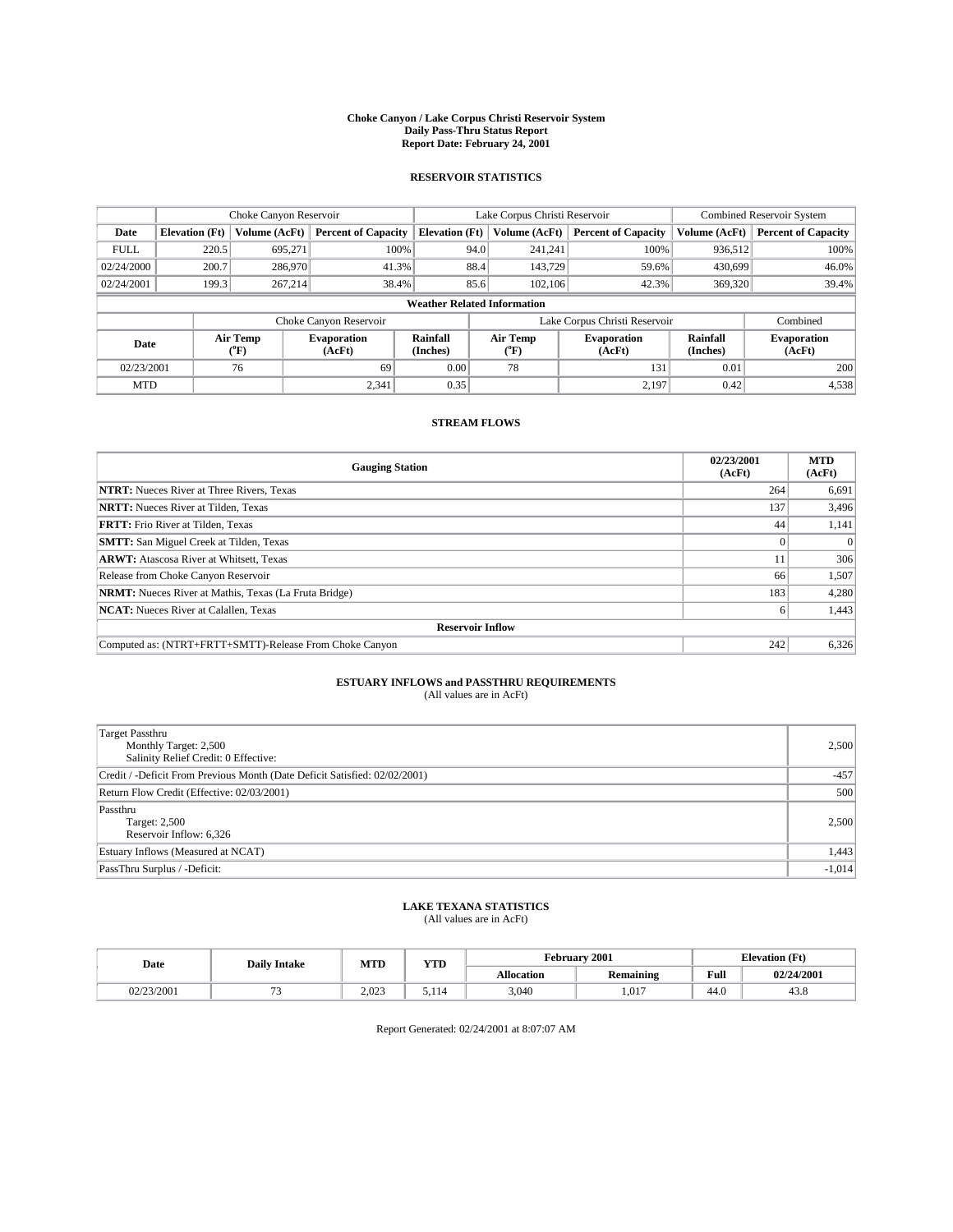#### **Choke Canyon / Lake Corpus Christi Reservoir System Daily Pass-Thru Status Report Report Date: February 25, 2001**

#### **RESERVOIR STATISTICS**

|             | Choke Canyon Reservoir             |                  |                              |                             | Lake Corpus Christi Reservoir | <b>Combined Reservoir System</b> |                      |                              |  |
|-------------|------------------------------------|------------------|------------------------------|-----------------------------|-------------------------------|----------------------------------|----------------------|------------------------------|--|
| Date        | <b>Elevation</b> (Ft)              | Volume (AcFt)    | <b>Percent of Capacity</b>   | <b>Elevation</b> (Ft)       | Volume (AcFt)                 | <b>Percent of Capacity</b>       | Volume (AcFt)        | <b>Percent of Capacity</b>   |  |
| <b>FULL</b> | 220.5                              | 695,271          | 100%                         | 94.0                        | 241,241                       | 100%                             | 936,512              | 100%                         |  |
| 02/25/2000  | 200.6                              | 286,662          | 41.2%                        | 88.4                        | 143,260                       | 59.4%                            | 429,922              | 45.9%                        |  |
| 02/25/2001  | 199.3                              | 267,066          | 38.4%                        | 85.7                        | 103.172                       | 42.8%                            | 370,238              | 39.5%                        |  |
|             | <b>Weather Related Information</b> |                  |                              |                             |                               |                                  |                      |                              |  |
|             |                                    |                  | Choke Canyon Reservoir       |                             |                               | Lake Corpus Christi Reservoir    |                      | Combined                     |  |
| Date        |                                    | Air Temp<br>(°F) | <b>Evaporation</b><br>(AcFt) | <b>Rainfall</b><br>(Inches) | Air Temp<br>("F)              | <b>Evaporation</b><br>(AcFt)     | Rainfall<br>(Inches) | <b>Evaporation</b><br>(AcFt) |  |
| 02/24/2001  |                                    | 93               | 257                          | 0.00                        | 90                            | 265                              | 0.00                 | 522                          |  |
| <b>MTD</b>  |                                    |                  | 2.598                        | 0.35                        |                               | 2,462                            | 0.42                 | 5,060                        |  |

### **STREAM FLOWS**

| <b>Gauging Station</b>                                       | 02/24/2001<br>(AcFt) | <b>MTD</b><br>(AcFt) |  |  |  |  |
|--------------------------------------------------------------|----------------------|----------------------|--|--|--|--|
| <b>NTRT:</b> Nueces River at Three Rivers, Texas             | 266                  | 6,957                |  |  |  |  |
| <b>NRTT:</b> Nueces River at Tilden, Texas                   | 137                  | 3,633                |  |  |  |  |
| <b>FRTT:</b> Frio River at Tilden, Texas                     | 44                   | 1,185                |  |  |  |  |
| <b>SMTT:</b> San Miguel Creek at Tilden, Texas               |                      |                      |  |  |  |  |
| <b>ARWT:</b> Atascosa River at Whitsett, Texas               | 11                   | 317                  |  |  |  |  |
| Release from Choke Canyon Reservoir                          | 66                   | 1,572                |  |  |  |  |
| <b>NRMT:</b> Nueces River at Mathis, Texas (La Fruta Bridge) | 248                  | 4,528                |  |  |  |  |
| <b>NCAT:</b> Nueces River at Calallen, Texas                 |                      | 1,443                |  |  |  |  |
| <b>Reservoir Inflow</b>                                      |                      |                      |  |  |  |  |
| Computed as: (NTRT+FRTT+SMTT)-Release From Choke Canyon      | 244                  | 6,570                |  |  |  |  |

### **ESTUARY INFLOWS and PASSTHRU REQUIREMENTS**<br>(All values are in AcFt)

| Target Passthru<br>Monthly Target: 2,500<br>Salinity Relief Credit: 0 Effective: | 2,500    |
|----------------------------------------------------------------------------------|----------|
| Credit / -Deficit From Previous Month (Date Deficit Satisfied: 02/02/2001)       | $-457$   |
| Return Flow Credit (Effective: 02/03/2001)                                       | 500      |
| Passthru<br>Target: 2,500<br>Reservoir Inflow: 6,570                             | 2,500    |
| Estuary Inflows (Measured at NCAT)                                               | 1,443    |
| PassThru Surplus / -Deficit:                                                     | $-1,014$ |

## **LAKE TEXANA STATISTICS** (All values are in AcFt)

| Date             | <b>Daily Intake</b> | <b>MTD</b> | $\mathbf{v}$<br>1 I D |                   | February 2001           | <b>Elevation (Ft)</b> |            |
|------------------|---------------------|------------|-----------------------|-------------------|-------------------------|-----------------------|------------|
|                  |                     |            |                       | <b>Allocation</b> | . .<br><b>Remaining</b> | Full                  | 02/25/2001 |
| 4/2001<br>02/24/ |                     | 2.096      | <b>7107</b><br>. ۱۵.  | 3,040             | 944                     | 44.0                  | 45.6       |

Report Generated: 02/25/2001 at 7:41:01 AM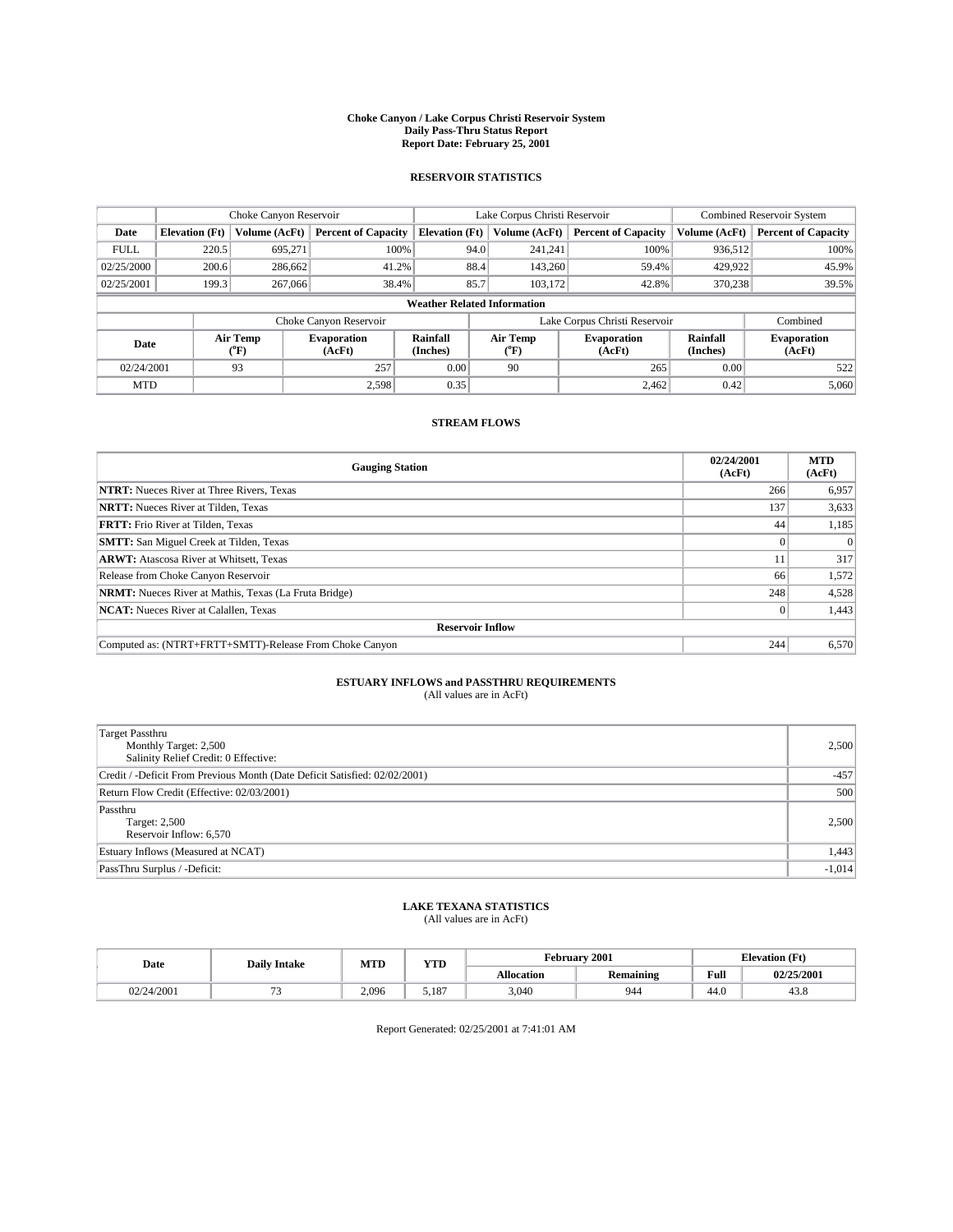#### **Choke Canyon / Lake Corpus Christi Reservoir System Daily Pass-Thru Status Report Report Date: February 26, 2001**

#### **RESERVOIR STATISTICS**

|             | Choke Canyon Reservoir                                              |                  |                              |                             | Lake Corpus Christi Reservoir |                  |                              |                      | <b>Combined Reservoir System</b> |  |  |
|-------------|---------------------------------------------------------------------|------------------|------------------------------|-----------------------------|-------------------------------|------------------|------------------------------|----------------------|----------------------------------|--|--|
| Date        | <b>Elevation</b> (Ft)                                               | Volume (AcFt)    | <b>Percent of Capacity</b>   | <b>Elevation</b> (Ft)       |                               | Volume (AcFt)    | <b>Percent of Capacity</b>   | Volume (AcFt)        | <b>Percent of Capacity</b>       |  |  |
| <b>FULL</b> | 220.5                                                               | 695,271          | 100%                         |                             | 94.0                          | 241,241          | 100%                         | 936,512              | 100%                             |  |  |
| 02/26/2000  | 200.7                                                               | 287.124          | 41.3%                        |                             | 88.4                          | 143,416          | 59.4%                        | 430,540              | 46.0%                            |  |  |
| 02/26/2001  | 199.3                                                               | 267,066          | 38.4%                        |                             | 85.6                          | 102,772          | 42.6%                        | 369,838              | 39.5%                            |  |  |
|             | <b>Weather Related Information</b>                                  |                  |                              |                             |                               |                  |                              |                      |                                  |  |  |
|             | Lake Corpus Christi Reservoir<br>Combined<br>Choke Canyon Reservoir |                  |                              |                             |                               |                  |                              |                      |                                  |  |  |
| Date        |                                                                     | Air Temp<br>(°F) | <b>Evaporation</b><br>(AcFt) | <b>Rainfall</b><br>(Inches) |                               | Air Temp<br>("F) | <b>Evaporation</b><br>(AcFt) | Rainfall<br>(Inches) | <b>Evaporation</b><br>(AcFt)     |  |  |
| 02/25/2001  |                                                                     | 81               | 154                          | 0.00                        |                               | 90               | 225                          | 0.00                 | 379                              |  |  |
| <b>MTD</b>  |                                                                     |                  | 2.752                        | 0.35                        |                               |                  | 2,687                        | 0.42                 | 5,439                            |  |  |

### **STREAM FLOWS**

| <b>Gauging Station</b>                                       | 02/25/2001<br>(AcFt) | <b>MTD</b><br>(AcFt) |  |  |  |  |
|--------------------------------------------------------------|----------------------|----------------------|--|--|--|--|
| <b>NTRT:</b> Nueces River at Three Rivers, Texas             | 262                  | 7,219                |  |  |  |  |
| <b>NRTT:</b> Nueces River at Tilden, Texas                   | 137                  | 3,770                |  |  |  |  |
| <b>FRTT:</b> Frio River at Tilden, Texas                     | 44                   | 1,229                |  |  |  |  |
| <b>SMTT:</b> San Miguel Creek at Tilden, Texas               |                      |                      |  |  |  |  |
| <b>ARWT:</b> Atascosa River at Whitsett, Texas               | 11                   | 327                  |  |  |  |  |
| Release from Choke Canyon Reservoir                          | 66                   | 1,638                |  |  |  |  |
| <b>NRMT:</b> Nueces River at Mathis, Texas (La Fruta Bridge) | 248                  | 4,776                |  |  |  |  |
| <b>NCAT:</b> Nueces River at Calallen, Texas                 | 20                   | 1,463                |  |  |  |  |
| <b>Reservoir Inflow</b>                                      |                      |                      |  |  |  |  |
| Computed as: (NTRT+FRTT+SMTT)-Release From Choke Canyon      | 240                  | 6,811                |  |  |  |  |

## **ESTUARY INFLOWS and PASSTHRU REQUIREMENTS**<br>(All values are in AcFt)

| <b>Target Passthru</b><br>Monthly Target: 2,500<br>Salinity Relief Credit: 0 Effective: | 2,500  |
|-----------------------------------------------------------------------------------------|--------|
| Credit / -Deficit From Previous Month (Date Deficit Satisfied: 02/02/2001)              | $-457$ |
| Return Flow Credit (Effective: 02/03/2001)                                              | 500    |
| Passthru<br>Target: 2,500<br>Reservoir Inflow: 6,811                                    | 2,500  |
| Estuary Inflows (Measured at NCAT)                                                      | 1,463  |
| PassThru Surplus / -Deficit:                                                            | $-994$ |

# **LAKE TEXANA STATISTICS** (All values are in AcFt)

| Date       | <b>Daily Intake</b> | <b>MTD</b> | VTF<br>1 I D |                   | February 2001   | <b>Elevation</b> (Ft) |            |
|------------|---------------------|------------|--------------|-------------------|-----------------|-----------------------|------------|
|            |                     |            |              | <b>Allocation</b> | Remaining       | Full                  | 02/26/2001 |
| 02/25/2001 |                     | 2.169      | 5.261        | 3,040             | $\Omega$<br>011 | 44.U                  | 45.6       |

Report Generated: 02/26/2001 at 7:28:49 AM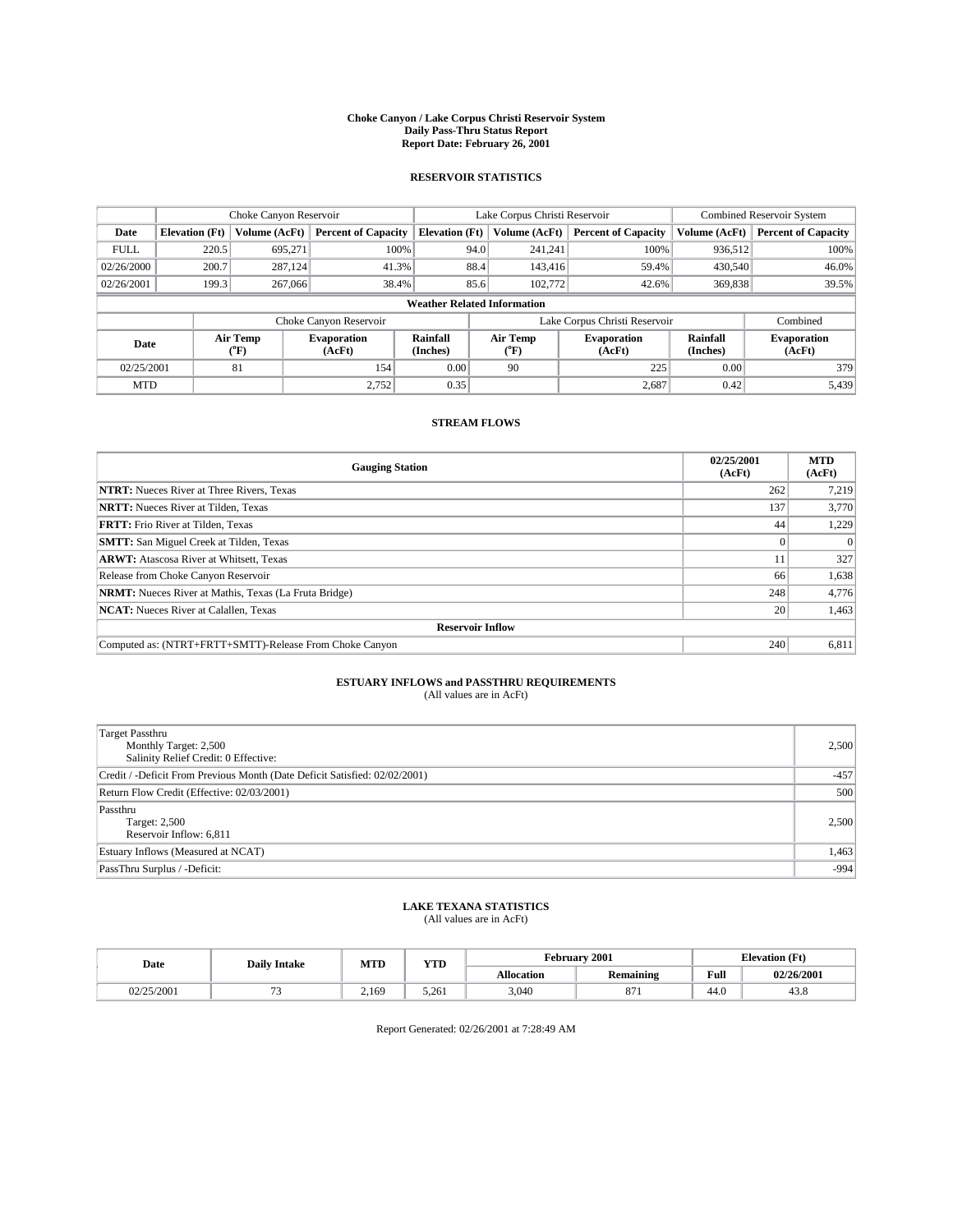#### **Choke Canyon / Lake Corpus Christi Reservoir System Daily Pass-Thru Status Report Report Date: February 27, 2001**

#### **RESERVOIR STATISTICS**

|             | Choke Canyon Reservoir             |                             |                              |                             | Lake Corpus Christi Reservoir |               |                               |                      | <b>Combined Reservoir System</b> |  |
|-------------|------------------------------------|-----------------------------|------------------------------|-----------------------------|-------------------------------|---------------|-------------------------------|----------------------|----------------------------------|--|
| Date        | <b>Elevation</b> (Ft)              | Volume (AcFt)               | <b>Percent of Capacity</b>   | <b>Elevation</b> (Ft)       |                               | Volume (AcFt) | <b>Percent of Capacity</b>    | Volume (AcFt)        | <b>Percent of Capacity</b>       |  |
| <b>FULL</b> | 220.5                              | 695,271                     | 100%                         |                             | 94.0                          | 241,241       | 100%                          | 936.512              | 100%                             |  |
| 02/27/2000  | 200.6                              | 286,354                     | 41.2%                        |                             | 88.4                          | 142,948       | 59.3%                         | 429,302              | 45.8%                            |  |
| 02/27/2001  | 199.3                              | 266,919                     | 38.4%                        |                             | 85.6                          | 102,505       | 42.5%                         | 369,424              | 39.4%                            |  |
|             | <b>Weather Related Information</b> |                             |                              |                             |                               |               |                               |                      |                                  |  |
|             |                                    |                             | Choke Canyon Reservoir       |                             |                               |               | Lake Corpus Christi Reservoir |                      | Combined                         |  |
| Date        |                                    | Air Temp<br>${}^{\circ}$ F) | <b>Evaporation</b><br>(AcFt) | <b>Rainfall</b><br>(Inches) | Air Temp<br>("F)              |               | <b>Evaporation</b><br>(AcFt)  | Rainfall<br>(Inches) | <b>Evaporation</b><br>(AcFt)     |  |
| 02/26/2001  |                                    | 77                          | 69                           | 0.00                        | 81                            |               | 47                            | 0.00                 | 116                              |  |
| <b>MTD</b>  |                                    |                             | 2,821                        | 0.35                        |                               |               | 2,734                         | 0.42                 | 5,555                            |  |

### **STREAM FLOWS**

| <b>Gauging Station</b>                                       | 02/26/2001<br>(AcFt) | <b>MTD</b><br>(AcFt) |  |  |  |
|--------------------------------------------------------------|----------------------|----------------------|--|--|--|
| <b>NTRT:</b> Nueces River at Three Rivers, Texas             | 262                  | 7,481                |  |  |  |
| <b>NRTT:</b> Nueces River at Tilden, Texas                   | 139                  | 3,908                |  |  |  |
| <b>FRTT:</b> Frio River at Tilden, Texas                     | 44                   | 1,272                |  |  |  |
| <b>SMTT:</b> San Miguel Creek at Tilden, Texas               |                      |                      |  |  |  |
| <b>ARWT:</b> Atascosa River at Whitsett, Texas               | 10 <sup>1</sup>      | 337                  |  |  |  |
| Release from Choke Canyon Reservoir                          | 66                   | 1,703                |  |  |  |
| <b>NRMT:</b> Nueces River at Mathis, Texas (La Fruta Bridge) | 268                  | 5,044                |  |  |  |
| <b>NCAT:</b> Nueces River at Calallen, Texas                 | 66                   | 1,528                |  |  |  |
| <b>Reservoir Inflow</b>                                      |                      |                      |  |  |  |
| Computed as: (NTRT+FRTT+SMTT)-Release From Choke Canyon      | 240                  | 7,051                |  |  |  |

## **ESTUARY INFLOWS and PASSTHRU REQUIREMENTS**<br>(All values are in AcFt)

| <b>Target Passthru</b><br>Monthly Target: 2,500<br>Salinity Relief Credit: 0 Effective: | 2,500  |
|-----------------------------------------------------------------------------------------|--------|
| Credit / -Deficit From Previous Month (Date Deficit Satisfied: 02/02/2001)              | $-457$ |
| Return Flow Credit (Effective: 02/03/2001)                                              | 500    |
| Passthru<br>Target: 2,500<br>Reservoir Inflow: 7,051                                    | 2,500  |
| Estuary Inflows (Measured at NCAT)                                                      | 1,528  |
| PassThru Surplus / -Deficit:                                                            | $-929$ |

# **LAKE TEXANA STATISTICS** (All values are in AcFt)

| Date       | <b>Daily Intake</b> | <b>MTD</b> | VTF<br>1 I D  |                   | February 2001 | <b>Elevation</b> (Ft) |            |
|------------|---------------------|------------|---------------|-------------------|---------------|-----------------------|------------|
|            |                     |            |               | <b>Allocation</b> | Remaining     | Full                  | 02/27/2001 |
| 02/26/2001 | 96<br>, J           | 2.265      | - ^ - -<br>ັ້ | 3,040             | $- -$         | 44.U                  | 45.6       |

Report Generated: 02/27/2001 at 8:03:33 AM